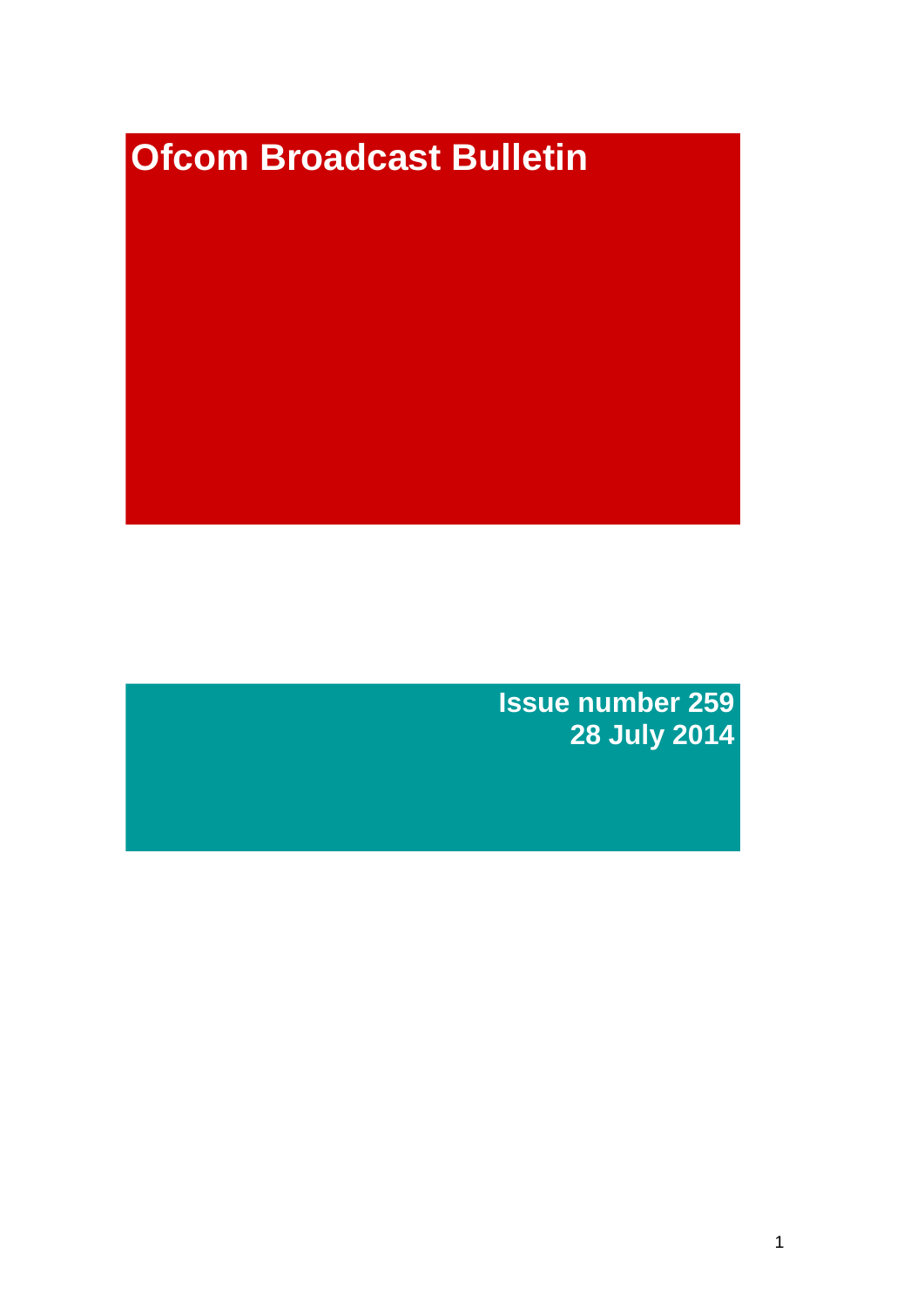# **Contents**

| Introduction                                                                                         | $\overline{2}$ |
|------------------------------------------------------------------------------------------------------|----------------|
| <b>Notice of Sanction</b>                                                                            |                |
| <b>Deadly Women</b><br><b>Investigation Discovery,</b><br>16, 18 and 20 August 2013 at various times | 6              |
| <b>Standards cases</b>                                                                               |                |
| <u>In Breach</u>                                                                                     |                |
| <b>Top Gear Burma Special</b><br>BBC 2, 16 March 2014, 20:00                                         | 8              |
| <b>Counter Strike GO: Pro League</b><br>Ginx TV, 16 May 2014, 18.00                                  | 11             |
| <b>The Politics Show</b><br>Apni Awaaz, 6 May 2014, 20:00                                            | 15             |
| <b>Legal Advice</b><br>CHSTV, 2 May 2014, 17:00 to 18:00                                             | 19             |
| <b>News</b><br>Channel Nine UK, 19 February 2014, 19:00 and 21:00                                    | 22             |
| <b>Business Talk with Sufi</b><br>ATN Bangla, 8 April 2014, 20:00                                    | 26             |
| <b>Resolved</b>                                                                                      |                |
| <b>The Simpsons</b><br>Channel 4, 9 April 2014, 18:00                                                | 33             |
| <b>Advertising Scheduling cases</b>                                                                  |                |
| <u>In Breach</u>                                                                                     |                |
| Gloria TV<br>DM News Plus, 7 March 2014, 15:00 to 16:00                                              | 35             |
| <b>Broadcast Licence Conditions cases</b>                                                            |                |
| <b>In Breach</b>                                                                                     |                |
| <b>Retention and production of recordings</b><br>Castle FM (Leith), 29, 30, 31 May 2014              | 37             |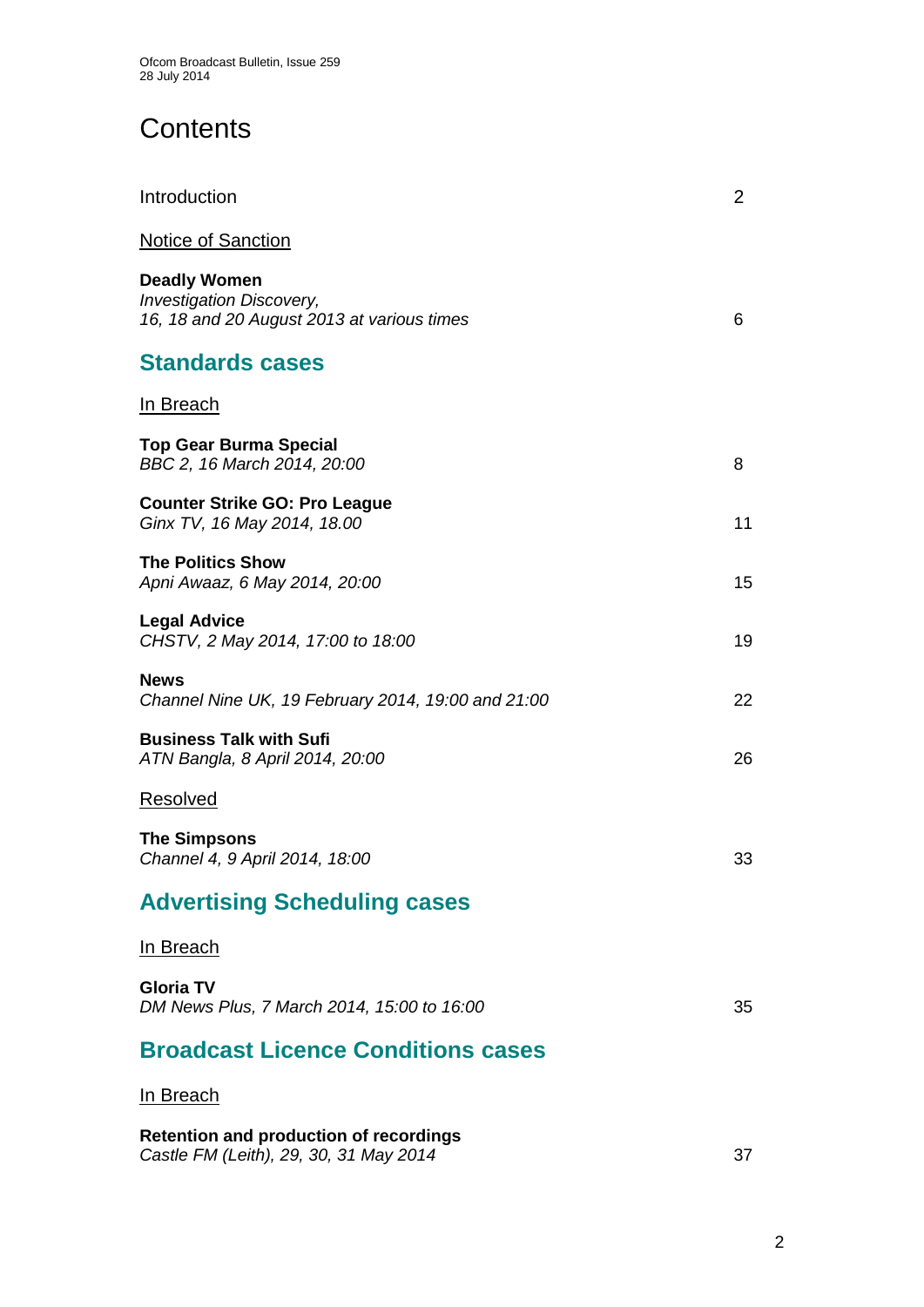## **Resolved**

| <b>Provision of service</b><br>Radio 1458 and Radio 1035, 6 to 9 June 2014                                                                                                                                                         | 39 |
|------------------------------------------------------------------------------------------------------------------------------------------------------------------------------------------------------------------------------------|----|
| <b>Fairness and Privacy cases</b>                                                                                                                                                                                                  |    |
| Not Upheld                                                                                                                                                                                                                         |    |
| <b>Complaint by Miss Jodie Musgrave</b><br>Police Interceptors, Channel 5, 23 September 2013<br>(repeated on 27 and 29 September 2013)<br>Stop! Police Interceptors, Channel 5, 11 December 2013<br>(repeated on 17 December 2013) | 41 |
| <b>Investigations Not in Breach</b>                                                                                                                                                                                                | 50 |
| <b>Complaints Assessed, Not Investigated</b>                                                                                                                                                                                       | 51 |
| <b>Investigations List</b>                                                                                                                                                                                                         | 58 |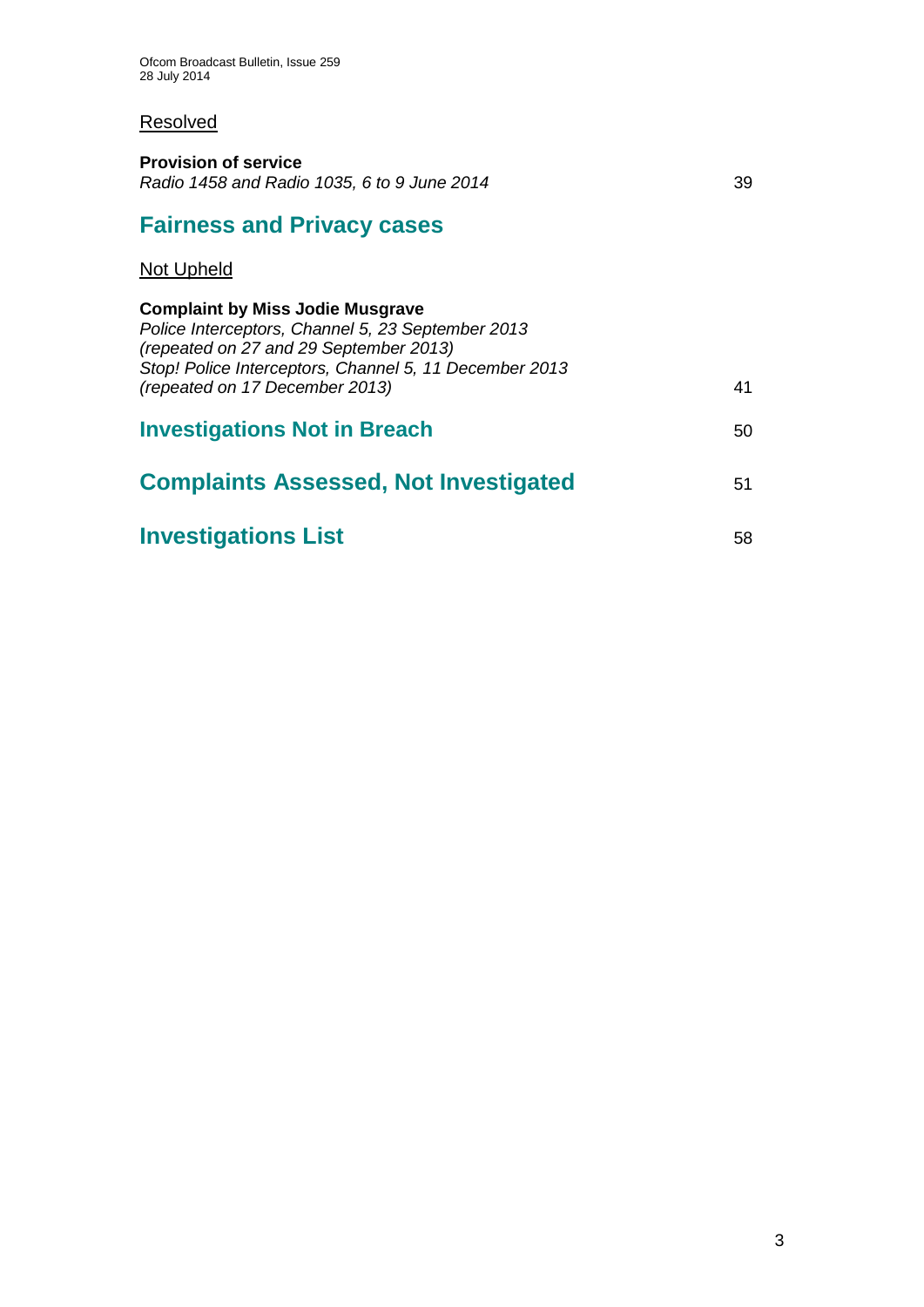# Introduction

Under the Communications Act 2003 ("the Act"), Ofcom has a duty to set standards for broadcast content as appear to it best calculated to secure the standards objectives<sup>1</sup>. Ofcom must include these standards in a code or codes. These are listed below. Ofcom also has a duty to secure that every provider of a notifiable On Demand Programme Services ("ODPS") complies with certain standards requirements as set out in the  $Act<sup>2</sup>$ .

The Broadcast Bulletin reports on the outcome of investigations into alleged breaches of those Ofcom codes below, as well as licence conditions with which broadcasters regulated by Ofcom are required to comply. We also report on the outcome of ODPS sanctions referrals made by ATVOD and the ASA on the basis of their rules and guidance for ODPS. These Codes, rules and guidance documents include:

- a) [Ofcom's Broadcasting Code](http://stakeholders.ofcom.org.uk/broadcasting/broadcast-codes/broadcast-code/) ("the Code").
- b) the [Code on the Scheduling of Television Advertising](http://stakeholders.ofcom.org.uk/broadcasting/broadcast-codes/advert-code/) ("COSTA") which contains rules on how much advertising and teleshopping may be scheduled in programmes, how many breaks are allowed and when they may be taken.
- c) certain sections of the [BCAP Code: the UK Code of Broadcast Advertising,](http://www.bcap.org.uk/Advertising-Codes/Broadcast-HTML.aspx) which relate to those areas of the BCAP Code for which Ofcom retains regulatory responsibility. These include:
	- the prohibition on 'political' advertising:
	- sponsorship and product placement on television (see Rules 9.13, 9.16 and 9.17 of the Code) and all commercial communications in radio programming (see Rules 10.6 to 10.8 of the Code);
	- 'participation TV' advertising. This includes long-form advertising predicated on premium rate telephone services – most notably chat (including 'adult' chat), 'psychic' readings and dedicated quiz TV (Call TV quiz services). Ofcom is also responsible for regulating gambling, dating and 'message board' material where these are broadcast as advertising<sup>3</sup>.
- d) other licence conditions which broadcasters must comply with, such as requirements to pay fees and submit information which enables Ofcom to carry out its statutory duties. Further information can be found on Ofcom's website for [television](http://licensing.ofcom.org.uk/tv-broadcast-licences/) and [radio](http://licensing.ofcom.org.uk/radio-broadcast-licensing/) licences.
- e) rules and guidance for both [editorial content and advertising content on ODPS.](http://www.atvod.co.uk/uploads/files/ATVOD_Rules_and_Guidance_Ed_2.0_May_2012.pdf) Ofcom considers sanctions in relation to ODPS on referral by the Authority for Television On-Demand ("ATVOD") or the Advertising Standards Authority ("ASA"), co-regulators of ODPS for editorial content and advertising respectively, or may do so as a concurrent regulator.

[Other codes and requirements](http://stakeholders.ofcom.org.uk/broadcasting/broadcast-codes/) may also apply to broadcasters and ODPS, depending on their circumstances. These include the Code on Television Access Services (which sets out how much subtitling, signing and audio description relevant

<sup>1</sup>  $1$  The relevant legislation is set out in detail in Annex 1 of the Code.

 $2$  The relevant legislation can be found at Part 4A of the Act.

 $3$  BCAP and ASA continue to regulate conventional teleshopping content and spot advertising for these types of services where it is permitted. Ofcom remains responsible for statutory sanctions in all advertising cases.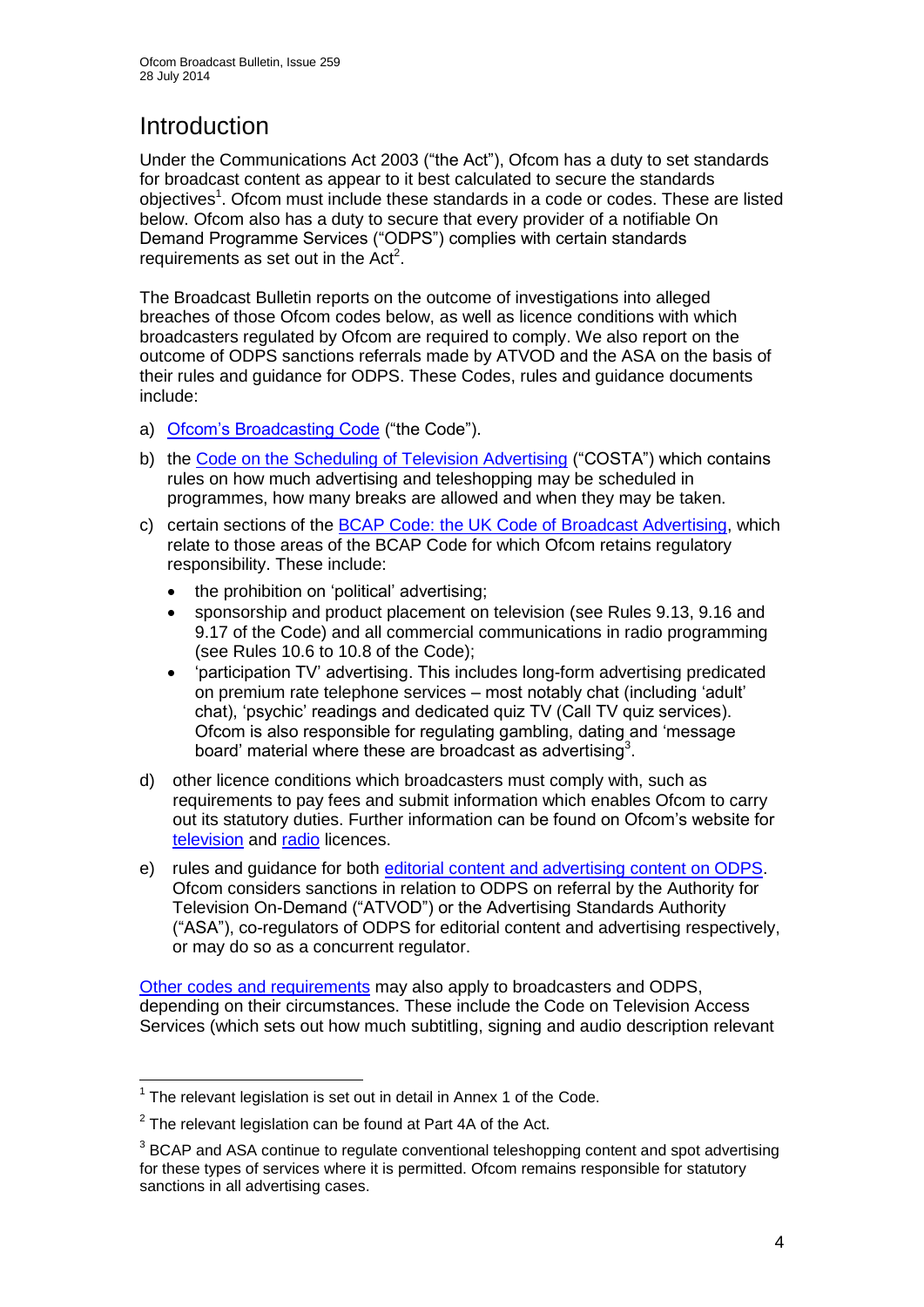licensees must provide), the Code on Electronic Programme Guides, the Code on Listed Events, and the Cross Promotion Code.

**It is Ofcom's policy to describe fully the content in television, radio and on demand content. Some of the language and descriptions used in Ofcom's Broadcast Bulletin may therefore cause offence.**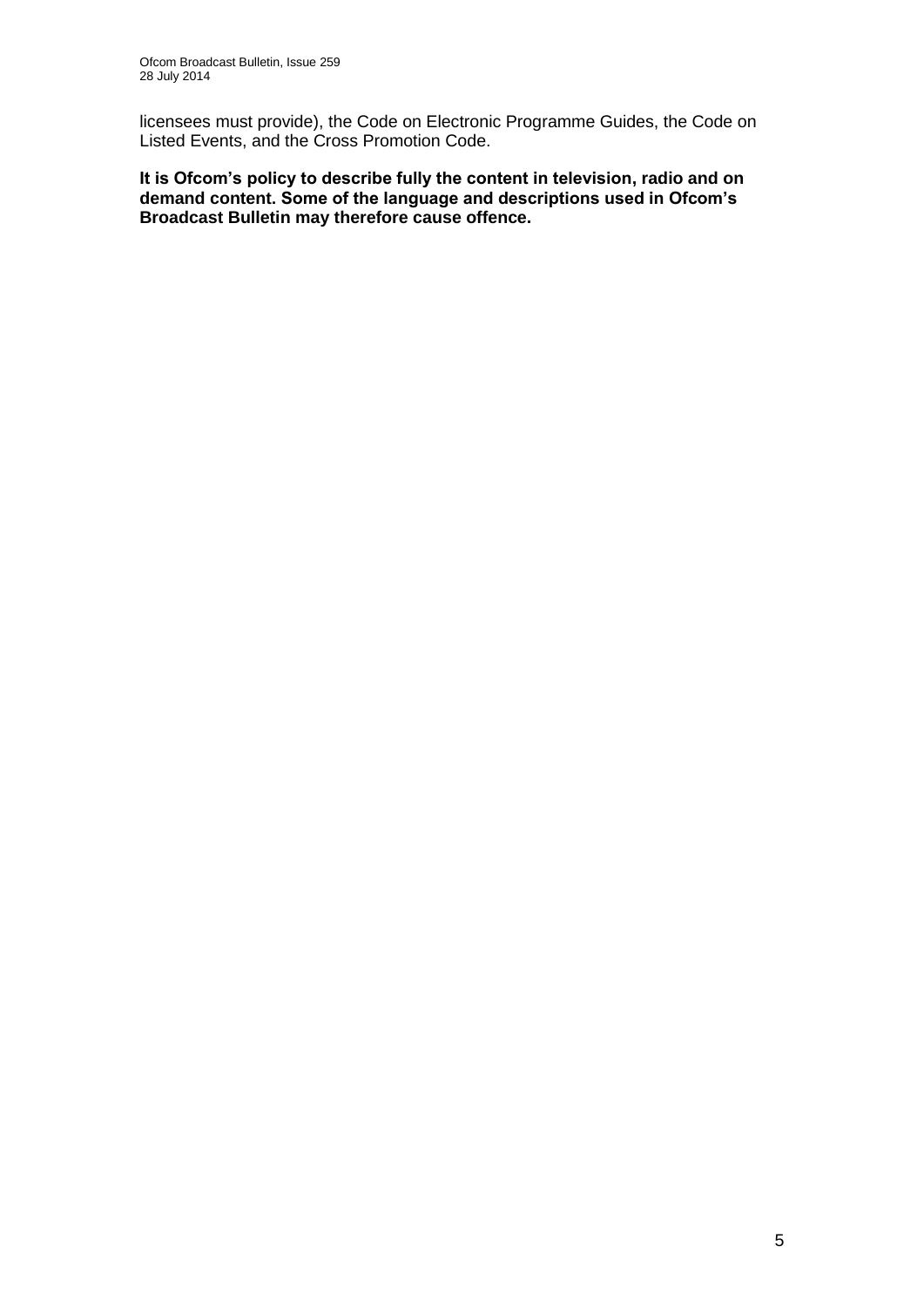# **Notice of Sanction**

## **Deadly Women**

*Investigation Discovery, 16, 18 and 20 August 2013 at various times.*

#### **Introduction**

Investigation Discovery is a channel dedicated to documentary programming about crime and criminal investigations. This sanction relates to eight episodes of the series *Deadly Women* which the channel broadcast at various times during the day on 16, 18 and 20 August 2013.

The licence for Investigation Discovery is held by Discovery Communications Europe Limited ("Discovery" or "the Licensee").

#### **Summary of Decision**

1

In its decision published on 20 January 2014 in issue 246 of the Broadcast Bulletin<sup>1</sup>, Ofcom found for the reasons summarised below that the programmes contained violent material that was unsuitable for children to view, and that caused offence not justified by the context. In particular, the programmes contained prolonged and disturbing reconstructions of torture, mutilation and murder. These included: attacks on individuals with hammers and knives; electrocutions and whippings; the murder of a six-year old boy through beating by this mother and her boyfriend; a dramatized image and accompanying verbal description of an eyeball rolling across the floor after a victim was attacked; and, the dismemberment of a corpse with a circular saw. As these programmes were broadcast in the daytime during the school holidays, Ofcom concluded that the Licensee had not taken adequate steps to protect children from this unsuitable content by appropriate scheduling.

Ofcom found that each of the eight programmes breached Rules 1.3, 1.11 and 2.3 of the Code:

- Rule 1.3: "Children must...be protected by appropriate scheduling from material that is unsuitable for them".
- Rule 1.11: "Violence, its after-effects and descriptions of violence, whether verbal or physical, must be appropriately limited in programmes broadcast before the watershed (in the case of television)...and must also be justified by the context".
- Rule 2.3: "In applying generally accepted standards broadcasters must ensure that material which may cause offence is justified by the context...".

In accordance with Ofcom's penalty guidelines, Ofcom decided that it was appropriate and proportionate in the circumstances to impose a financial penalty of **£100,000** on Discovery in respect of these serious Code breaches (payable to HM Paymaster General). In addition, the Licensee should broadcast a statement of Ofcom's findings in this case, on a date and time to be determined by Ofcom.

<sup>1</sup> <http://stakeholders.ofcom.org.uk/binaries/enforcement/broadcast-bulletins/246/obb246.pdf>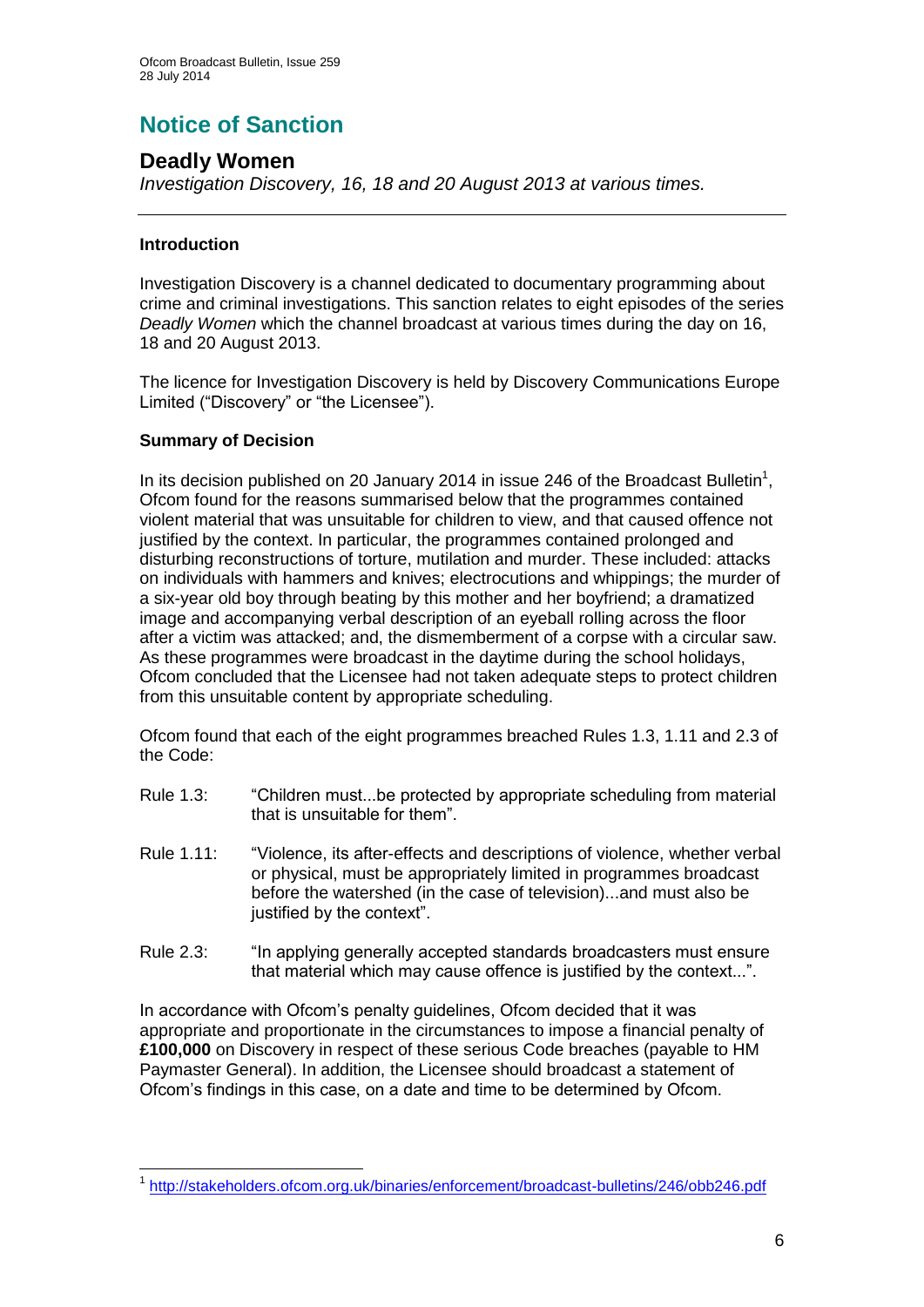Ofcom Broadcast Bulletin, Issue 259 28 July 2014

The full decision is available at:

[http://stakeholders.ofcom.org.uk/binaries/enforcement/content-sanctions](http://stakeholders.ofcom.org.uk/binaries/enforcement/content-sanctions-adjudications/Discovery.pdf)[adjudications/Discovery.pdf](http://stakeholders.ofcom.org.uk/binaries/enforcement/content-sanctions-adjudications/Discovery.pdf)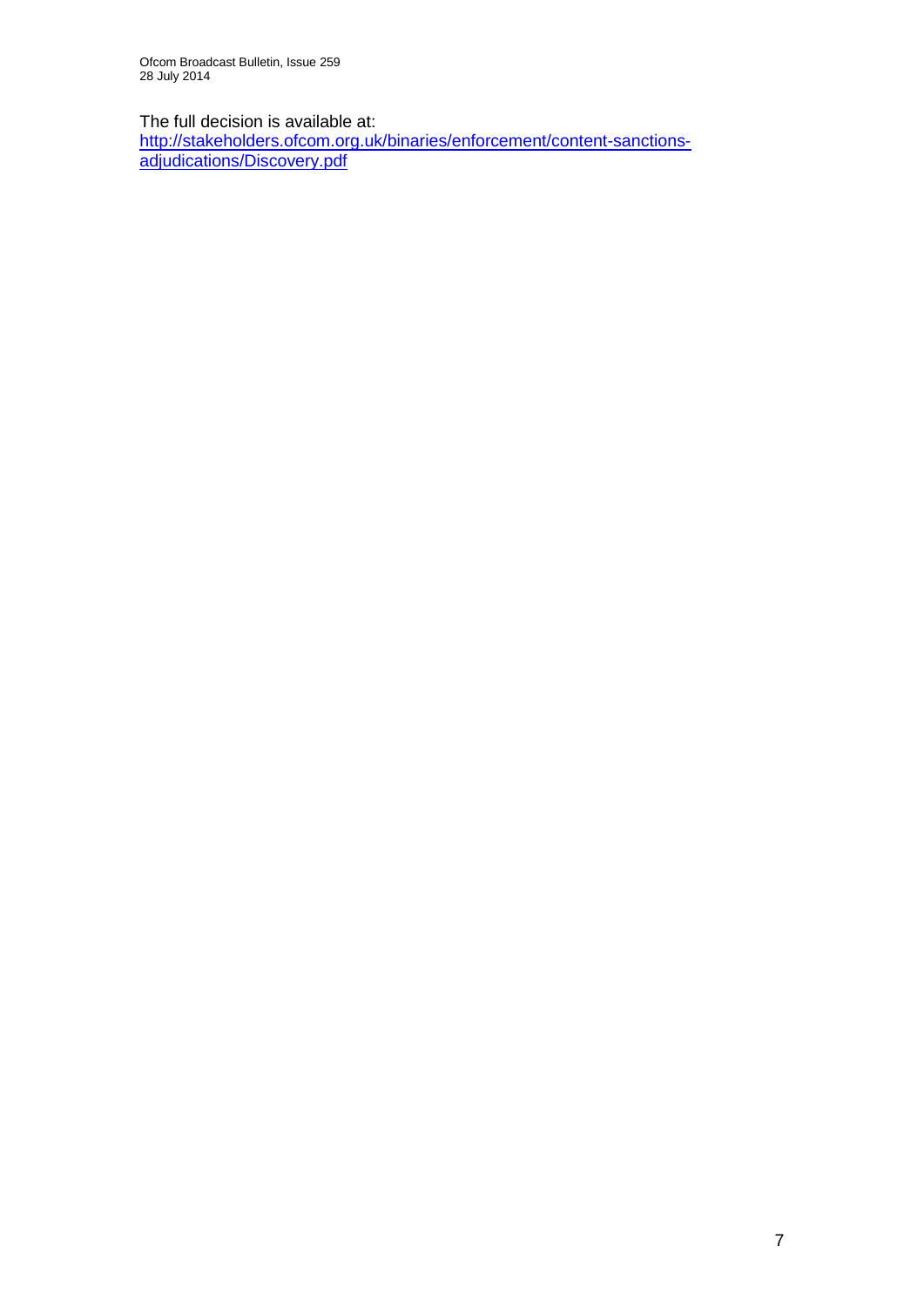# **Standards cases**

## **In Breach**

## **Top Gear Burma Special**

*BBC 2, 16 March 2014, 20:00*

#### **Introduction**

1

*Top Gear* is a long-running magazine series on motoring. Presenters Jeremy Clarkson, James May and Richard Hammond provide information and commentary about cars and interact with the audience and special guests. Programmes are lighthearted in tone, and typically include quirky and humorous banter between the presenters.

This particular episode was the second part of a two-part special, filmed in Burma, where the *Top Gear* presenters crossed the country in trucks and built a makeshift bridge over the River Kwai in Thailand. On observing the completed bridge, on which an Asian man is seen walking towards them, Jeremy Clarkson and Richard Hammond engaged in the following conversation:

Jeremy Clarkson: *"That is a proud moment…but…there is a slope on it."*

Richard Hammond: *"You are right…*[pointing]*…it is definitely higher on that side".*

Jeremy Clarkson then narrates, over images of the bridge: *"…we decide to ignore the slope and move onto the opening ceremony".*

Ofcom received two complaints from viewers who expressed concern that the word 'slope' referred to the Asian man crossing the bridge and was an offensive racist term.

Ofcom noted that the word 'slope' is an offensive and pejorative term for a person of East Asian descent<sup>1</sup>. Jeremy Clarkson used the word at exactly the same time as the Asian man crossed the bridge.

Ofcom considered that the use of this reference warranted further investigation under the following rule of the Code:

Rule 2.3: "In applying generally accepted standards broadcasters must ensure that material which may cause offence is justified by the context…Such material may include but is not limited to…discriminatory treatment or language (for example on the grounds of…race…)."

Ofcom therefore asked the BBC how this material complied with Rule 2.3.

<sup>1</sup> *US informal*, *offensive* A person from East Asia, especially Vietnam. Source: Oxford Dictionaries (Oxford University Press) [\(http://www.oxforddictionaries.com/definition/english/slope\)](http://www.oxforddictionaries.com/definition/english/slope).

*U.S. slang. (depreciative* and *offensive).* An oriental person; more recently) *spec.* a Vietnamese person. Source: Oxford English Dictionary (www.oed.com).

<sup>[</sup>NOTE: This sentence and footnote were amended by Ofcom on 15 October 2014 to correct minor factual errors about the origin of the offensive meaning of 'slope' and a dictionary reference. The published decision was otherwise unchanged.]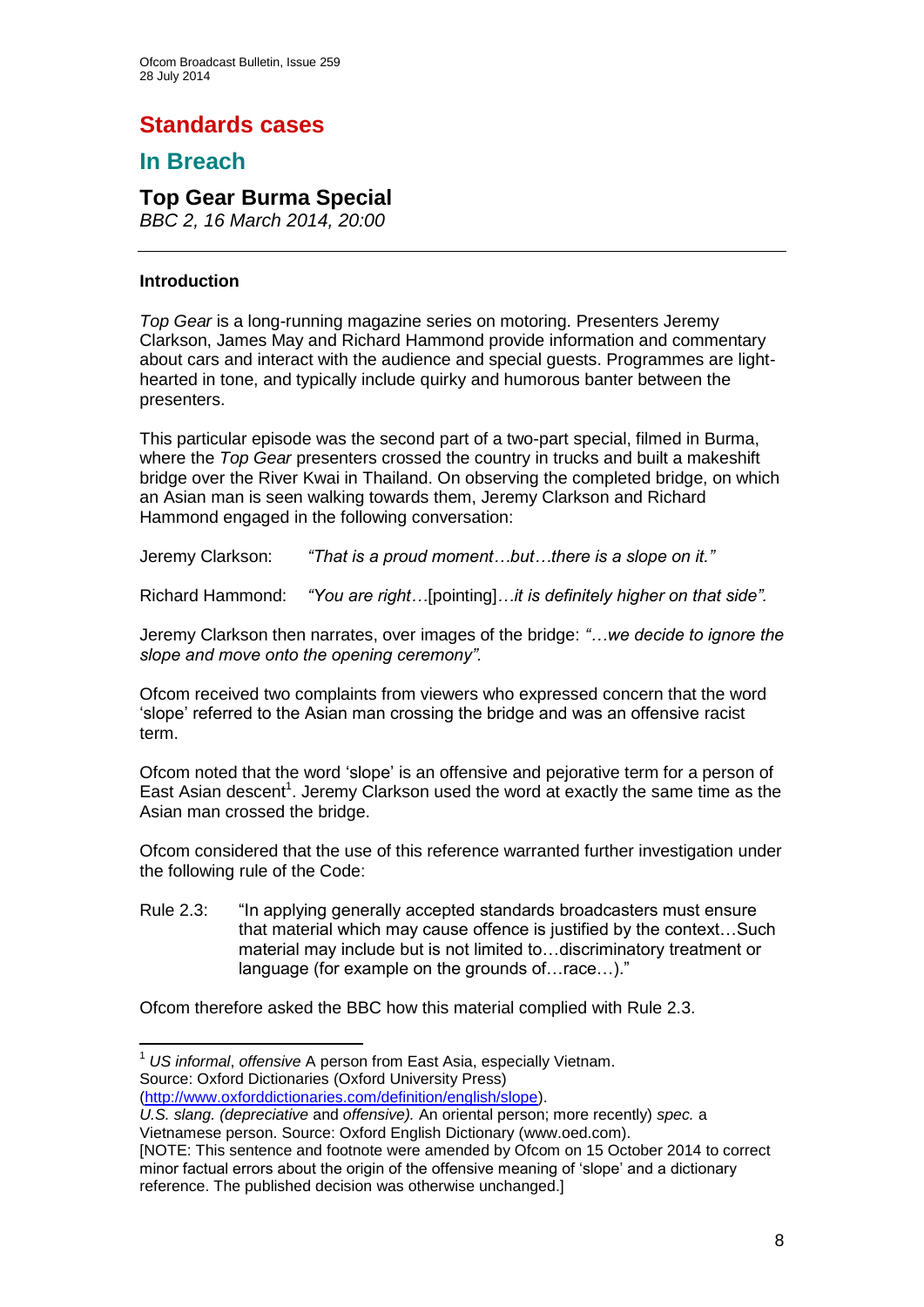#### **Response**

In response the BBC stated that the programme: "used the word in what the programme-makers believed was an inoffensive, humorous play on words, addressed at the build quality of a bridge which the team had constructed and a local Asian man who was crossing it."

The BBC added that although the programme-makers: "knew that the word could be used to refer to people of Asian origin they believed that such use was mere slang." The programme-makers were "not aware at the time that it had the potential to cause offence particularly in some countries outside the UK" and had they been aware of this, the word would not have been used in this context.

The BBC stated that it had "already issued a public statement apologising for the use of the word and for any offence which its use caused" and the BBC added that it "unreservedly" repeated that apology. A copy of the public statement, authored by the Executive Producer of *Top Gear*, Andy Wilman, was provided to Ofcom and read:

"When we used the word 'slope' in the recent Top Gear Burma Special it was a light-hearted word play joke referencing both the build quality of the bridge and the local Asian man who was crossing it.

We were not aware at the time, and it has subsequently been brought to our attention, that the word 'slope' is considered by some to be offensive and although it might not be widely recognised in the UK, we appreciate that it can be considered offensive to some here and overseas, for example in Australia and the USA.

If we had known that at the time we would not have broadcast the word in this context and regret any offence caused."

#### **Decision**

Under the Communications Act 2003 ("the Act"), Ofcom has a duty to set standards for the content of programmes as appear to it best calculated to secure the standards objectives. One of these is that "generally accepted standards" are applied so as to provide adequate protection for members of the public from the inclusion of offensive and harmful material. These standards are contained in the Code. Broadcasters are required under Rule 2.3 of the Code to ensure that, in applying generally accepted standards, they must ensure that the inclusion of material which may cause offence is justified by the context.

In reaching a decision in this case, Ofcom acknowledged the importance attached to the right to freedom of expression in broadcasting. Broadcasters must be permitted to enjoy the creative freedom to explore controversial and challenging issues and ideas, and the public must be free to view and listen to those issues and ideas, without unnecessary interference.

However, the Code requires that potentially offensive material is justified by its context. As such, there is significant room for innovation, creativity and challenging material within light-hearted comedy programming, but it does not have *unlimited* licence in terms of offensive material.

In this case, Ofcom considered firstly whether the use of the word 'slope' was offensive (and the degree of any offensiveness) and, if so, secondly, whether the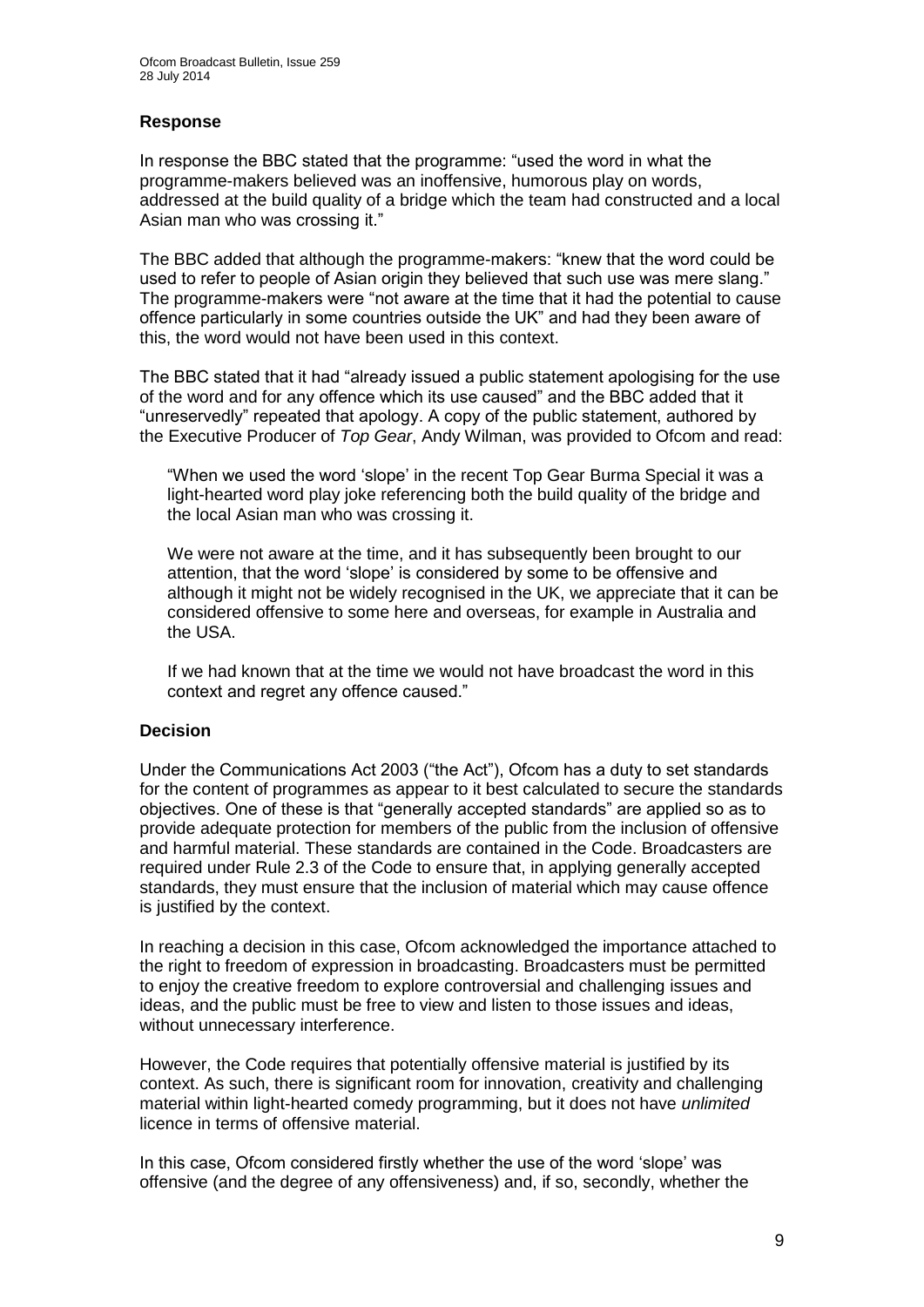BBC had ensured that it had applied generally accepted standards by justifying the inclusion of that material by the context of the programme.

Ofcom's view is that the word 'slope' is a pejorative racial term which has the potential to be offensive to Asian people specifically, as well as to viewers more generally. In its representations the BBC explained that the programme-makers were aware that the word was "used to refer to people of Asian origin" but they considered "such use was mere slang". Further they argued that the programme-makers were not aware it had the potential to cause offence "outside the UK" and had they been aware of this offence it would not have been used.

Ofcom acknowledges that 'slope' is a term of offence more widely used in America and Australia. However it is also capable of causing offence in the UK particularly to people of Asian origin. Further, Ofcom research<sup>2</sup> has indicated that viewers are likely to consider a word to be more offensive if they understand it to be making a derogatory reference to specific characteristics of a defined ethnic group.

Ofcom therefore considered whether the broadcast of this offensive word was justified by the context. *Top Gear* is widely known for its irreverent style and sometimes outspoken humour, as well as the banter between the three presenters. We also noted that regular viewers of *Top Gear* were likely to be aware that the programme had previously used national stereotypes as a comedic trope, particularly to describe the characteristics of cars. Various nationalities have, at some point, been the subject of the presenters' mockery during the history of this long running programme. The regular audience for this programme adjusts its expectations accordingly.

In our view, however, in this case Jeremy Clarkson deliberately employed the offensive word to refer to the Asian person crossing the bridge as well as the camber of the bridge. Ofcom noted that this sequence was scripted in advance, and that clear consideration was given at the time of production to using the term 'slope' to formulate what the production team intended to be humorous word play around it. There was clearly an opportunity both during filming and post-production to research the word and reach a more considered view on whether it was "mere slang" and had the potential to cause offence to viewers.

We took into account that the BBC said the programme makers intended the use of 'slope' to be "an inoffensive, humorous play on words", but that the broadcaster accepted now that the word was capable of causing offence in the UK and apologised. We noted that the BBC provided no other arguments to justify the potential offence in the context.

Ofcom concluded, however, that in the circumstances of this particular case there was insufficient context to justify the broadcast of this material. The BBC did not apply generally accepted standards so as to provide adequate protection for members of the public from offensive material. As a result there was a breach of Rule 2.3.

#### **Breach Rule 2.3**

1

 $2$  Audience attitudes towards offensive language on television and radio, August 2010 [\(http://stakeholders.ofcom.org.uk/binaries/research/tv-research/offensive-lang.pdf\)](file:///C:/Users/Trevor.Barnes/AppData/Local/Microsoft/Windows/Temporary%20Internet%20Files/Content.Outlook/9HM4UPNM/(http:/stakeholders.ofcom.org.uk/binaries/research/tv-research/offensive-lang.pdf))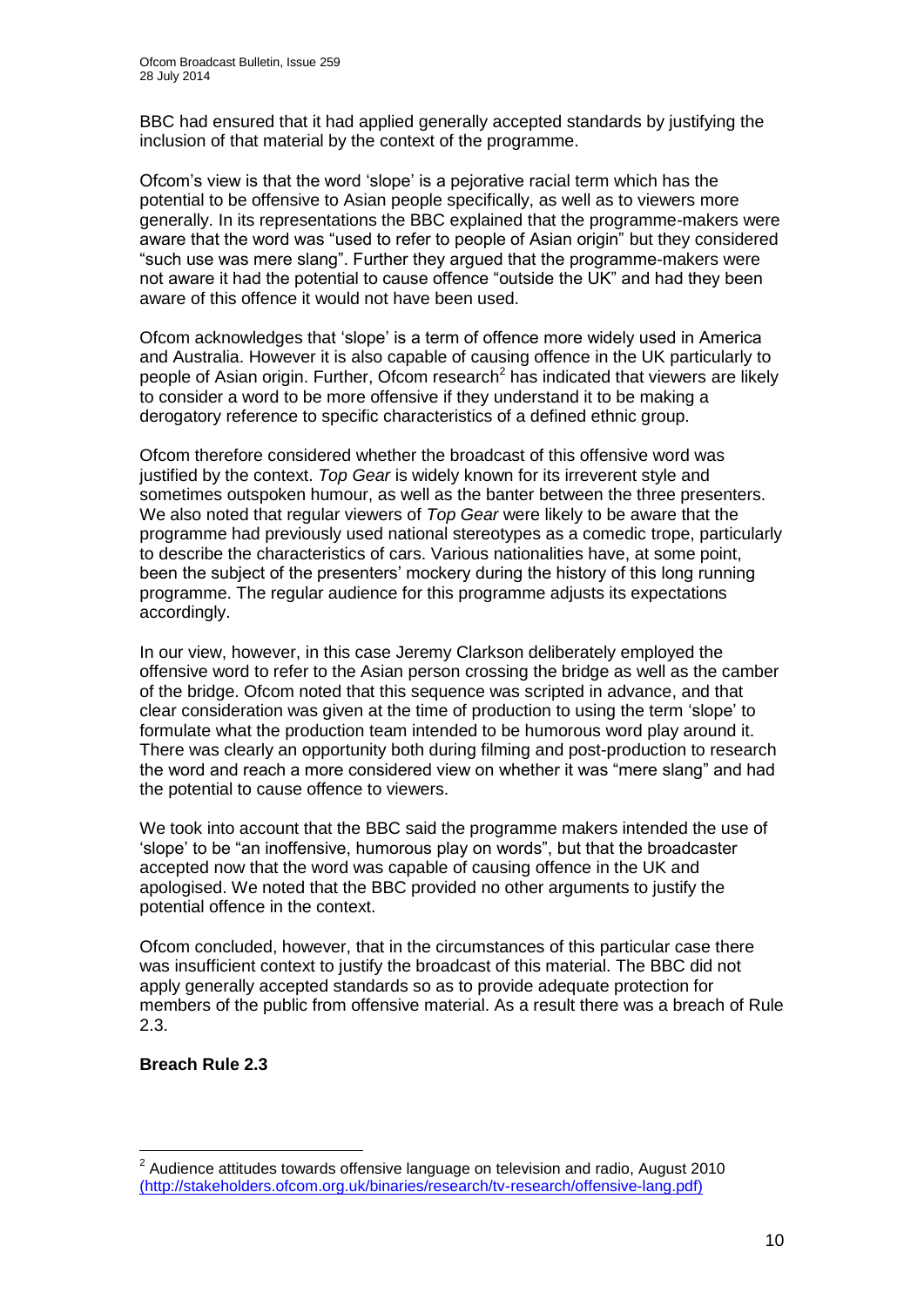# **In Breach**

## **Counter Strike GO: Pro League**

*Ginx TV, 16 May 2014, 18:00*

#### **Introduction**

Ginx TV is a channel dedicated to programming about video games that broadcasts on cable and satellite platforms in a number of European countries, including the UK. The licence for this service is held by Ginx TV Limited ("Ginx" or "the Licensee").

*Counter Strike GO: Pro League* was a 60-minute programme which broadcast 'as live' an online multiplayer match of the video game Counter Strike: Global Offensive<sup>1</sup> ("CS: GO"). Due to violent content the game is rated by Pan European Game Information ("PEGI"<sup>2</sup>) as only suitable for those aged 18 years or older.

A complainant alerted Ofcom to the inclusion of violent scenes in the programme which the complainant considered to be inappropriate for the time of transmission.

Ofcom assessed the programme and noted that it primarily featured footage taken from a CS: GO multiplayer match during which two commentators described the action. Players formed two teams of either terrorists or counter-terrorist officers and used realistic knives and guns to kill members of the other team. The programme featured 27 rounds of competition and each round featured numerous depictions of characters being shot or slashed with a knife.

Ofcom considered that the programme raised issues under the following rules of the Code:

- Rule 1.3: "Children must…be protected by appropriate scheduling from material that is unsuitable for them".
- Rule 1.11: "Violence, its after-effects and descriptions of violence, whether verbal or physical, must be appropriately limited in programmes broadcast before the watershed (in the case of television) or when children are particularly likely to be listening (in the case of radio) and must also be justified by the context".

Ofcom therefore requested comments from the Licensee on how the material complied with these rules.

#### **Response**

1

The Licensee said that it had reviewed the programme internally and concluded that the "even though entirely fictional and computer generated, [it] should not have aired in the form it was at 18:00 hours". Ginx told Ofcom that, as a result, it had removed any further pre-watershed broadcasts of this series from the schedule. The Licensee apologised and said it regretted any offence this broadcast may have caused.

 $<sup>1</sup>$  Counter Strike: Global Offensive is an online multiplayer game in which players compete in</sup> a variety of warfare scenarios from a first person perspective.

 $2$  The self-regulatory European video game content rating system.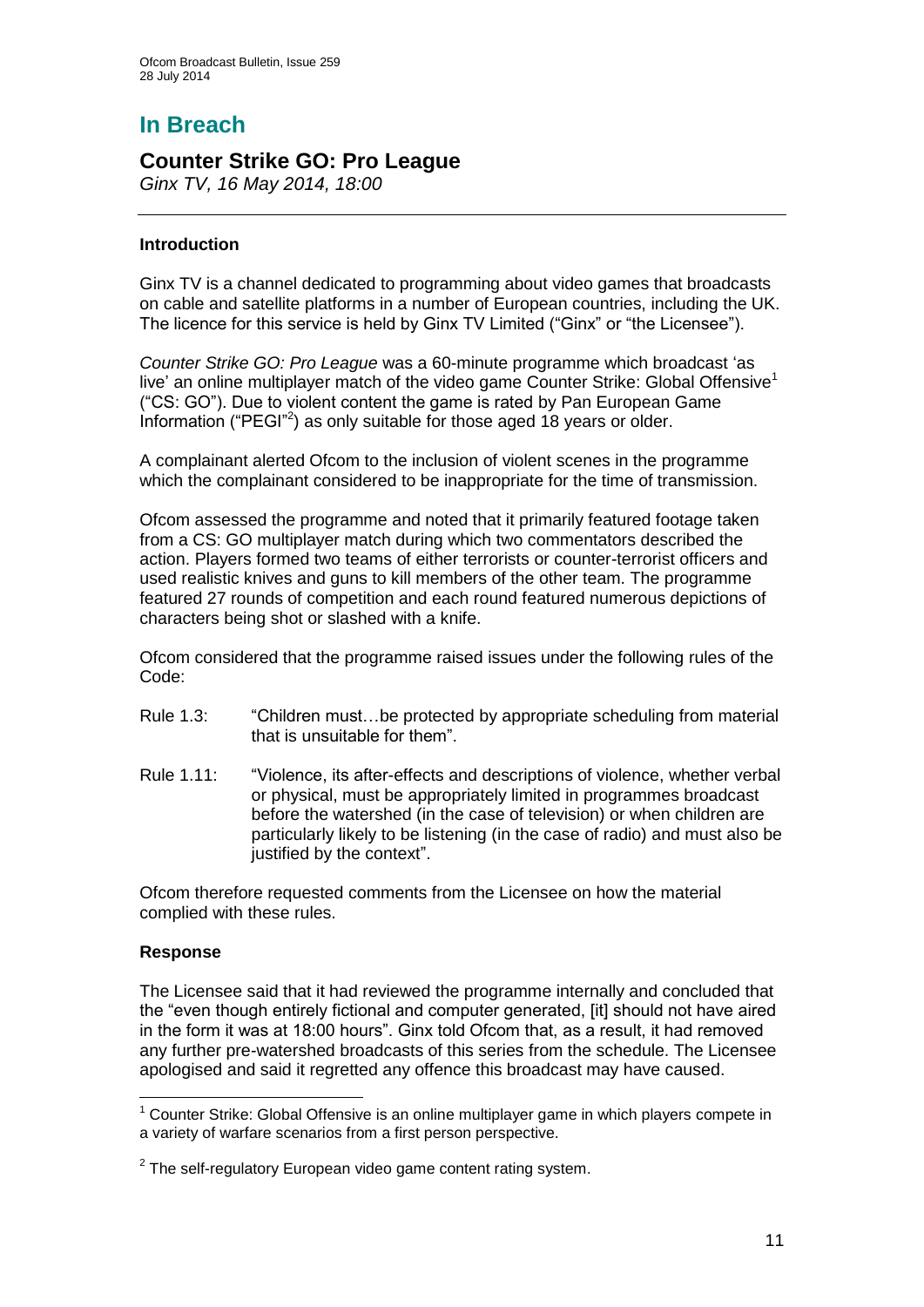While accepting that this programme should not have broadcast before the watershed, Ginx said that the average age of a video game player is 31 (Source: ESA Essential Facts  $2014<sup>3</sup>$ ) and that audience data showed that the vast majority of Ginx's viewers are aged between 25 and 34.

Further, it said that *Counter Strike GO: Pro League* is "exceptional" as it is the channel's only acquired programme and: "the material depicts a competition that is edited 'live'". To prevent a recurrence of this compliance issue, the Licensee said that it had made an arrangement with its programme supplier to deliver content earlier allowing for more time to edit the programme.

The Licensee said that in the future all further competitive gaming programmes acquired from the same provider would be scheduled after 22:00 and that it would host a regulatory seminar with the programme provider to remind editors of regulatory requirements.

#### **Decision**

Under the Communications Act 2003, Ofcom has a duty to set standards for broadcast content as appear to it best calculated to secure the standards objectives, including that "persons under the age of eighteen are protected". This is reflected in Section One of the Code.

#### Rule 1.3

Rule 1.3 requires that children must be protected by appropriate scheduling from material that is unsuitable for them.

In applying Rule 1.3, Ofcom must have regard to the need for standards to be applied "in the manner that best guarantees an appropriate level of freedom of expression". The Code is drafted in accordance with Article 10 of the European Convention of Human Rights, which sets out the right to freedom of expression enjoyed by both broadcasters and their audience. In accordance with this right, the Code does not prohibit the broadcast of material unsuitable for children. However, broadcasters are required to ensure that children are protected from unsuitable material by appropriate scheduling.

Ofcom first considered whether this programme was suitable for children. As noted above, the vast majority of the duration of this 60 minute programme consisted of ingame footage taken from CS: GO, a video game rated 18 by PEGI due to its violent content. The footage was consistently violent and included frequent depictions of characters being killed with guns or knives. In addition, these on-screen deaths were often bloody, with blood spraying onto walls or the ground when a player was shot or slashed with a knife. We considered that this extended, repeated and bloody simulation of armed combat was not suitable for children.

We went on to assess whether the programme was appropriately scheduled. Appropriate scheduling is judged against a number of factors including: the nature of the content; the likely number and age range of the audience; the start and finish time of the programme; and likely audience expectations.

 3 [http://www.theesa.com/facts/pdfs/esa\\_ef\\_2014.pdf](http://www.theesa.com/facts/pdfs/esa_ef_2014.pdf)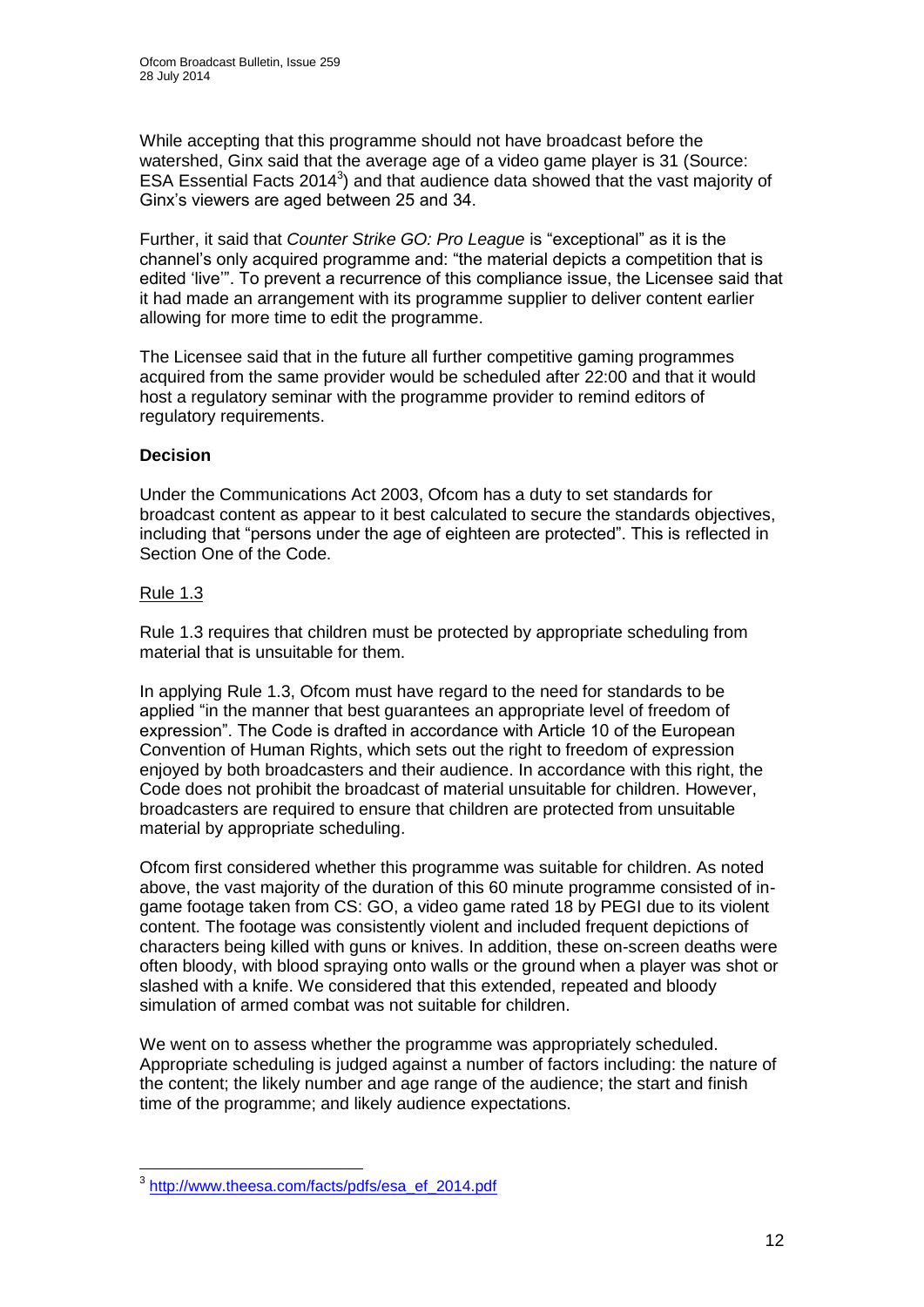This programme was broadcast at 18:00 on a weekday and was therefore shown at a time when children would be available to view. Ginx highlighted data which showed that the average age of a video game player is 31 years old. Ofcom noted that the same report stated that approximately 29% of gamers are under the age of 18. We therefore considered that a service dedicated to programming about video games is likely to appeal to a child audience as well as older viewers. We also noted that no warning was given to viewers before or during the programme to alert them to its violent content. Taking these factors into account, this programme was not appropriately scheduled – as was acknowledged by the Licensee.

For these reasons we concluded that the programme was in breach of Rule 1.3.

#### Rule 1.11

Rule 1.11 states that violence must be appropriately limited in programmes broadcast before the watershed and must be justified by the context. We first considered whether the violence had been appropriately limited.

As described above, the video game footage that formed the majority of this programme contained numerous realistic and bloody depictions of armed, military combat. Violent images included frequent instances of characters being shot and killed with various types of weaponry and blood could be seen spraying from these characters when they were hit.

Ofcom noted, as pointed out by the Licensee, that the violent material in this case was fictional and computer generated. We considered that this may have limited the potential impact of the images on any children watching. However, we concluded that the consistently violent nature of the programme material outweighed any potentially mitigating factor created by the computer-generated nature of the images and therefore the violence was not appropriately limited.

We then considered whether the violence was justified by the context.

This programme broadcast at 18:00 and was therefore shown at a time when a significant number of children may have been available to view. As noted above, Ofcom also considered that a specialist channel dedicated to programming about video games may well appeal to younger audiences. Given these circumstances, there was clearly the requirement on the broadcaster to ensure the violent nature of the programme was strongly justified by other contextual factors.

Ofcom recognised that the audience for a channel dedicated to programming about video gaming may (given the violent nature of many video games) have a greater expectation for some violent content. However, we considered that such expectation would not extend to the daytime broadcast of extensive violent footage from a video game rated as only suitable for an adult audience.

Given the above, we considered that the material was not justified by the context and Rule 1.11 was breached.

Ofcom was concerned that this programme (which the Licensee admitted was not suitable to be shown at 18:00) was scheduled and broadcast at this time. Although Ginx apologised and said it was taking steps to improve compliance, it did not explain how its compliance arrangements had allowed this programme to be shown before the watershed. Broadcasters must have robust arrangements in place at all times to ensure compliance with the Code.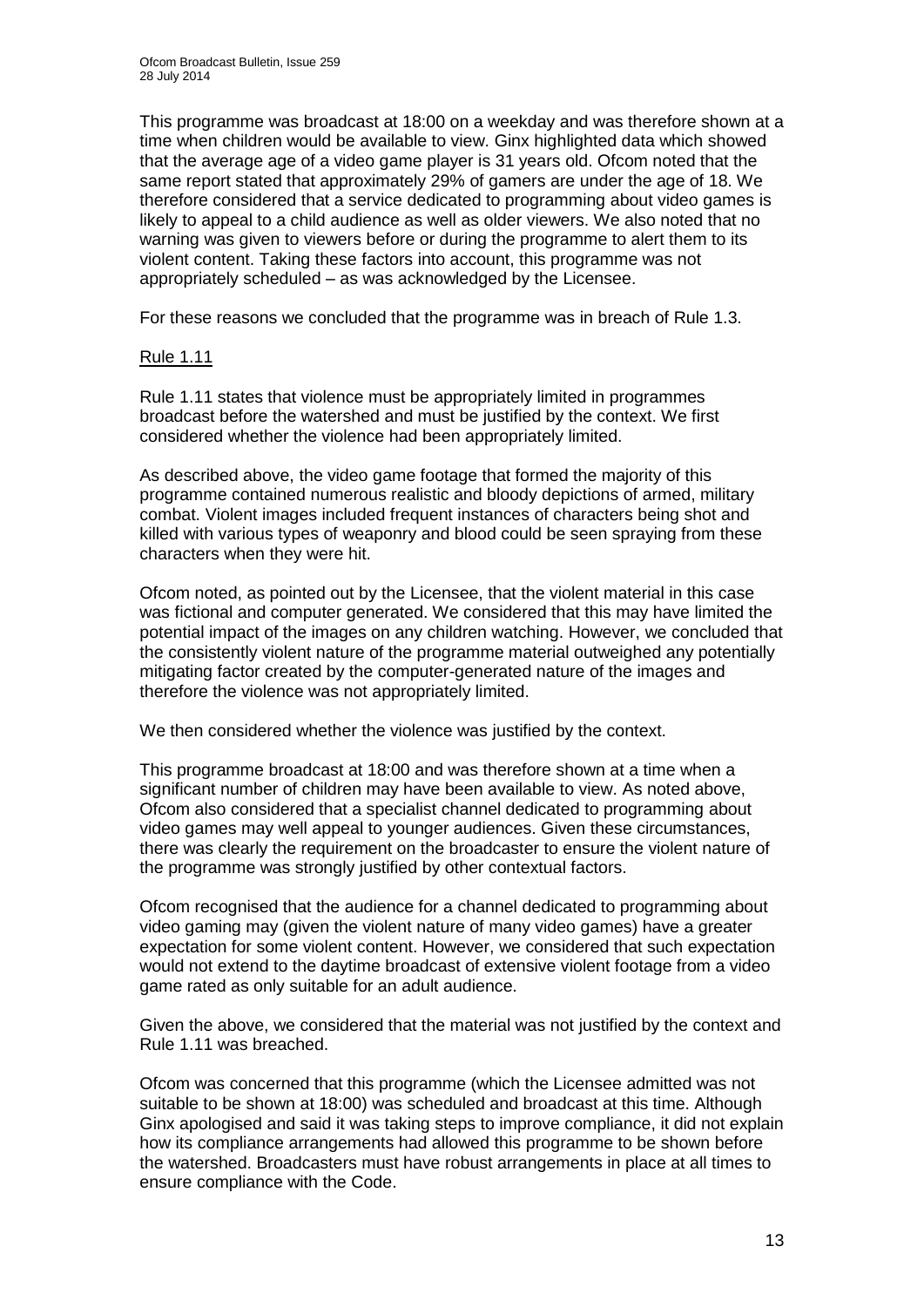We note this is the second recent incident (see *Joystick Warriors* Decision in issue 253 of Ofcom's Broadcast Bulletin<sup>4</sup>) of violent video game footage being shown before the watershed on an Ofcom licenced service. Although the computer generated nature of violent video game images has the potential to reduce their impact, broadcasters must consider whether their broadcast before the watershed is appropriate.

#### **Breaches of Rules 1.3 and 1.1**

 4 <http://stakeholders.ofcom.org.uk/enforcement/broadcast-bulletins/obb253/>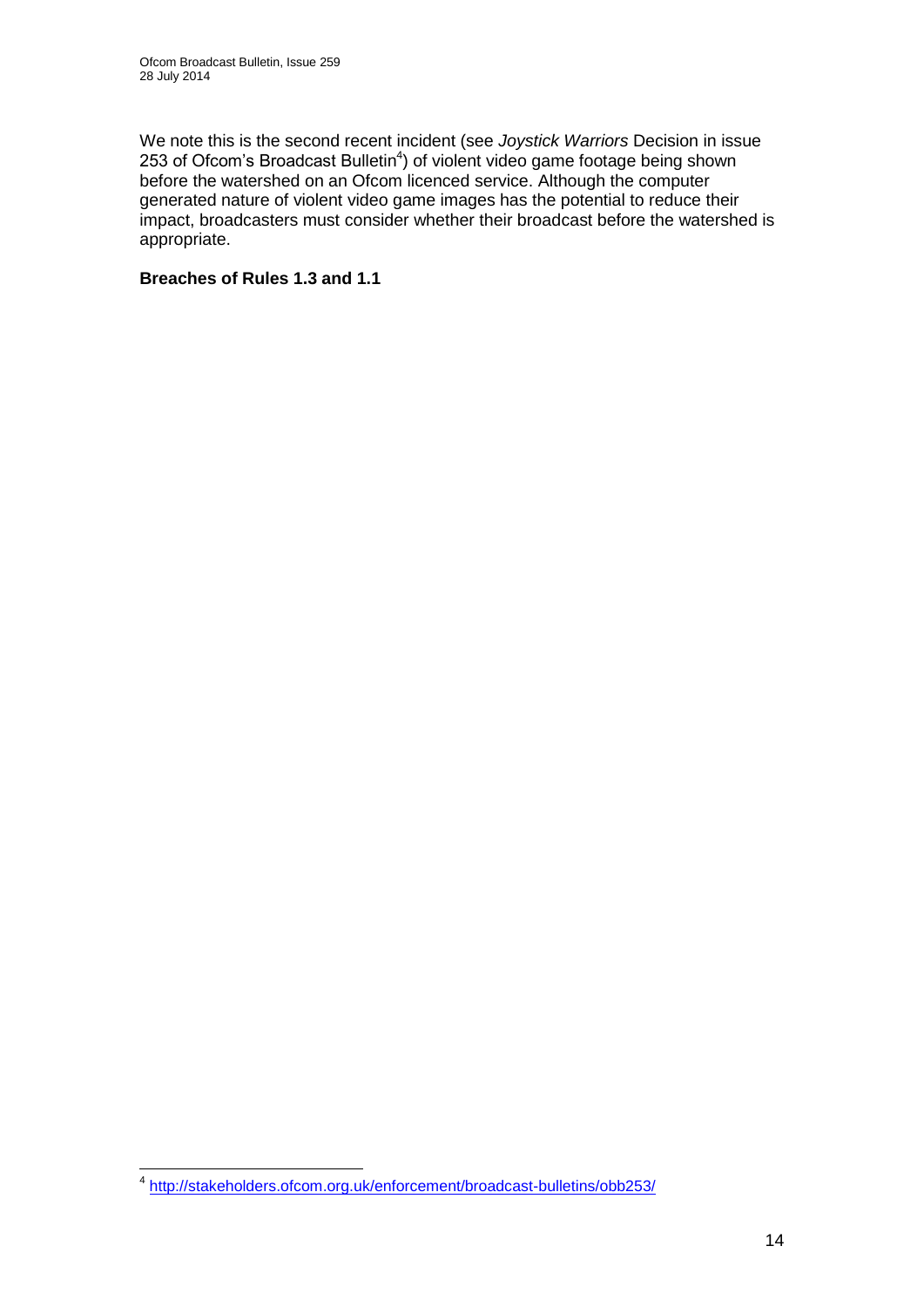# **In Breach**

**The Politics Show** *Apni Awaaz, 6 May 2014, 20:00*

#### **Introduction**

1

Apni Awaaz was a Restricted Service Licence radio service that broadcast in the Birmingham area between 13 April 2014 and 10 May 2014. The licence was held by Mr Qamar Zaman ("the Licensee").

A complainant alerted Ofcom to a programme that featured two local election candidates representing the Labour Party and the Liberal Democrats. The complainant considered that other candidates should also have been included in the programme.

We noted that this programme was of 60 minutes duration and consisted of two presenters leading a discussion between two candidates standing in the Washwood Heath ward in Birmingham in the English local elections held on 22 May 2014. The programme also featured listeners calling the programme by telephone and putting their questions to the candidates. The two candidates were Idrees Mohammed (Labour Party) and Rafiq Waheed (Liberal Democrats). We noted that during the programme both candidates made various statements advancing their candidacy in the election.

Rule 6.1 of the Code requires that programmes dealing with elections must comply with the due impartiality rules set out in Section Five of the Code. In addition, Rules 6.2 to 6.13 of the Code apply to programmes broadcast during the designated period running up to the date of elections in the UK known as the "election period"<sup>1</sup>. Section Six of the Code under the heading 'Meaning of "election"' makes clear that for the purpose of this section "elections include...a local government election...".

For the reasons explained in this Decision, Ofcom considered that the programme was an electoral area report and discussion and Rules 6.8 to 6.13 of the Code were engaged. In particular, we considered the material raised issues warranting an investigation under the following rules of the Code:

- Rule 6.8: "Due impartiality must be strictly maintained in a constituency report or discussion and in an electoral area report or discussion".
- Rule 6.9: "If a candidate takes part in an item about his/her particular constituency, or electoral area, then candidates of each of the major parties must be offered the opportunity to take part. (However, if they refuse or are unable to participate, the item may nevertheless go ahead.)".

We therefore asked the Licensee how the programme complied with these rules.

 $<sup>1</sup>$  In the case of the 2014 English local elections, the "election period" ran from the last date for</sup> the publication of the notice of elections on 14 April 2014 to the close of polling on 22 May 2014.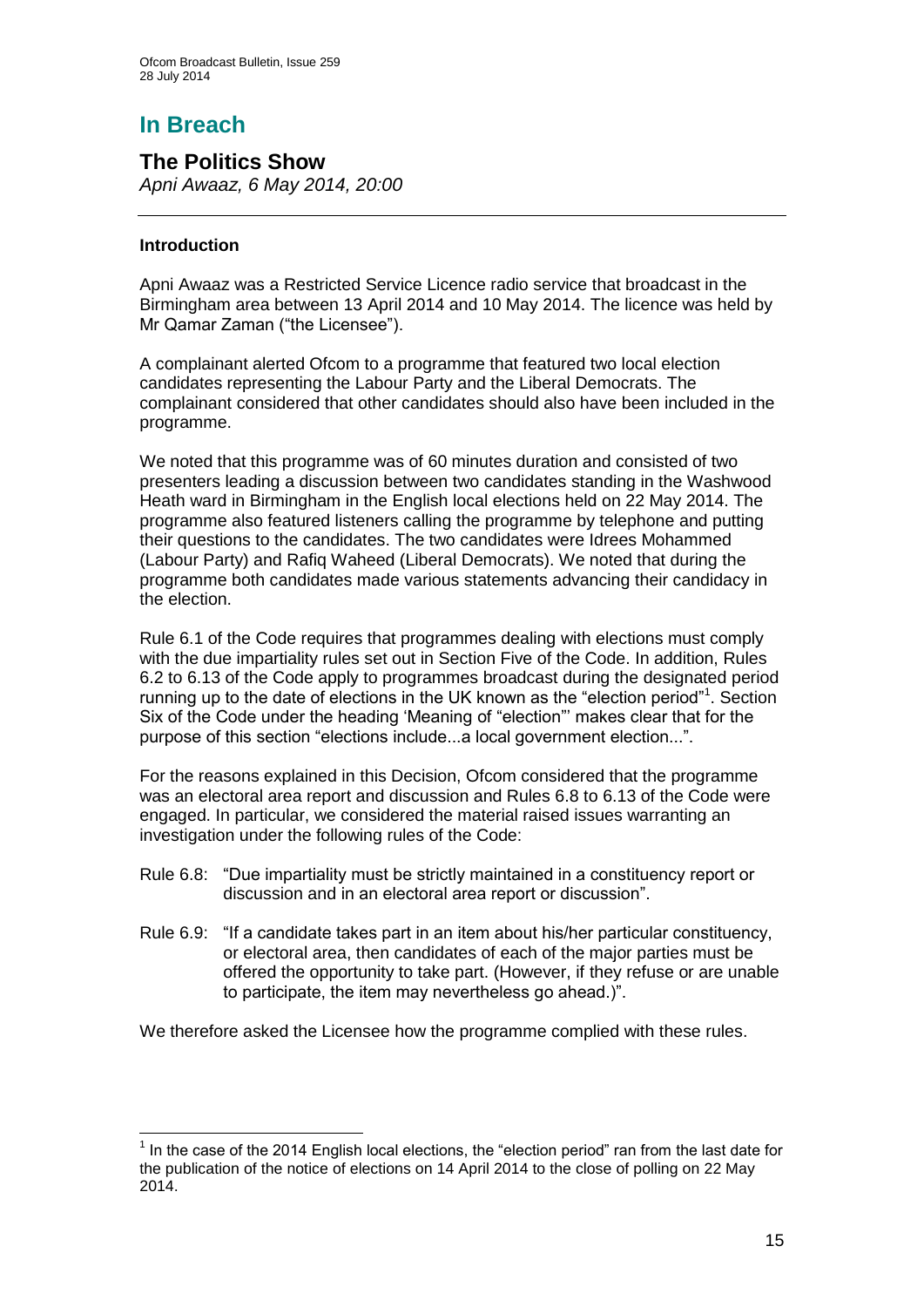#### **Response**

The Licensee said *The Politics Show* was broadcast over a two week period and the Licensee said that it "had call[ed] different candidates in daily" between Monday and Friday. In particular, this programme featured the Labour Party and Liberal Democrat candidates standing in Washwood Heath ward in Birmingham. The Licensee said that prior to the broadcast, it had contacted: "the Conservative office at Birmingham City Council to gain a contact so that we could invite the candidate from this party". It added: "We left our details with one of the secretaries to ask whether they could ask one of the councillors to ring us back but no one returned our call".

The Licensee stated that although it featured only two of the "3 local mainstream political parties in Birmingham" in the 6 May programme, it had adhered to the Code and "call[ed] other parties in as well…but they turned up on other days". The Licensee also said that "in the interest of fairness", one of the programme presenters mentioned all the candidates standing in this particular ward in the 22 May 2014 elections in the 6 May programme. In addition, the Licensee said that the audience "was informed via announcements live on air of our schedule" of programmes featuring candidates.

#### **Decision**

Under the Communications Act 2003 ("the Act"), Ofcom has a statutory duty to set standards for broadcast content as appear to it best calculated to secure the standards objectives, one of which is that the special impartiality requirements set out in section 320 of the Act are complied with. This objective is reflected in Section Five of the Code. Broadcasters are required to comply with the rules in Section Five of the Code so as to ensure that the due impartiality requirements of the Act are complied with. In addition, Section Six of the Code reflects the specific requirements relating to broadcasters covering elections, as laid out in the Representation of the People Act 1983 (as amended).

Ofcom's Guidance to Section Six (Elections and Referendums) of the Code ("the Guidance")<sup>2</sup> states that there is no obligation on broadcasters to provide any election coverage. However, if broadcasters choose to cover election campaigns, they must comply with the rules set out in Section Six of the Code, and in particular the constituency and electoral area reporting rules laid out in Rules 6.8 to 6.13 of the Code. These specific rules apply when a broadcaster is broadcasting a particular constituency and electoral area report or discussion during an election period.

Rule 6.9 requires that if a candidate takes part in an item about his/her particular constituency, or electoral area, then candidates of each of the major parties must be offered the opportunity to take part. However, if a candidate refuses or is unable to participate, the item may nevertheless go ahead. The major parties for any given election are listed in the Ofcom list of major parties<sup>3</sup>. For the 2014 English local elections, the major parties were: the Conservative Party; the Labour Party; and the Liberal Democrats.

In addition, Rule 6.8 requires that due impartiality must be strictly maintained in a constituency report or discussion and in an electoral area report or discussion. Paragraph 1.37 of the accompanying Ofcom Guidance states that: "There is a range

<sup>1</sup> <sup>2</sup> See<http://stakeholders.ofcom.org.uk/binaries/broadcast/guidance/831193/section6.pdf>

<sup>&</sup>lt;sup>3</sup> See<http://stakeholders.ofcom.org.uk/binaries/broadcast/guidance/major-parties.pdf>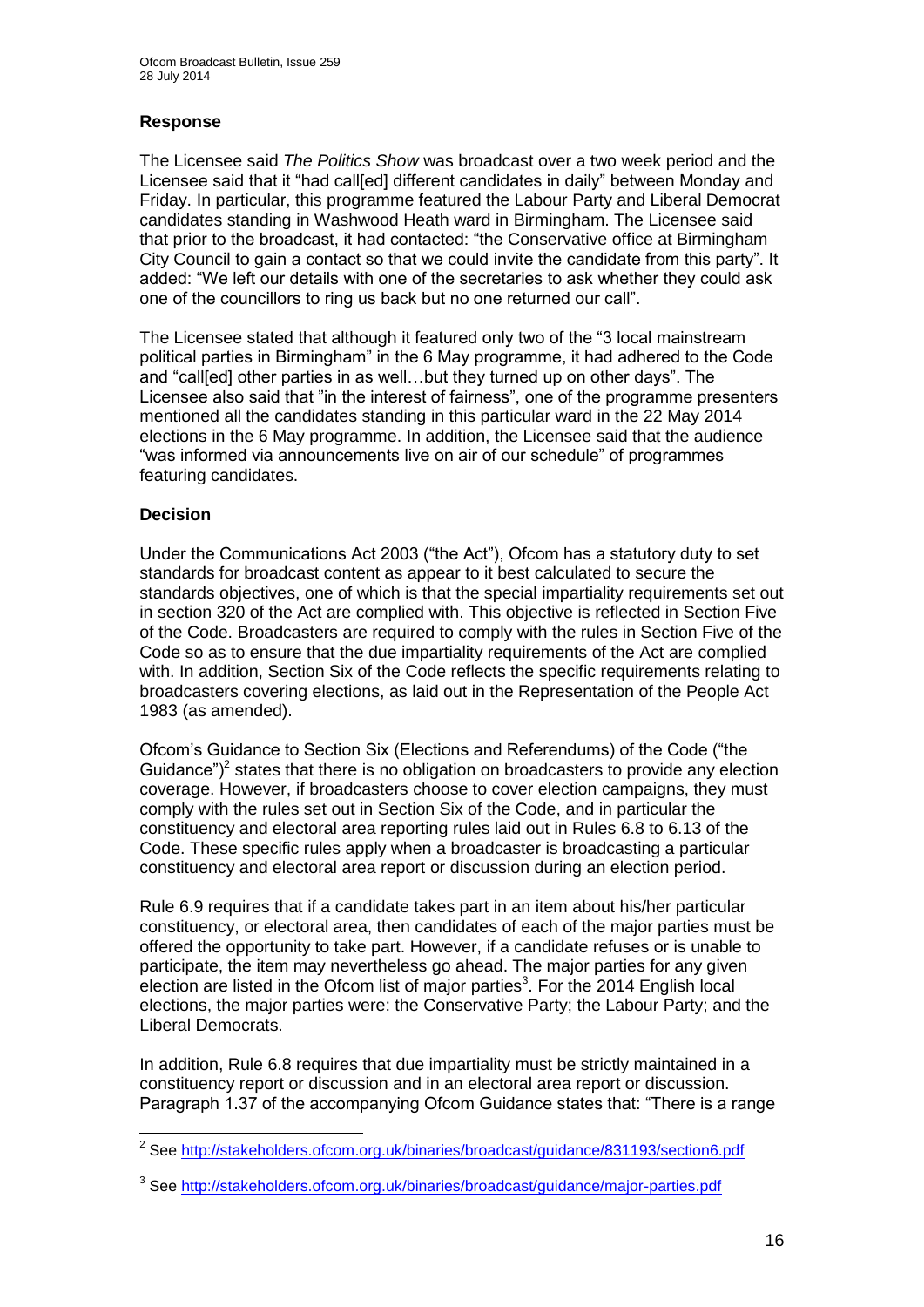1

of editorial techniques by which broadcasters can comply with Rule 6.8, but broadcasters should ensure that they reflect the viewpoints of candidates…".

To determine whether the electoral area reporting rules (Rules 6.8 to 6.13) applied in this case, we first had to determine whether the programmes contained an electoral area report or discussion. Paragraph 1.39 of the Guidance states: "…the principal point for broadcasters is to ensure that when interviewing candidates in reports that either raise issues about their constituency/electoral area or raise the profile of the candidate in connection with their constituency/electoral area, other candidates in the constituency/electoral area (as described in Rules 6.9 and 6.10) have an opportunity to take part as appropriate".

We noted that Idrees Mohammed and Rafiq Waheed were included in a discussion programme of 60 minutes duration during which they were asked questions about, and were able to give their views upon, a range of subjects including: crime and policing; education; and housing. We therefore considered that these two candidates (representing the Labour Party and the Liberal Democrats respectively) standing in the Washwood Heath ward in Birmingham were given the opportunity to give their views, within the programmes, about policies affecting the electoral area in which they were seeking election. Rules 6.8 to 6.13 therefore applied.

To comply with Rule 6.9 of the Code, the Code makes clear that if a candidate is given an opportunity to discuss matters relating to their electoral area then broadcasters must ensure that other candidates from the major parties should also be offered an opportunity to take part. In this case this meant that, as well as featuring the Labour Party and Liberal Democrat candidates standing in in Washwood Heath as they did, the Licensee was required to offer Alexander Hall, the Conservative Party candidate standing in Washwood Heath, the opportunity to take part in the programme.

We noted that prior to the broadcast, the Licensee said it had contacted "the Conservative office at Birmingham City Council to gain a contact" so as to invite the Conservative Party candidate to take part in this programme. The Licensee added that it had: "left [its] details with one of the secretaries to ask whether they could ask one of the councillors to ring [the Licensee] back but no one returned [its] call". However, we considered that these steps taken by the Licensee could not reasonably be described as offering the Conservative Party candidate an opportunity to take part in the electoral area report or discussion in this case, as required by Rule 6.9 of the Code. In our view, the Licensee needed to make direct contact with the Conservative Party candidate or his representative and make them aware of the opportunity for them to take part in the programme in this case. This did not happen and therefore there was a breach of Rule 6.9.

In relation to Rule 6.8, we took into account the Licensee's representation that towards the beginning of this programme, one of the two presenters had read out a list of the full names and parties of the four candidates $4$  standing in the Washwood Heath ward, as required by Rule  $6.11<sup>5</sup>$  of the Code. We considered that, although

<sup>&</sup>lt;sup>4</sup> These were: Alexander Hall (Conservative Party); Idrees Mohammed (Labour Party); Rafiq Waheed (Liberal Democrat); and John Bentley (Green Party).

 $<sup>5</sup>$  Rule 6.11 states: "Any constituency or electoral area report or discussion after the close of</sup> nominations must include a list of all candidates standing, giving first names, surnames and the name of the party they represent or, if they are standing independently, the fact that they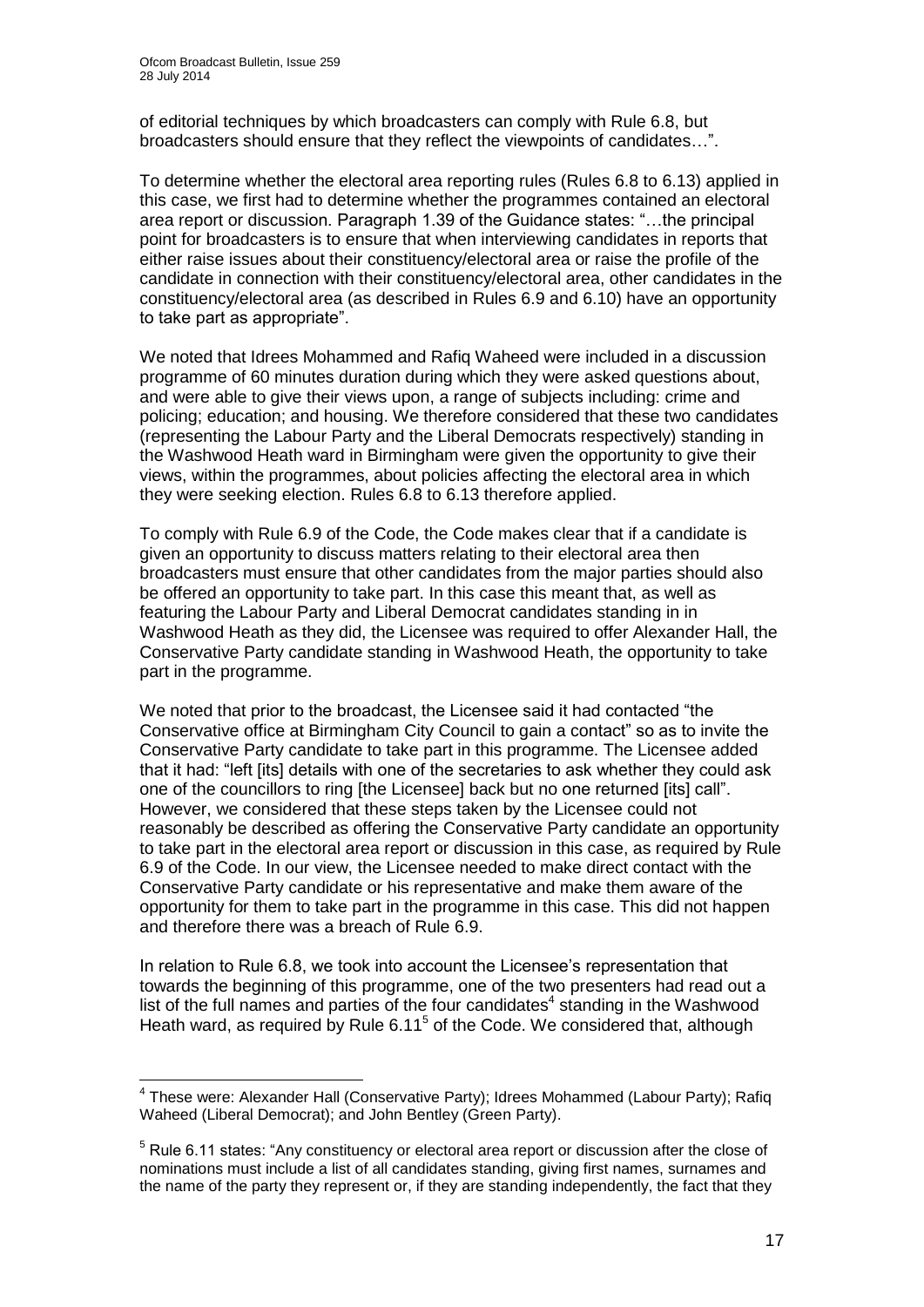announcing the list of candidates standing in Washwood Heath ward was helpful, this was not sufficient to ensure that the viewpoint of the Conservative Party candidate or his party was reflected in the programme. At no point during the programme were the viewpoints of the Conservative Party candidate, Alexander Hall, or the policies of the Conservative Party more generally, reflected in this programme, either by the two presenters or by other programme contributors, including audience members contacting the programme by telephone.

We also took account of the Licensee's representation that it had call[ed] other parties in as well… but they turned up on other days" following the broadcast of the programme in this case. In this regard, paragraph 1.47 of Ofcom's Guidance states:

"Broadcasters may structure a constituency/electoral area report or discussion over a series of broadcasts, for example in the form of a series of candidate interviews in different programmes. However, in line with Rule 5.6 $6$ , the broadcaster should ensure that the fact that a constituency/electoral area report or discussion is being split over several programmes is clearly signalled to the audience…".

In this case, we noted the Licensee's representation that the audience "was informed via announcements live on air of our schedule" of programmes featuring candidates. However, the Licensee did not provide specific evidence to Ofcom as to the content of these announcements and when they were scheduled. Furthermore, and importantly, the Licensee did not clearly signal to the audience in the 6 May programme that it would be inviting other candidates contesting the Washwood Heath ward to take part in other, later programmes on the service. We therefore considered that the audience would not have been aware that that an electoral area report or discussion was being split over more than one programme. Given all the above, we therefore concluded that due impartiality in this electoral area report or discussion was not strictly maintained and also recorded a breach of Rule 6.8 of the Code.

#### **Breaches of Rules 6.8 and 6.9**

1 are an independent candidate. This must be conveyed in sound and/or vision…". The close of nominations in this case was 24 April 2014.

 $6$  Rule 5.6 states: "The broadcast of editorially linked programmes dealing with the same subject matter (as part of a series in which the broadcaster aims to achieve due impartiality) should normally be made clear to the audience on air".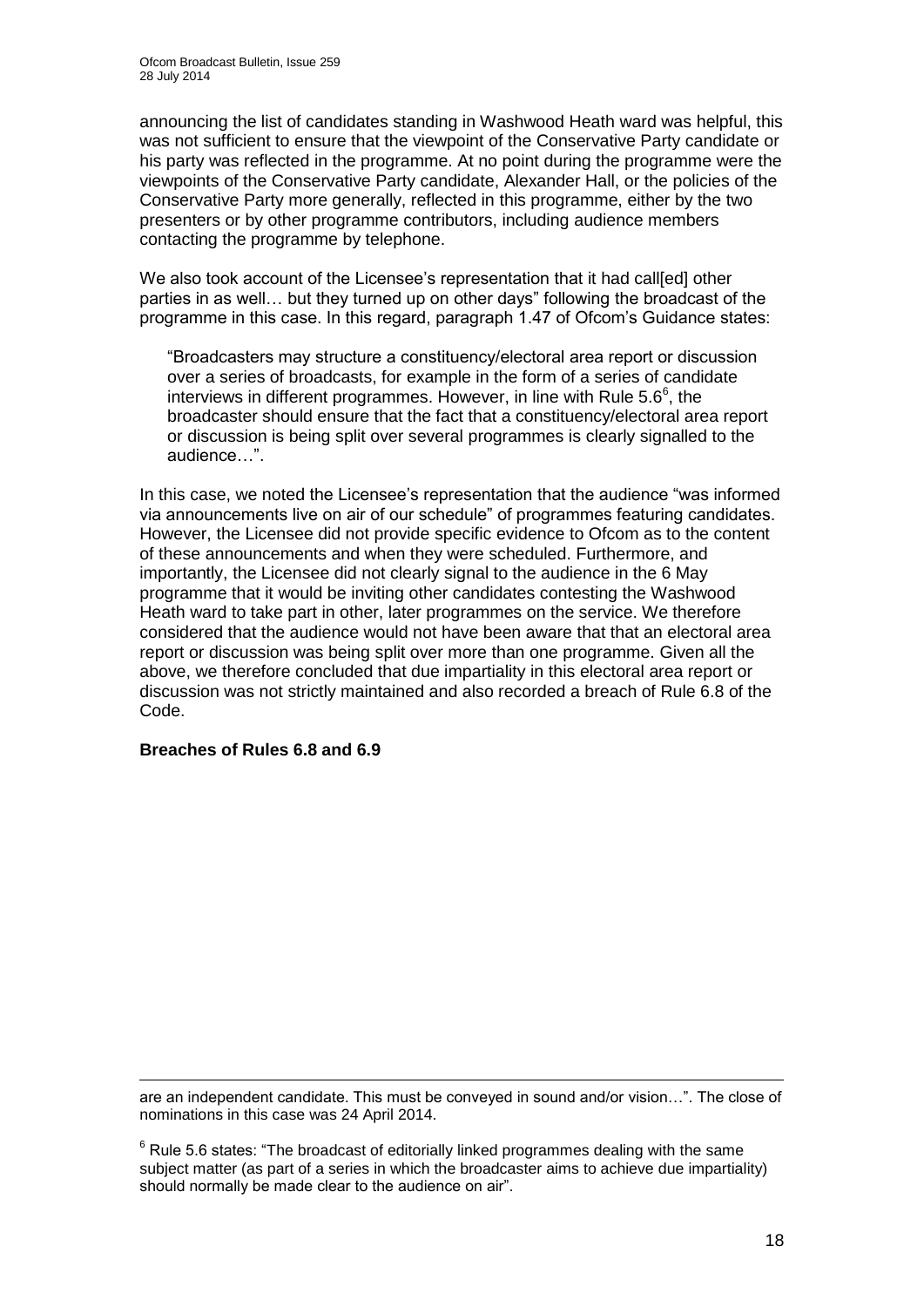# **In Breach**

**Legal Advice** *CHSTV, 2 May 2014, 17:00 to 18:00*

#### **Introduction**

CHSTV is a free-to-air satellite general entertainment channel aimed at the Bangladeshi community in the UK and Europe. The licence for CHSTV is held by CHS.TV Limited ("CHSTV" or "the Licensee").

In the course of routine monitoring Ofcom noted *Legal Advice*, an hour-long legal advice feature.

The feature was transmitted in the style of a studio-based discussion programme. A presenter sat in the studio speaking to camera. Throughout the item a prominent banner was displayed at the bottom of the screen. The banner promoted a premium rate telephone ("PRS") number with routine warnings about variations in call costs. In addition, the following text was displayed: "*Information provided on this line may also be free within the public domain*."

We also noted that the item contained 'sponsorship' slates which stated: "*You are watching live programme Legal Advice*". This followed a slate saying: "*Sponsored by Kalam Solicitors*".

In November 2009 Ofcom published a statement about the use of PRS in programmes, in which we made clear that programming featuring the use of PRS numbers would be likely to breach the Code's rules on undue prominence and promotion of commercial products and services, unless such numbers could be shown to be editorially justified $1$ .

The statement includes the following<sup>2</sup>:

"…Where the amount of promotion of the PRS element is significant, this may be considered as unduly prominent which would mean that such content in future falls to be regulated as advertising under the Advertising Code. Broadcasters whose programming currently contains a high level of PRS promotion which is not linked to editorial content could therefore be in breach of the new Broadcasting Code rule unless, as advertising, they were compliant with the Advertising Code."

Where a PRS number is heavily promoted in material and use of the number is not editorially justifiable, the material will usually be more appropriately regarded as teleshopping.

In view of this, and of the considerable prominence and promotion given to PRS in the feature, *Legal Advice* was in our view properly regarded as teleshopping, i.e. as a form of advertising, rather than programming. As advertising, *Legal Advice* was

 1 The statement can be found at: <http://stakeholders.ofcom.org.uk/binaries/consultations/participationtv3/summary/ptv3.pdf> .

 $2$  At paragraph 1.19.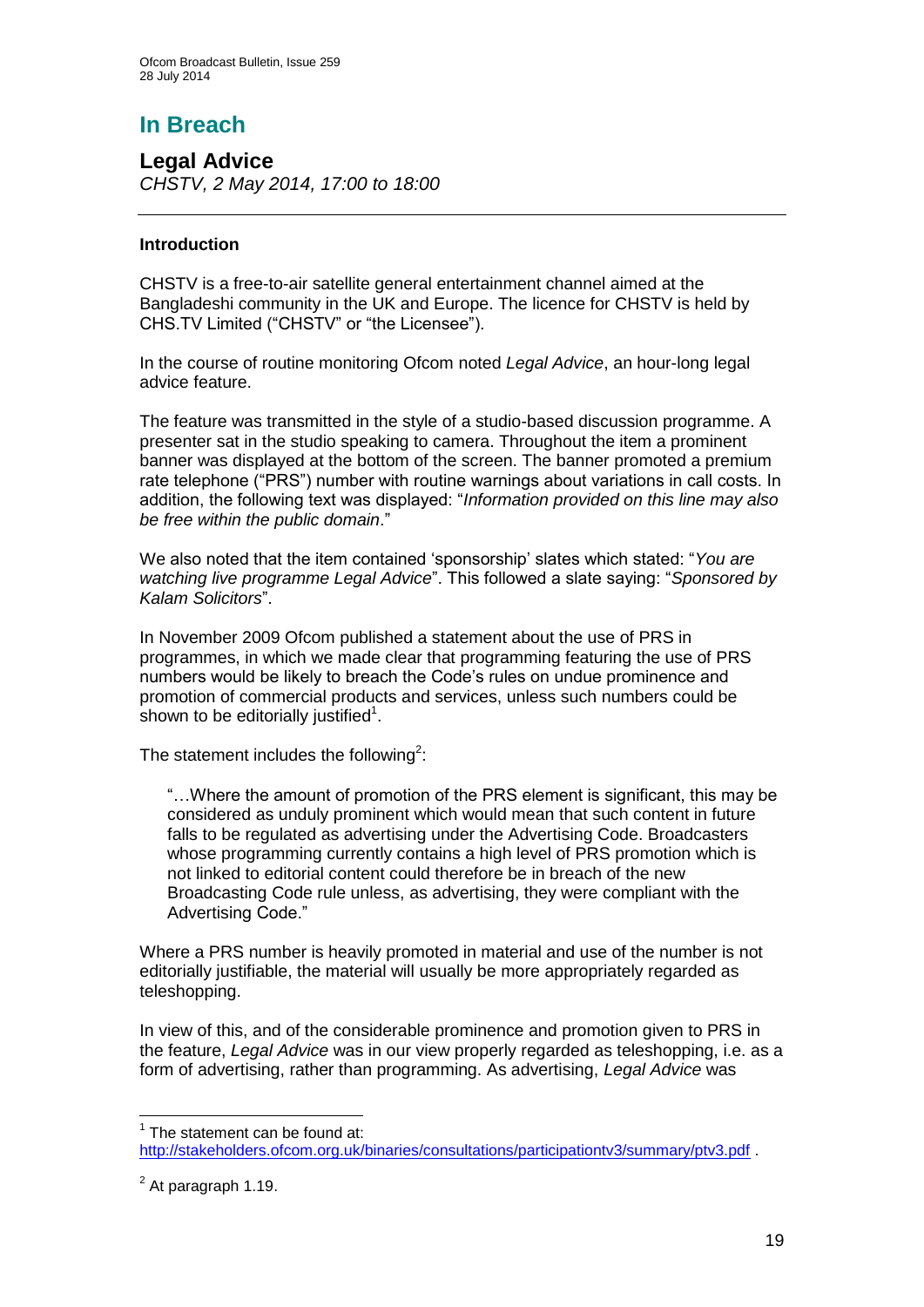subject to the requirements of the BCAP Code: the UK Code of Broadcast Advertising ("the BCAP Code").

The BCAP Code requires that advertising is kept distinct from programming:

- BCAP Rule 2.1: "Advertisements must be obviously distinguishable from editorial content, especially if they use a situation, performance or style reminiscent of editorial content, to prevent the audience being confused between the two. The audience should quickly recognise the message as an advertisement."
- BCAP Rule 2.4.1: "Television only Television advertisements, except for programme promotions, must not…refer to themselves in a way that might lead viewers to believe they are watching a programme."

Noting that *Legal Advice* referred to itself as a programme, did not identify itself as advertising or teleshopping, for example by the use of appropriately regular and prominent labels, and that it referred to its being "*sponsored by…*", we sought the Licensee's comments on how the feature complied with the above rules.

#### **Response**

CHSTV said that it had never broadcast teleshopping and was not aware of the particular requirements of the BCAP Code.

The Licensee told us that it had taken "all necessary steps", including removing the premium rate number from the programme and cancelling the 'sponsorship' deal.

#### **Decision**

Under the Communications Act 2003, Ofcom has a statutory duty to set standards for broadcast content as appear to it best calculated to secure a number of standards objectives, one of which is "that the international obligations of the United Kingdom with respect to advertising included in television and radio services are complied with". These obligations include ensuring compliance with the Audiovisual Media Services ("AVMS") Directive.

Article 19 of the AVMS Directive requires, among other things, that television advertising is kept visually and/or audibly distinct from programming. The purpose of this is to prevent programmes becoming vehicles for advertising and to protect viewers from surreptitious advertising. This requirement is reflected, in, among other rules, BCAP Rule 2.1 and BCAP Rule 2.4.1.

In Ofcom's view *Legal Advice* was not distinct as advertising. We considered that, as set out in the Introduction to this Decision, the material was presented in the style of a studio discussion programme. It contained, for example, no on-screen messages to make clear that it was advertising content. We noted also that slates shown at the start of the item stated "*You are watching live programme Legal Advice*" and claimed that the material was "*Sponsored*" content. Although as advertising material *Legal Advice* could have promoted any number of commercial interests, and to any extent, describing such additional promotion as sponsorship compounded the misimpression that *Legal Advice* was programming. As a result we concluded the material was in breach of BCAP Rule 2.1 and BCAP Rule 2.4.1.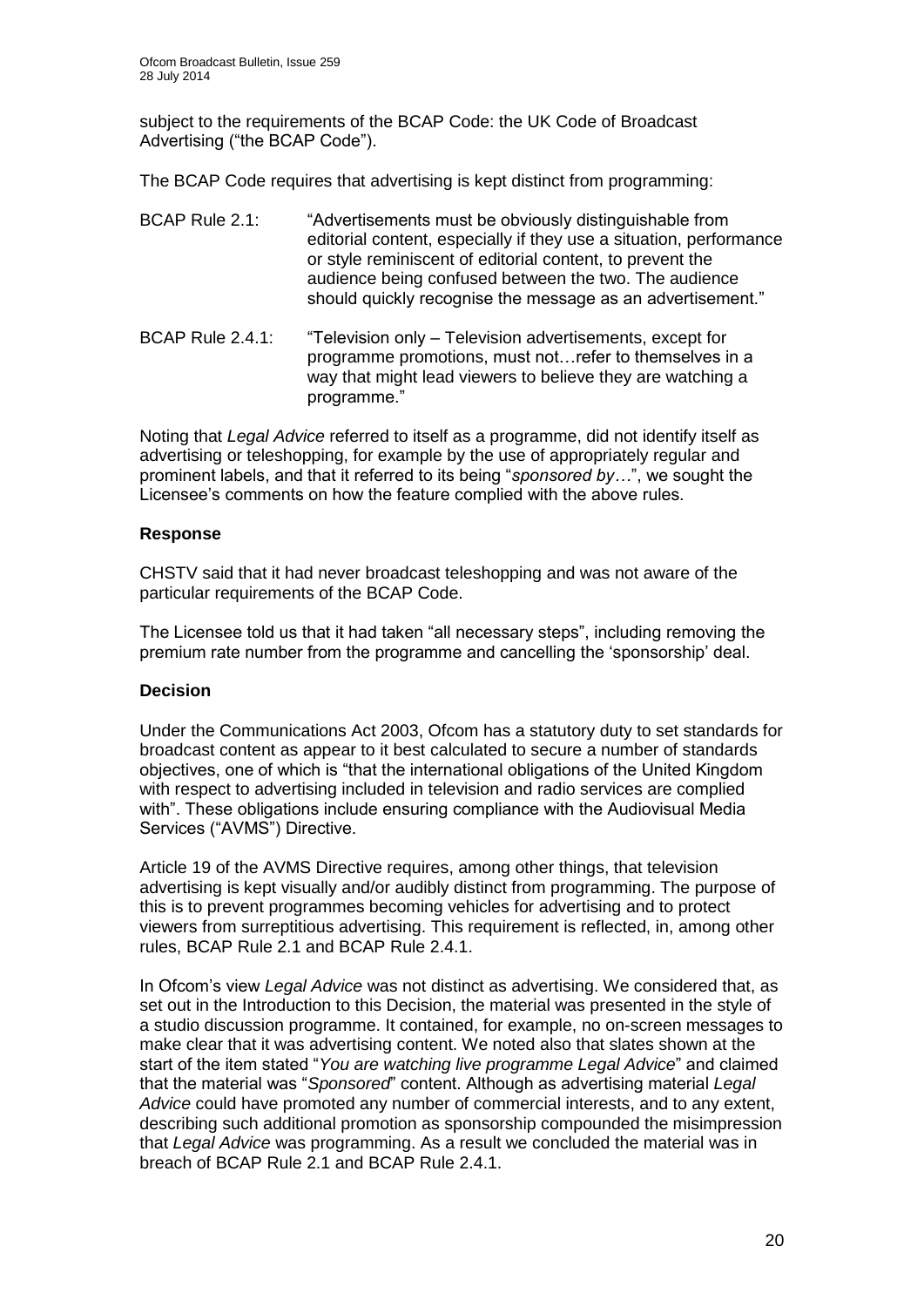Although we noted the steps taken by the Licensee in response to Ofcom's enquiries, we were concerned that CHSTV had not been aware of the specific requirements which apply to teleshopping material. Ofcom reminds CHSTV that it is a condition of its licence to ensure its compliance with all relevant codes and guidance.

#### **Breaches of BCAP Rules 2.1 and 2.4.1**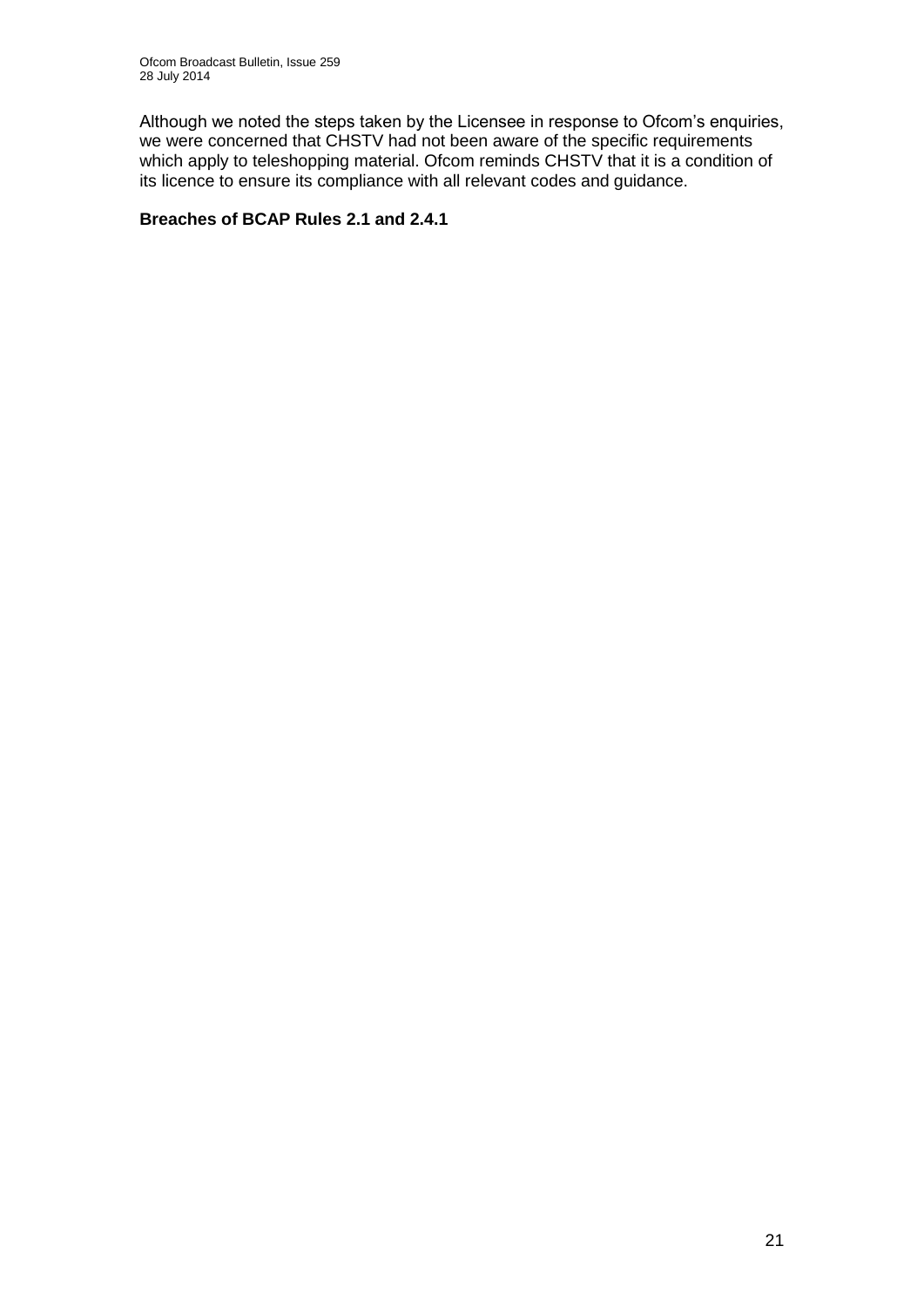# **In Breach**

## **News**

*Channel Nine UK, 19 February 2014, 19:00 and 21:00*

#### **Introduction**

Channel Nine UK is a general entertainment channel that is broadcast in Bengali and serves the Bangladeshi community in the UK and Europe. The licence for Channel Nine UK is held by Runners TV Limited ("Runners TV" or "the Licensee"). The channel re-transmits content from Channel Nine in Bangladesh.

During routine monitoring of compliance with advertising scheduling rules, Ofcom noted that a news update broadcast at 19:00 included a scrolling text bar at the bottom of the screen, which referred to election results in Bangladesh, and which also contained branding for the sportswear retailer Lotto Sport Italia ("Lotto").

In addition, we noted that a news programme broadcast at 21:00 included the following report on the opening of a new outlet of Lotto in Basundhara City, a shopping centre in Dhaka:

Reporter: *"A new outlet of the world renowned Italian brand Lotto has been opened at Basundhara. Lotto will work across the country to serve consumers with world class shoes, slippers and T-shirts. After opening the Basundhara outlet, Lotto Bangladesh Managing Director Kazi Jamil Islam described various aspects of Lotto products. Lotto's new products spring collections were also displayed. In the event employees of the company including Lotto sports Italian area manager Philippo Palizer and city bank DMD Badrudozza Chowdhury were present."*

Runners TV confirmed that the inclusion of the branding in the scrolling text bar was subject to a commercial arrangement between Lotto and Channel Nine in Bangladesh. The Licensee also stated that the inclusion of the report was not subject to any commercial arrangement between Lotto and Channel Nine in Bangladesh or Runners TV.

Ofcom considered that this material raised issues warranting investigation under the following Code rules:

- Rule 9.4: "Products, services and trade marks must not be promoted in programming."
- Rule 9.5: "No undue prominence may be given in programming to a product, service or trade mark. Undue prominence may result from:
	- the presence of, or reference to, a product, service or trade mark in programming where there is no editorial justification; or
	- the manner in which a product, service or trade mark appears or is referred to in programming."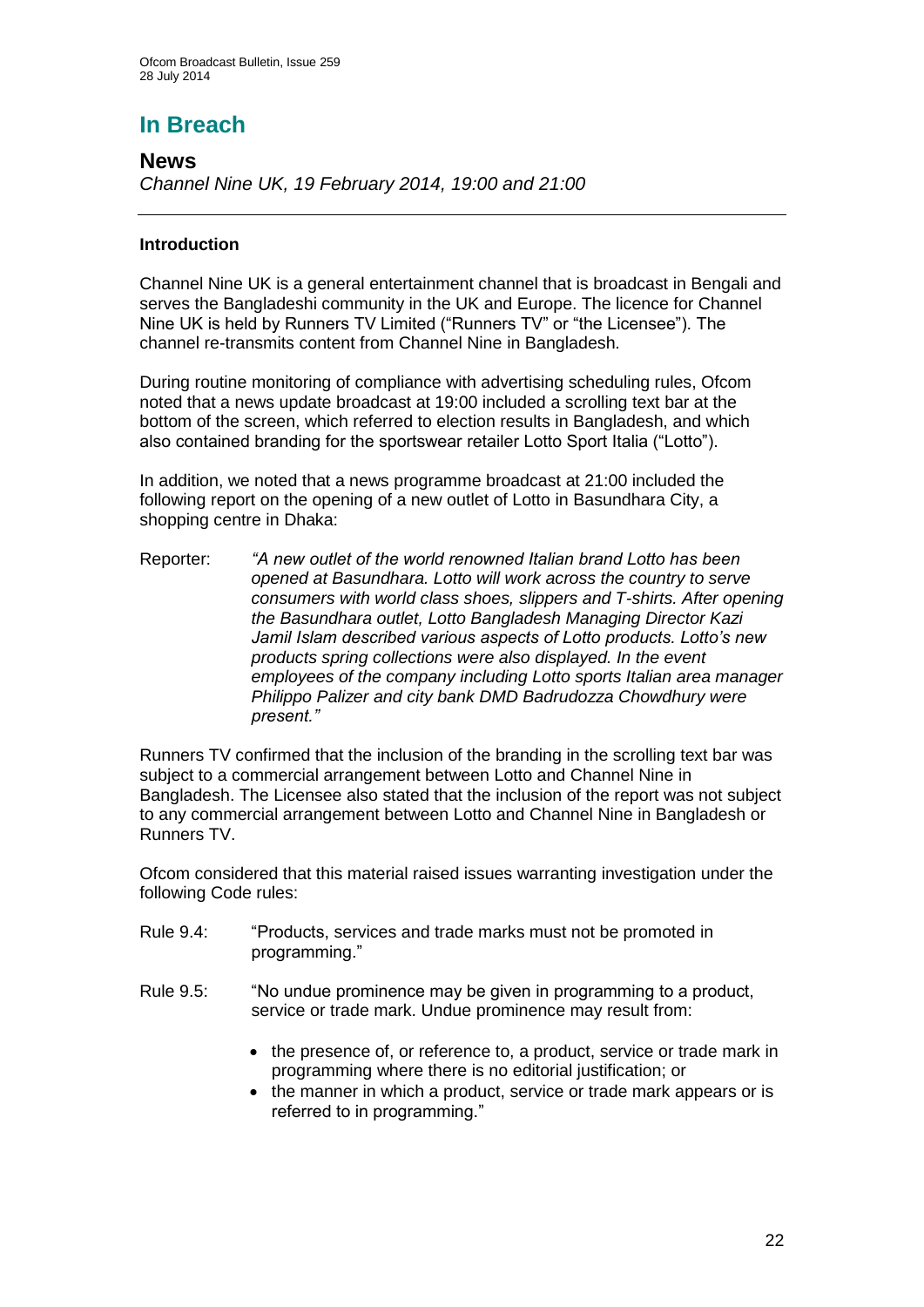Rule 9.7(a): "Programmes […] must not contain product placement if they are:

(a) news programmes[.]"

We therefore asked the Licensee for its comments as to how the content complied with these rules.

#### **Response**

Runners TV apologised for the inclusion of branding for Lotto in the news update broadcast at 19:00. It said that the branding had featured on screen "24 hours a day over 7 days" in Bangladesh, but that it had been "fade[d] out" for broadcast in the UK. However, the Licensee admitted: "On this date fading out did not happen…We failed to remove the infringing content before it was aired."

The Licensee also stated: "We receive the vast majority of our content shown on Channel Nine UK from Bangladesh…We actively screen and edit everything that is sent to us so that we may remove any inappropriate content where necessary. Where content cannot be removed we either place a bar over [the] subject area or fade it out so that it cannot be seen. On this occasion it seems appropriate action was not taken, [and the] content was not blurred, covered or removed. We have taken this up with the transmission crew who are responsible for ensuring this type [of] error does not occur. They have the necessary knowledge on [Ofcom's] guidelines and [have] been given [the] necessary equipment to identify and remove such content before it is aired."

Runners TV further commented that it was "not aware of the purpose of the original broadcast in Bangladesh", but said it would: "speculate that the purpose is solely advertisement as this was [a] news bulletin and the brand wanted maximum exposure in Bangladesh". The Licensee emphasised that the regulatory regime in Bangladesh allowed broadcasters and advertisers to enter into commercial arrangements of this sort, but that when re-transmitting content on Channel Nine UK it took action to "edit and remove content appropriately". Runners TV added that it often transmits material six hours later than Channel Nine in Bangladesh in order to allow time to ensure that all content is compliant with the Code.

Regarding the report on the opening of a new outlet of Lotto in the news programme broadcast at 21:00, the Licensee stated that there was no commercial arrangement between Lotto and Channel Nine in Bangladesh: "No arrangement[s] were made for it [the report] to be featured in the news bulletin. It was provided free of cost." Runners TV added that Channel Nine in Bangladesh "regularly cover[s] such opening events to attract clients".

#### **Decision**

Under the Communications Act 2003 ("the Act"), Ofcom has a statutory duty to set standards for broadcast content as appear to it best calculated to secure the standards objectives, one of which is that "the international obligations of the United Kingdom with respect to advertising included in television and radio services are complied with". The rules in Section Nine of the Code, among others, reflect this objective.

The Audiovisual Media Services ("AVMS") Directive requires, among other things, that television advertising is kept visually and/or audibly distinct from programming.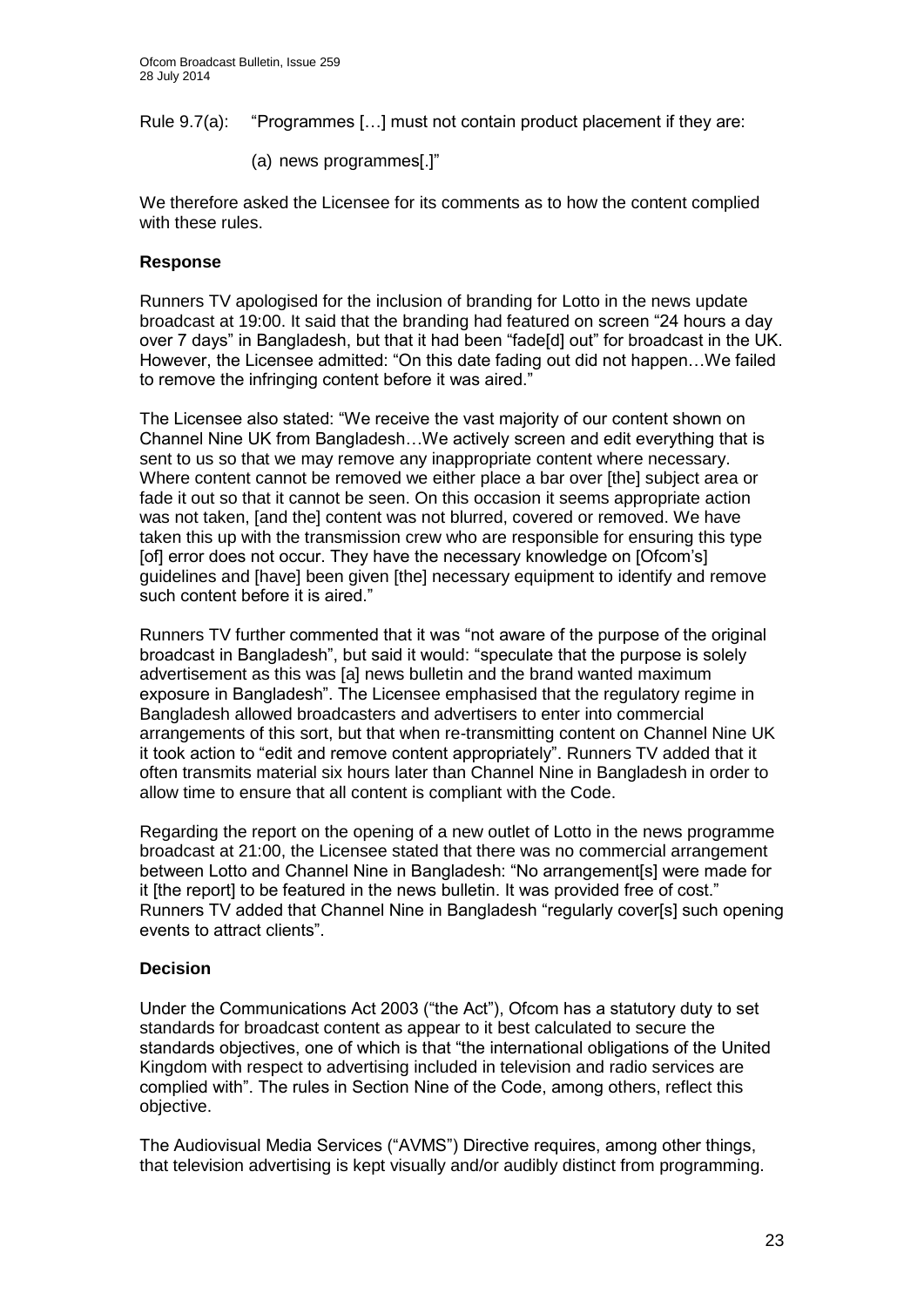The purpose of this is to prevent programmes becoming vehicles for advertising and to protect viewers from surreptitious advertising.

#### Rule 9.7(a)

Under the Act (as amended), Ofcom has a statutory duty to secure the standards objective that: "the product placement requirements…are met in relation to programmes included in a television service (other than advertisements)". Both the Act (as amended) and the AVMS Directive prohibit product placement except in the permitted genres of films, series, sports and light entertainment programmes. Rule 9.7(a) of the Code therefore prohibits product placement in news programmes.

We first considered whether the Lotto branding included in the programme broadcast at 19:00 constituted product placement. The statutory definition of product placement, reproduced in the Code, is as follows: "The inclusion in a programme of, or of a reference to, a product, service or trade mark where the inclusion is for a commercial purpose, and is in return for the making of any payment, or the giving of other valuable consideration, to any relevant provider or any person connected with a relevant provider, and is not prop placement." Runners TV confirmed that the inclusion of this branding was subject to a commercial arrangement between Lotto and Channel Nine in Bangladesh. Ofcom therefore considered that the branding satisfied the statutory definition of product placement.

Ofcom's published guidance<sup>1</sup> on Rule  $9.7(a)$  states: "The prohibition on product placement in news covers all news programmes made for audiovisual media services…regardless of their country of origin. Therefore the prohibition extends to news programmes acquired from outside the EU. Where acquired news contains product placement…careful thought should be given to whether it is suitable for broadcast[.]" The guidance also states, concerning news produced primarily for broadcast outside of the EU: "[W]here it is practically possible, broadcasters should take reasonable steps to determine whether the broadcast contains product placement and obscure or mark such placements."

Runners TV, in re-transmitting this news update from Channel Nine in Bangladesh, failed to remove the branding for Lotto, and the material was therefore in breach of Rule 9.7(a).

#### Rule 9.4

Rule 9.4 states that products, services and trade marks must not be promoted in programming.

Ofcom's published guidance on Rule 9.4 states: "In general, products or services should not be referred to using favourable or superlative language and prices and availability should not be discussed."

Ofcom noted that in the news programme broadcast at 21:00, the report referred to *"the world renowned Italian brand Lotto"*, and further described its products as *"world class"*. The report therefore contained "favourable or superlative language". In addition, the report specifically referred to the opening of a *"new outlet"* in Dhaka, and to Lotto *"work*[ing] *across the country to serve the customers"*, alongside references to its *"new products"* and *"spring collections"*. In Ofcom's view these references

<sup>1</sup> <sup>1</sup> <http://stakeholders.ofcom.org.uk/binaries/broadcast/guidance/831193/section9.pdf>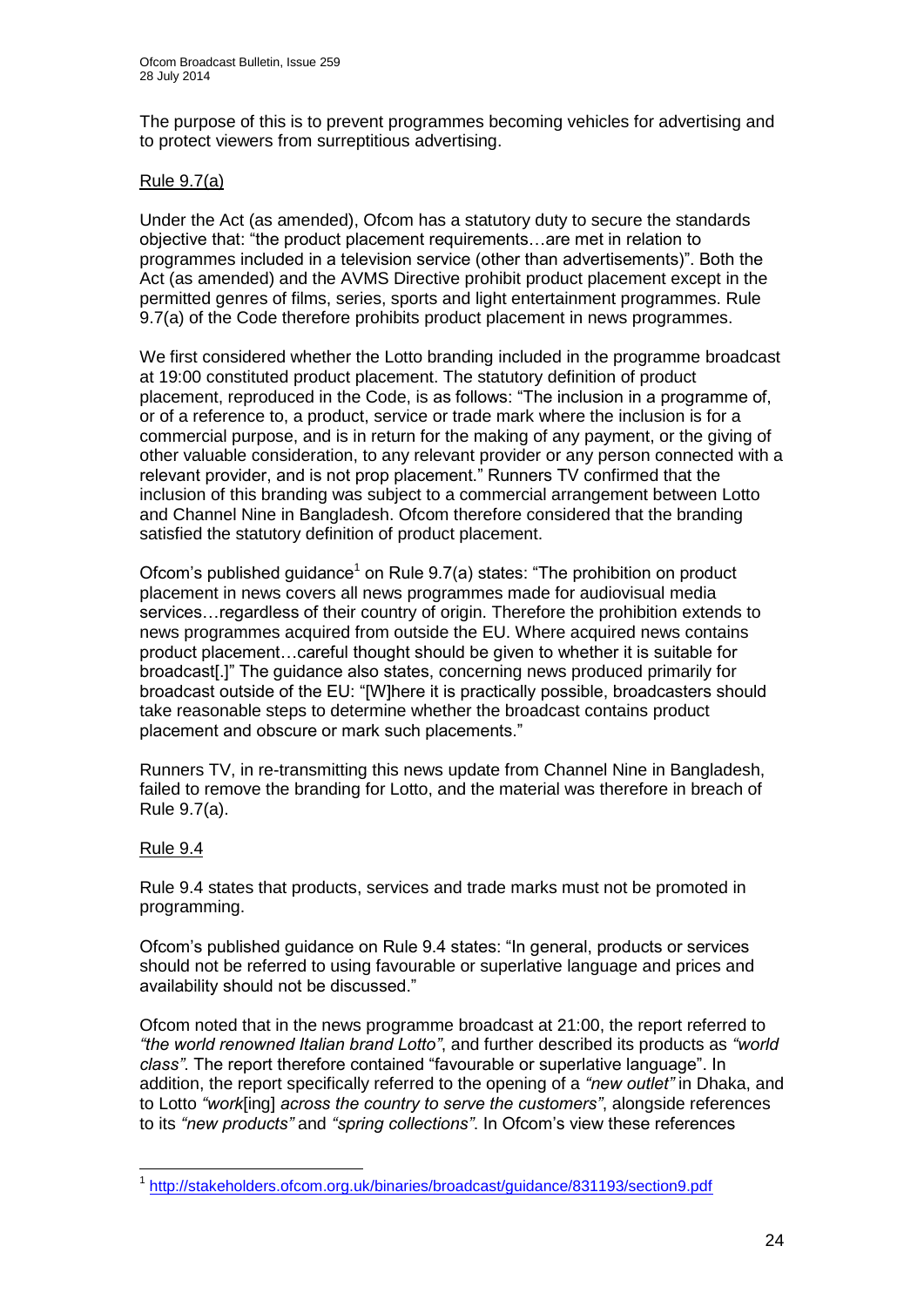served to promote the availability of Lotto products in Bangladesh. As a result, we concluded that the content was in breach of Rule 9.4.

#### Rule 9.5

Rule 9.5 states that no undue prominence may be given in programming to a product, service or trade mark, noting that undue prominence may result from a reference to a product, service or trade mark where there is no editorial justification, or from the manner in which a product, service or trade mark is referred to.

Ofcom recognises that there are circumstances in which it can be editorially justified for a news programme to report on the commercial activities of a company. We noted that a number of news sources had reported on the expansion of Lotto into Bangladesh<sup>2</sup>. However, Ofcom considered that the focus of the report contained in the news programme broadcast at 21:00 was the potential benefits to consumers resulting from the availability of Lotto products. Within the context of a news bulletin, this focus, coupled with the promotional language discussed above, could not be justified. We concluded therefore that this content was in breach of Rule 9.5.

#### **Conclusion**

1

In recent issues of the Broadcast Bulletin, Ofcom has recorded a number of breaches of the rules in Section Nine against Runners  $TV<sup>3</sup>$ . In light of our concerns about the Licensee's compliance record on 5 February 2014, Runners TV was required to attend a meeting to discuss its processes. Following that meeting it submitted revised compliance procedures to Ofcom on 5 March 2014.

Ofcom is concerned that despite our intervention, the Licensee's procedures were insufficient on 19 February 2014, when the material considered in this Decision was shown, to ensure that promotional content was not broadcast during a news bulletin. **Ofcom will monitor content broadcast on Channel Nine UK, and is considering taking further regulatory action.**

**Breaches of Rules 9.4, 9.5 and 9.7(a)**

<sup>&</sup>lt;sup>2</sup> See, for example: [http://oftrend.com/lotto-now-in-bangladesh/,](http://oftrend.com/lotto-now-in-bangladesh/)

<http://archive.thedailystar.net/beta2/news/lotto-shoes-in-bangladesh/> and [http://www.daily](http://www.daily-sun.com/details_yes_25-01-2013_Lotto-Italia-opens-outlet-at-Gulshan_390_1_3_1_16.html)[sun.com/details\\_yes\\_25-01-2013\\_Lotto-Italia-opens-outlet-at-Gulshan\\_390\\_1\\_3\\_1\\_16.html.](http://www.daily-sun.com/details_yes_25-01-2013_Lotto-Italia-opens-outlet-at-Gulshan_390_1_3_1_16.html)

<sup>&</sup>lt;sup>3</sup> See: [http://stakeholders.ofcom.org.uk/binaries/enforcement/broadcast](http://stakeholders.ofcom.org.uk/binaries/enforcement/broadcast-bulletins/obb236/obb236.pdf)[bulletins/obb236/obb236.pdf,](http://stakeholders.ofcom.org.uk/binaries/enforcement/broadcast-bulletins/obb236/obb236.pdf)

[http://stakeholders.ofcom.org.uk/binaries/enforcement/broadcast](http://stakeholders.ofcom.org.uk/binaries/enforcement/broadcast-bulletins/obb2361/obb237.pdf)[bulletins/obb2361/obb237.pdf,](http://stakeholders.ofcom.org.uk/binaries/enforcement/broadcast-bulletins/obb2361/obb237.pdf)

[http://stakeholders.ofcom.org.uk/binaries/enforcement/broadcast-bulletins/246/obb246.pdf,](http://stakeholders.ofcom.org.uk/binaries/enforcement/broadcast-bulletins/246/obb246.pdf) [http://stakeholders.ofcom.org.uk/binaries/enforcement/broadcast-](http://stakeholders.ofcom.org.uk/binaries/enforcement/broadcast-bulletins/obb2521/obb253.pdf)

[bulletins/obb2521/obb253.pdf](http://stakeholders.ofcom.org.uk/binaries/enforcement/broadcast-bulletins/obb2521/obb253.pdf) and [http://stakeholders.ofcom.org.uk/enforcement/broadcast](http://stakeholders.ofcom.org.uk/enforcement/broadcast-bulletins/obb255/)[bulletins/obb255/.](http://stakeholders.ofcom.org.uk/enforcement/broadcast-bulletins/obb255/)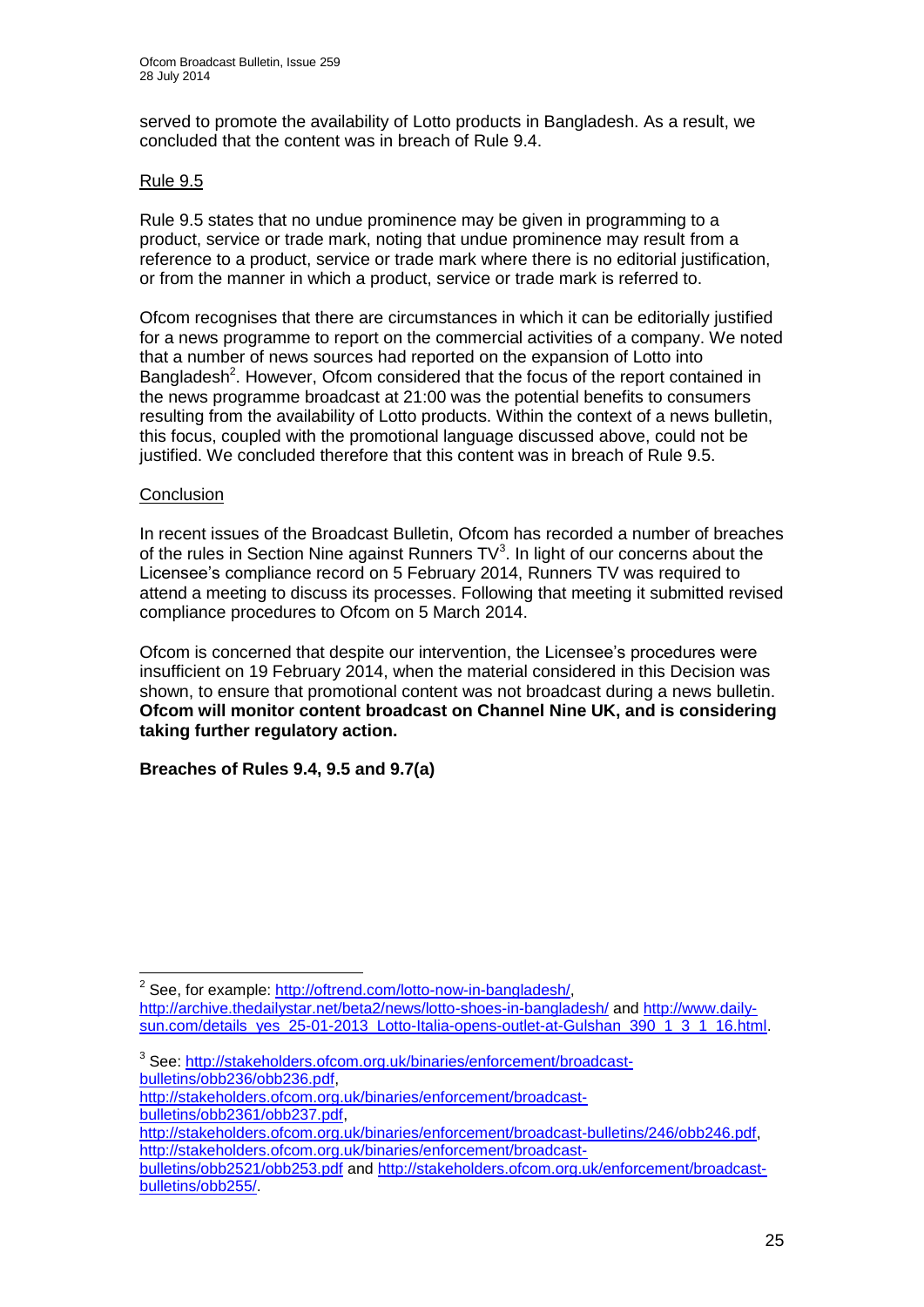# **In Breach**

## **Business Talk with Sufi**

*ATN Bangla, 8 April 2014, 20:00*

#### **Introduction**

ATN Bangla is a news and general entertainment channel broadcast in Bengali and serving a British Bangladeshi audience. The licence for ATN Bangla is held by ATN Bangla UK Limited ("ATN Bangla" or "the Licensee").

*Business Talk with Sufi* is a programme about successful businesses within the British Bangladeshi community in the UK. This episode featured the presenter in conversation with the directors of a restaurant in North London, Riverside Lounge.

Ofcom received a complaint that the references to Riverside Lounge in the programme were promotional and unduly prominent. The complainant also believed that the programme had failed to signal that it contained product placement.

Ofcom obtained a recording of the programme and a full translation of its contents.

The first section of the programme contained: some initial discussion of the backgrounds of the guests, Azad Ali and Arman Ahmed; a brief description of the business model for Riverside Lounge; and references to the challenges facing a business of this sort in the current economic climate.

Azad Ali and Arman Ahmed also made a number of positive statements about Riverside Lounge, for example:

*"*[W]*e wanted to make it* [the restaurant] *buffet to give choices. Whatever you want you can eat."* 

*"Bengali people eat, they go out and enjoy. The atmosphere in our restaurant is very nice."*

*"There is* [a] *nice buffet. 70-80 items, Bengali, Chinese, Italian items are there."*

*"The charge is £13.99. You can eat as much as you want without drink. You need to purchase drink as a separate item. But we give 25% discount, so it is £10.50 and we also give discount in drink. So you can eat as much as you want. Many*  families come and they really enjoy it. We have Mr Naga <sup>[a branded chilli oil]</sup> *within the sauces. Four, five tins of Mr Nagas finish in a day. It's like a family atmosphere. If you come and see our building, it is very nicely decorated. It was valued* [at] *over a million pound*[s]*. You see domes, big chandeliers, etc."*

*"We have open*[ed] *the restaurant so that you can come and eat peacefully as you eat at home."*

The guests then answered questions from callers to the programme, whose comments about the restaurant were also generally positive, for example:

*"I went to their restaurant, Riverside Lounge, very good restaurant. Their buffet system is very nice. They have* [a] *Shisha lounge, which I used. I congratulate*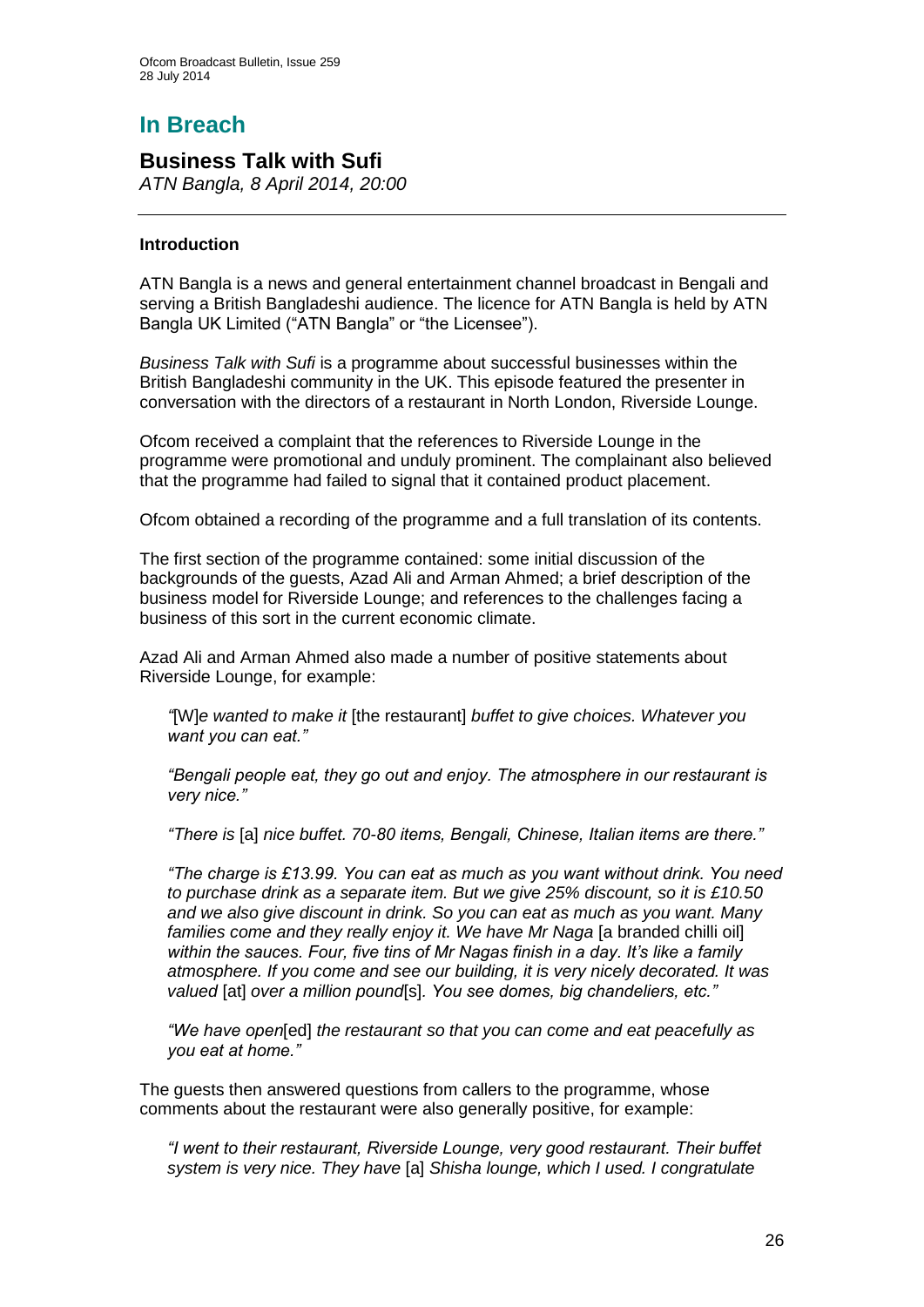*them for making such a restaurant. I would like to request them to change the buffet."*

*"I am very pleased to see your programme and your restaurant is nice. I will organise a wedding party and a music party in your restaurant. Please continue, my prayers are with you so that you can become billionaire*[s] *not millionaire*[s]*."*

*"I liked the food in this restaurant. I will make two comments to my brothers. They have decorated the restaurant very nicely. It will be nice, if there are more grill items…They offer drink. If they reduce the price of the drink then we will have more drink."*

*"We have been in the restaurant, we booked three benches there and it was very nice and the food was excellent. I have never seen anything like this."*

*"I have been there* [a] *couple of times. I would like to say it's one of the* [most] *beautiful and fantastic restaurants. Very lovely and the foods are very good and they have so many different dishes..."*

*"Beautiful restaurant, very beautiful…They* [have] *got a really nice restaurant. The food is really nice. It is very organised. I did enjoy* [it]*. I went there time and time*  [again] *and was never disappointed."*

At one point, the presenter, Sufi, specifically asked a caller if he had anything negative to say about the restaurant:

| Sufi:     | "Brother Bablu, I would like to ask you a question, it is a bit [of a] tricky<br>question. Have you got anything negative to say about this<br>restaurant?               |
|-----------|--------------------------------------------------------------------------------------------------------------------------------------------------------------------------|
| Bablu:    | I want them to up the buffet price.                                                                                                                                      |
| Sufi:     | You want the buffet price to be up?                                                                                                                                      |
| Bablu:    | Yes.                                                                                                                                                                     |
| Sufi:     | That's not negative.                                                                                                                                                     |
| Azad Ali: | That's negative. We don't want to make the price too high. We want to<br>give good quality food. We would like to make money but we would<br>like to give you that back. |
| Sufi:     | You don't want to kill people, you want them to come back."                                                                                                              |

The callers also included a further director of Riverside Lounge and an employee of ATN Bangla.

Azad Ali said to one caller:

*"Please come between Monday–Thursday and we will give you 25% discount. It will be on all items."*

There was some discussion of the prices of specific products available at Riverside Lounge: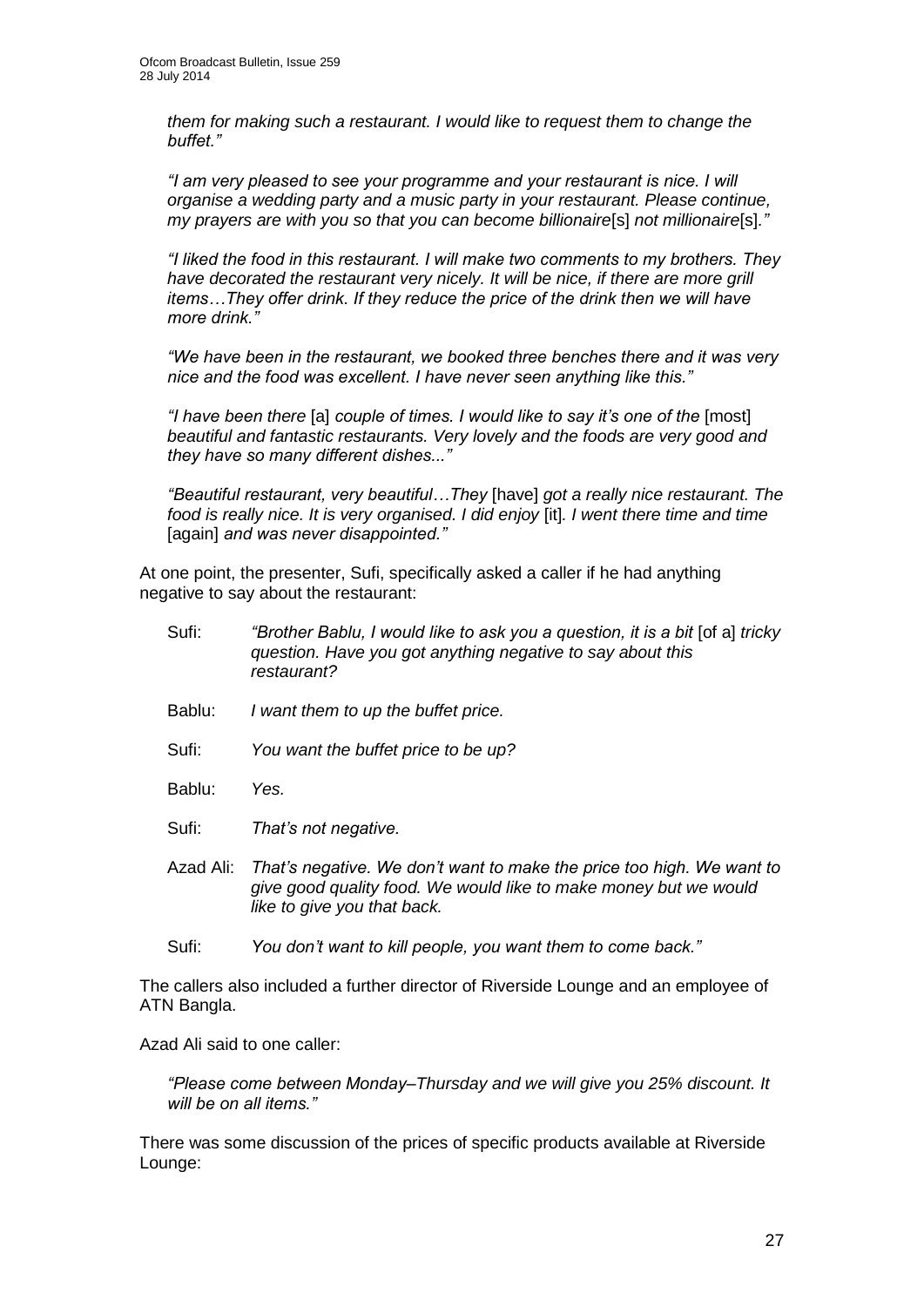*"*[T]*here are many restaurants including buffet style restaurants who don't offer water. They don't give water but in our restaurant water is free. A jug of water, which is your right, is free. If you want you can get water and coke starts from £2.25…And it goes up to £4.75 maximum* [for] *drinks like Ferrero Rocher and you know Ferrero Rocher, it's a milkshake and you know the price of Ferrero Rocher."* 

Azad Ali acknowledged that the restaurant had received complaints about its car parking facilities:

*"We have a comment card to receive complaints. There are no complaints regarding food, there are complaints about car parking. The car park is small. Twenty, twenty-five cars can park there. However after 1 o'clock it's free to park on outside roads. It's very difficult to get* [a] *car park in London, everyone knows that. We have a car park, that is a good thing."*

Towards the end of the programme, Azad Ali gave some general advice to any viewers thinking of entering the catering business:

*"*[A] *few friends need to get together who have got* [a] *strong friendship and you need money. For* [the] *restaurant business, you need money from the start. You are not going to make money from the start. In* [the] *property business, you need the money to get the property and then you can get the money when you rent it out. But when you start a restaurant, it's not going to be busy. So you need a strong friendship. You also need to find the right place. From the start you* [have] *got to think, the catering business is hard. God willing, you need a bit of luck as well."*

He then said:

*"Please come to Riverside Lounge. Please come, eat and see what is on the menu. We do functions and it's a very unique restaurant. You can enjoy the food."*

Arman Ahmed added:

*"Please come to Riverside Lounge. You come, eat and comment. So that we can understand whether the food is good."*

The Licensee confirmed that there was no commercial arrangement between ATN Bangla and Riverside Lounge. The product placement rules were therefore not engaged.

However, Ofcom considered that the material raised issues warranting investigation under the following rules of the Code:

- Rule 9.4: "Products, services and trade marks must not be promoted in programming."
- Rule 9.5: "No undue prominence may be given in programming to a product, service or trade mark. Undue prominence may result from:
	- the presence of, or reference to, a product, service or trade mark in programming where there is no editorial justification; or
	- the manner in which a product, service or trade mark appears or is referred to in programming."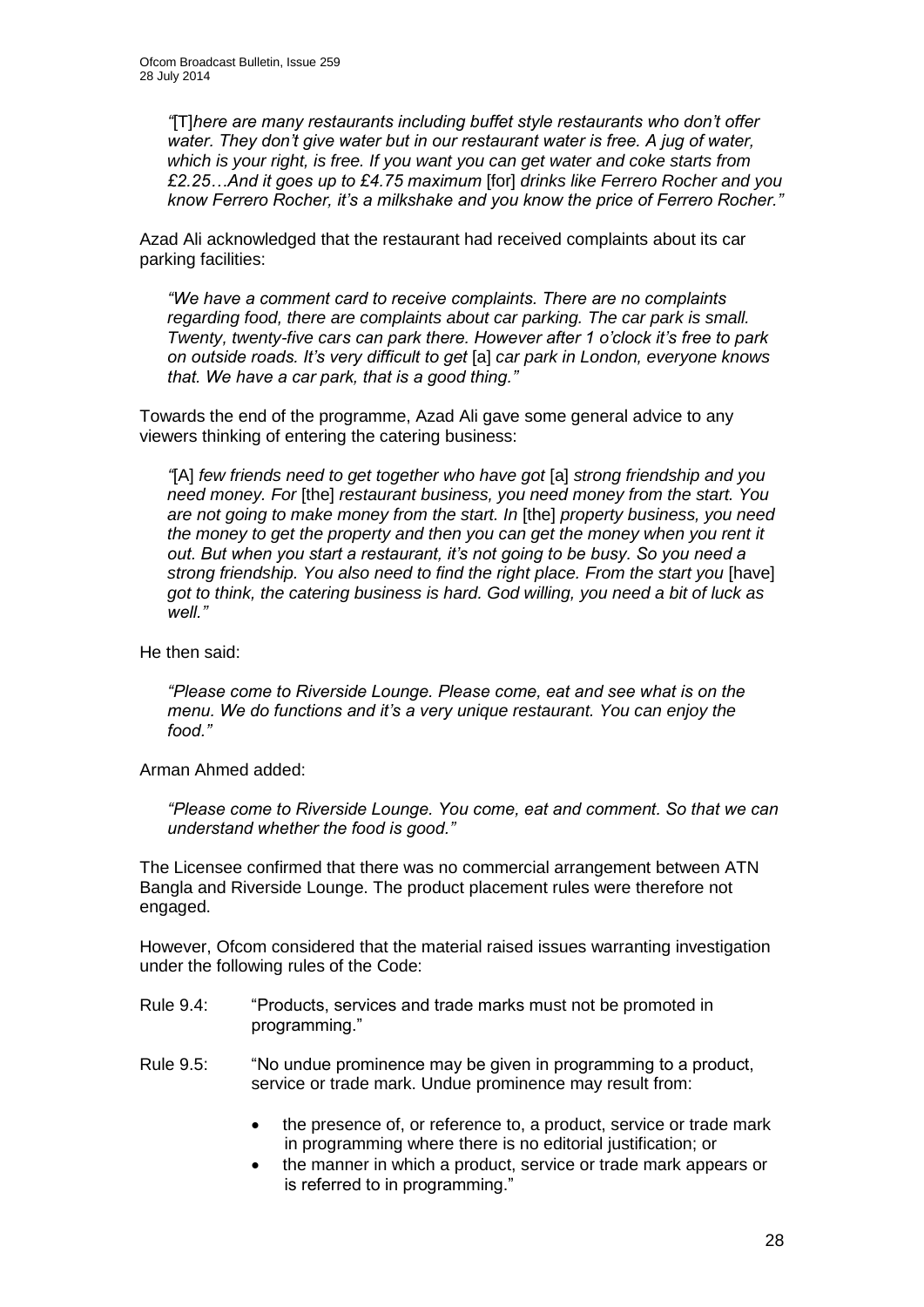We therefore asked ATN Bangla for its comments on how the material complied with Rules 9.4 and 9.5.

#### **Response**

The Licensee stated that in its view the programme was not promotional.

#### **Decision**

Under the Communications Act 2003 ("the Act"), Ofcom has a statutory duty to set standards for broadcast content as appear to it best calculated to secure a number of standards objectives, one of which is "that the international obligations of the United Kingdom with respect to advertising included in television and radio services are complied with". These obligations include ensuring compliance with the Audiovisual Media Services ("AVMS") Directive.

The AVMS Directive contains a number of provisions designed to help maintain a distinction between advertising and editorial content, including requirements that television advertising is kept visually and/or audibly distinct from programming in order to prevent programmes becoming vehicles for advertising and to protect viewers from surreptitious advertising.

The requirements of the Act and the AVMS Directive are reflected in Section Nine of the Code, including, among other rules, Rules 9.4 and 9.5.

#### Rule 9.4

1

Rule 9.4 states that products, services and trade marks must not be promoted in programming.

Ofcom's published guidance<sup>1</sup> on Rule 9.4 states: "In general, products or services should not be referred to using favourable or superlative language and prices and availability should not be discussed."

We first noted that this programme contained numerous instances of favourable and superlative language being used to describe the Riverside Lounge restaurant. These included claims made by Azad Ali and Arman Ahmed, directors of the Riverside Lounge, for example:

*"Whatever you want you can eat."* 

*"The atmosphere in our restaurant is very nice."*

*"Many families come and they really enjoy it…It's like a family atmosphere. If you come and see our building, it is very nicely decorated. It was valued [at] over a million pound*[s]*. You see domes, big chandeliers, etc."*

*"We have open*[ed] *the restaurant so that you can come and eat peacefully as you eat at home."*

The callers to the programme also used favourable and superlative language in their comments on Riverside Lounge, for example:

<sup>&</sup>lt;sup>1</sup> <http://stakeholders.ofcom.org.uk/binaries/broadcast/guidance/831193/section9.pdf>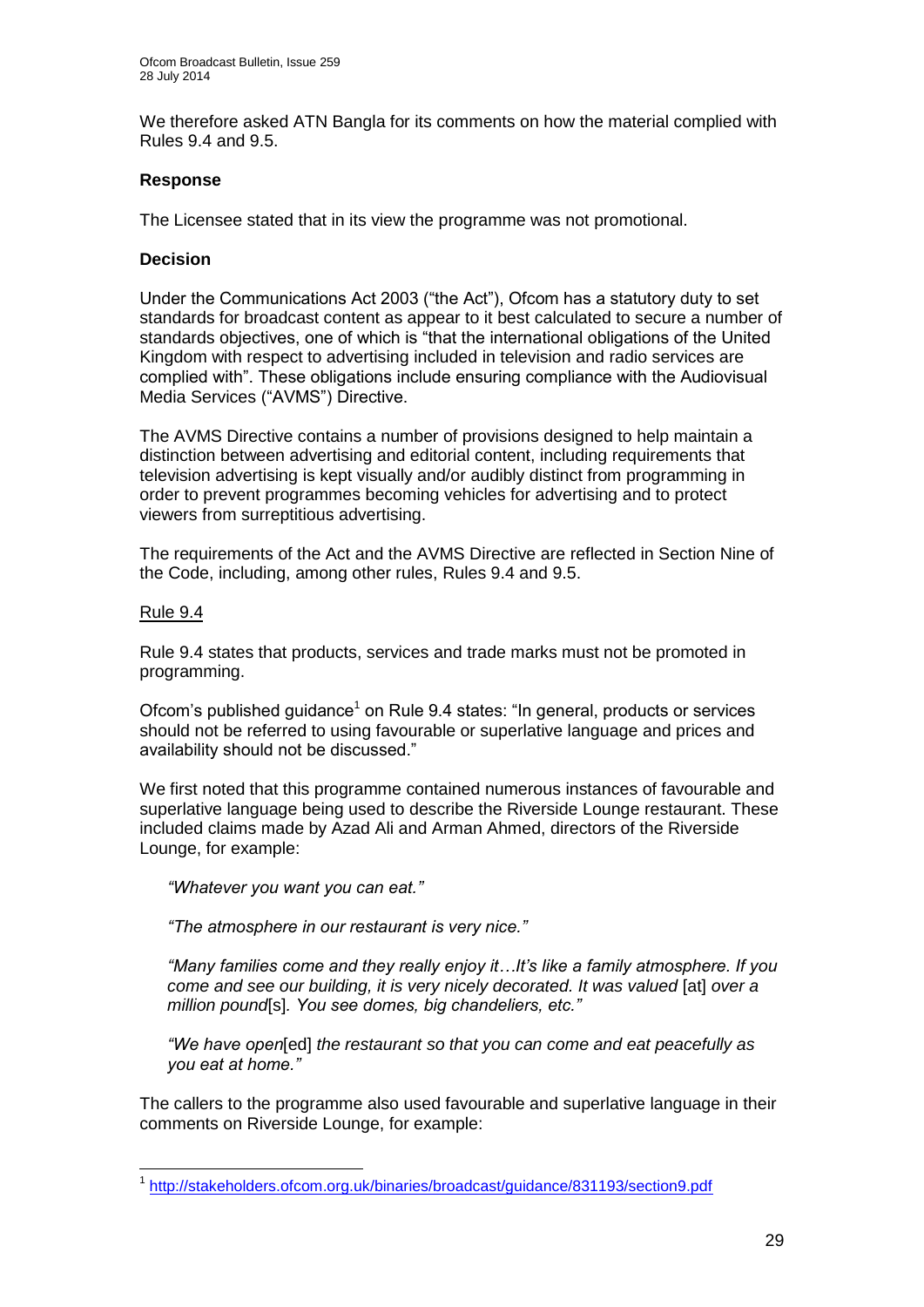*"I went to their restaurant, Riverside Lounge, very good restaurant. Their buffet system is very nice. They have* [a] *Shisha lounge, which I used. I congratulate them for making such a restaurant."*

*"I am very pleased to see your programme and your restaurant is nice. I will organise a wedding party and a music party in your restaurant. Please continue, my prayers are with you so that you can become billionaire*[s] *not millionaire*[s]*."*

*"I liked the food in this restaurant…They have decorated the restaurant very nicely."*

*"We have been in the restaurant, we booked three benches there and it was very nice and the food was excellent. I have never seen anything like this."*

*"I have been there* [a] *couple of times. I would like to say it's one of the* [most] *beautiful and fantastic restaurants. Very lovely and the foods are very good and they have so many different dishes..."*

*"Beautiful restaurant, very beautiful…They* [have] *got a really nice restaurant. The food is really nice. It is very organised. I did enjoy* [it]*. I went there time and time*  [again] *and was never disappointed."*

We noted that the programme did include some caveats to these generally positive statements, such as *"I would like to request them to change the buffet"*, *"It will be nice, if there are more grill items"* and *"If they reduce the price of the drink then we have more drink"*. Further we noted that Azad Ali acknowledged that the restaurant had received complaints about its car parking facilities and that, at one point, the presenter specifically asked a caller if he anything negative to say about the restaurant.

However, Ofcom considered that any criticism of the restaurant was extremely limited, and much less frequent and extensive than the instances of favourable and superlative language. In addition, we noted that at a number of points in the programme prices and availability were referred to by Azad Ali, for example:

*"The charge is £13.99. You can eat as much as you want without drink. You need to purchase drink as a separate item. But we give 25% discount, so it is £10.50 and we also give discount in drink."*

*"There is* [a] *nice buffet. 70-80 items, Bengali, Chinese, Italian items are there."*

*"Please come between Monday–Thursday and we will give you 25% discount. It will be on all items."*

*"*[T]*here are many restaurants including buffet style restaurants who don't offer water. They don't give water but in our restaurant water is free. A jug of water, which is your right, is free. If you want you can get water and coke starts from £2.25…And it goes up to £4.75 maximum* [for] *drinks like Ferrero Rocher and you know Ferrero Rocher, it's a milkshake and you know the price of Ferrero Rocher."* 

In Ofcom's view, the cumulative effect of both favourable and superlative language made by callers and by the guests themselves to refer to Riverside Lounge, and these references to prices and availability, was promotional. The content was therefore in breach of Rule 9.4.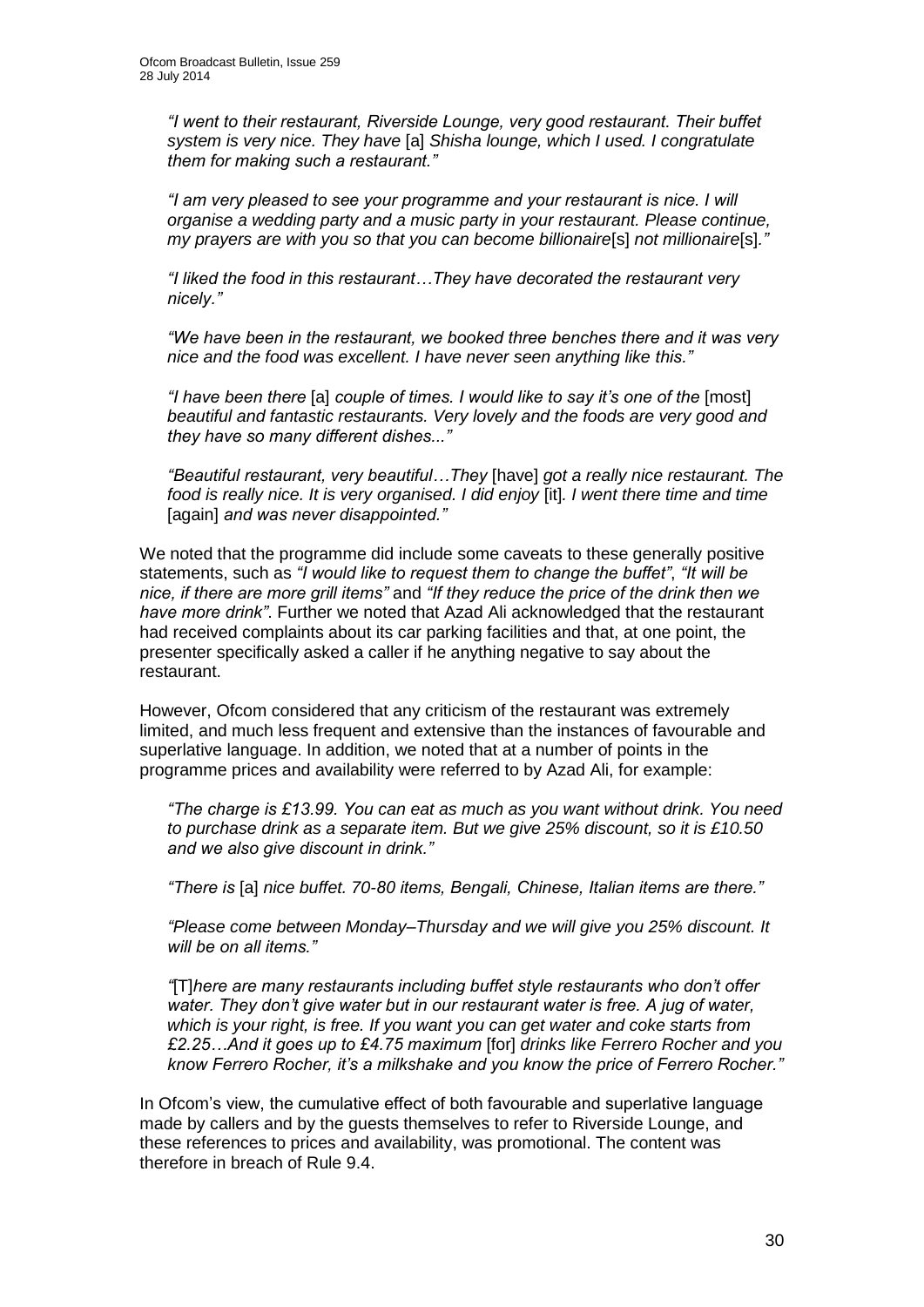#### Rule 9.5

1

Rule 9.5 states that no undue prominence may be given in programming to a product, service or trade mark, noting that undue prominence may result from a reference to a product, service or trade mark where there is no editorial justification, or from the manner in which a product, service or trade mark is referred to.

Ofcom's published guidance on Rule 9.5 states: "Whether a product, service or trade mark appears in a programme for solely editorial reasons…or as a result of a commercial arrangement between the broadcaster or producer and a third party funder...there must be editorial justification for its inclusion. The level of prominence given to a product, service or trade mark will be judged against the editorial context in which the reference appears."

Ofcom considered that the editorial context was a programme about successful businesses within the British Bangladeshi community in the UK. In that context, there was sufficient editorial justification for focusing on the Riverside Lounge restaurant. However, Ofcom considered that very little time in the programme was dedicated to discussion about the directors' experience of starting or running a successful business as opposed to the merits of the Riverside Lounge. Ofcom noted that the first section of the programme included: some initial discussion of the backgrounds of the guests, Azad Ali and Arman Ahmed; a brief description of the business model for Riverside Lounge; and references to the challenges facing a business of this sort in the current economic climate. We also noted that at the end of the programme, as set out in the Introduction to this Decision, Azad Ali set out some of the difficulties involved in starting a restaurant business, for example: "*You are not going to make money from the start."* 

However, in our view, the majority of the rest of the programme consisted of discussion of the products available, and the quality of the service, at Riverside Lounge, for example:

*"*[Y]*ou can eat as much as you want. Many families come and they really enjoy it. We have Mr Naga within the sauces. Four, five tins of Mr Nagas finish in a day."*

*"We have been in the restaurant, we booked three benches there and it was very nice and the food was excellent. I have never seen anything like this."*

*"I would like to say it's one of the* [most] *beautiful and fantastic restaurants. Very lovely and the foods are very good and they have so many different dishes..."*

*"Beautiful restaurant, very beautiful…They* [have] *got a really nice restaurant. The food is really nice. It is very organised. I did enjoy* [it]*. I went there time and time*  [again] *and was never disappointed."*

In Ofcom's view, this emphasis was not editorially justified, even in the context of a programme about successful businesses within the British Bangladeshi community in the UK. As a result, we concluded that the content was in breach of Rule 9.5.

Ofcom has recently recorded a number of breaches of the rules in Section Nine of the Code against this Licensee<sup>2</sup>. We are concerned that the Licensee's compliance

<sup>&</sup>lt;sup>2</sup> See: [http://stakeholders.ofcom.org.uk/binaries/enforcement/broadcast](http://stakeholders.ofcom.org.uk/binaries/enforcement/broadcast-bulletins/obb24021/obb242.pdf)[bulletins/obb24021/obb242.pdf,](http://stakeholders.ofcom.org.uk/binaries/enforcement/broadcast-bulletins/obb24021/obb242.pdf) [http://stakeholders.ofcom.org.uk/binaries/enforcement/broadcast-](http://stakeholders.ofcom.org.uk/binaries/enforcement/broadcast-bulletins/obb2521/obb253.pdf)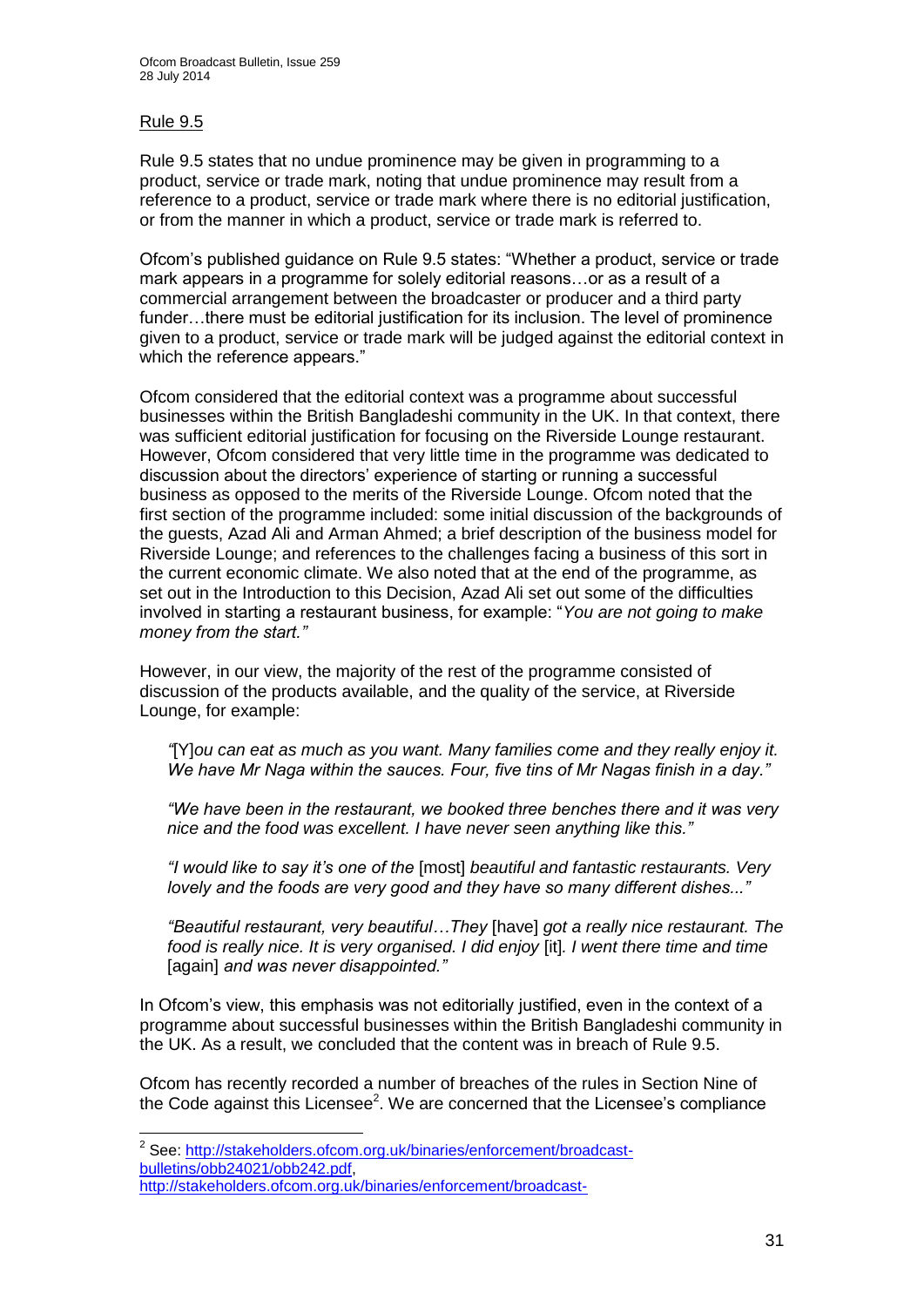processes have not proved sufficiently robust to prevent breaches of the Code in this area.

In light of our concerns, Ofcom is requiring the Licensee to attend a meeting to discuss its compliance procedures.

#### **Breaches of Rules 9.4 and 9.5**

[bulletins/obb2521/obb253.pdf](http://stakeholders.ofcom.org.uk/binaries/enforcement/broadcast-bulletins/obb2521/obb253.pdf) and [http://stakeholders.ofcom.org.uk/binaries/enforcement/broadcast](http://stakeholders.ofcom.org.uk/binaries/enforcement/broadcast-bulletins/obb254/obb254.pdf)[bulletins/obb254/obb254.pdf.](http://stakeholders.ofcom.org.uk/binaries/enforcement/broadcast-bulletins/obb254/obb254.pdf)

1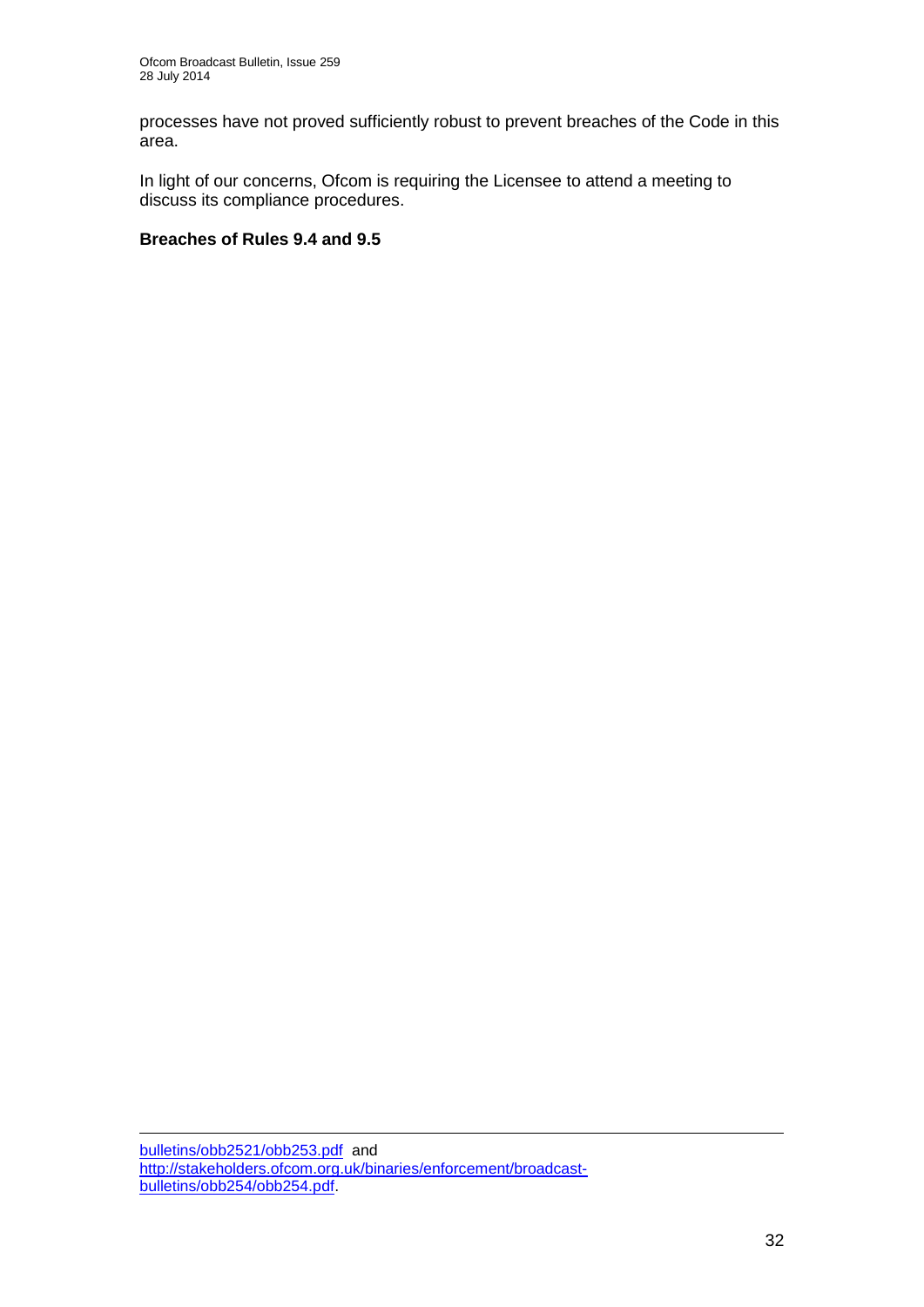# **Resolved**

**The Simpsons**  *Channel 4, 9 April 2014, 18:00*

#### **Introduction**

*The Simpsons* is an irreverent animated comedy produced in the USA, with an appeal to a mixed audience of children and adults, and broadcast by Channel 4 at 18:00 on weekdays.

Seven complainants alerted Ofcom to the broadcast of the word "bastard", which they considered inappropriate at this time of day and in a programme which appeals to children.

Ofcom viewed a recording and noted the following comment by the character Krusty the Clown around 18:23:

*"...who needs friends? The incessant beep of the global positioning system is all the companionship I need..."* [Krusty receives an electric shock as he pats the box, and, in anger, throws it out of his boat] *"Tell me where you are now, you bastard!"*

Ofcom considered the material raised issues warranting investigation under Rule 1.16 of the Code, which states:

"Offensive language must not be broadcast before the watershed...unless it is justified by the context".

Ofcom therefore requested comments from the Licensee on how the material complied with this rule.

#### **Response**

Channel 4 said that "Ofcom will appreciate that the word 'bastard' is not the strongest language" but nonetheless it considered: "it was inappropriate for inclusion in an episode of *The Simpsons* at 18:00 in this context". It apologised for any offence that may have been caused and said it gave careful consideration to scheduling programmes at times when children were expected to be viewing to protect children from unsuitable content.

Channel 4 explained that despite *The Simpsons* being a series aimed at older viewers, it is perceived by many viewers to be family or children's entertainment, and it therefore pays particular attention when compiling this series to creating versions suitable with a child audience in mind.

All episodes of *The Simpsons* intended for broadcast before the watershed are reviewed and edited appropriately. However on this occasion, due to "human error" caused by different edits of the episode being created around the same time, an 'all times' rating had been applied in error to a post-watershed version of this episode.

Channel 4 said it became aware of the problem the morning after its transmission, and carried out an immediate investigation to identify the nature of the error, update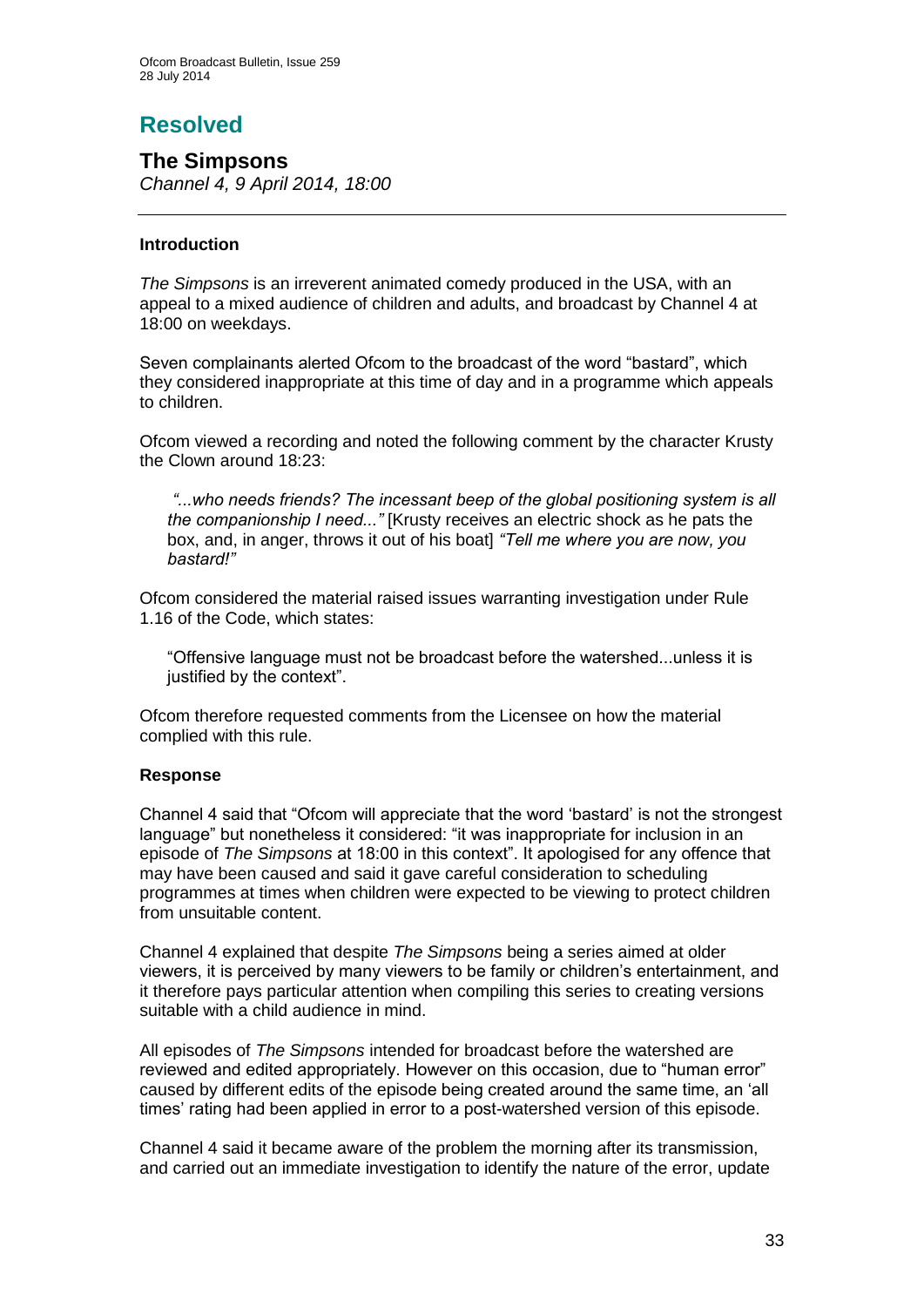the existing system information, and leave only the correct 'all times' version available for transmission. As a precaution, remaining episodes in the particular series of *The Simpsons* due to run over the school break and across Easter 2014 were checked to ensure an 'all times' rating had been applied to the correct episode version, and similar checks would take place for all forthcoming series to ensure the same issue would not occur again.

#### **Decision**

Under the Communications Act 2003, Ofcom has a duty to set standards for broadcast content as appear to it best calculated to secure the standards objectives, including that "persons under the age of eighteen are protected". These objectives are reflected in Section One of the Code.

Rule 1.16 of the Code states that: "Offensive language must not be broadcast before the watershed...unless it is justified by the context".

Ofcom research on offensive language $1$  indicates that the word "bastard" is thought to be a 'stronger' swear word and that, while some people consider there are some contexts in which this word is acceptable on television pre-watershed, care needs to be taken over its use.

Ofcom did not consider the use of "bastard" at 18:00 in this context in a programme like  $The Simposons$ , with a clear appeal to children<sup>2</sup>, and broadcast on a public service channel with a broad audience, was justified by the context or in line with audience expectations.

However Ofcom has taken into account that: this failure was the result of an apparently isolated and unusual set of circumstances; Channel 4 proactively and quickly took steps to identify the cause of the issue and avoid the risk of a recurrence; and, Channel 4 apologised for any offence caused.

In light of these factors, Ofcom considers the matter resolved.

#### **Resolved**

1

 $1$  Page 91 of Ofcom's Audience attitudes towards offensive language on television and radio, August 2010

[<sup>\(</sup>http://stakeholders.ofcom.org.uk/binaries/research/tv-research/offensive-lang.pdf\)](http://stakeholders.ofcom.org.uk/binaries/research/tv-research/offensive-lang.pdf).

 $2$  BARB audience figures recorded an average of 886,000 viewers for this episode. 212,000 were children aged between 4 and 15, representing 24% of the total audience.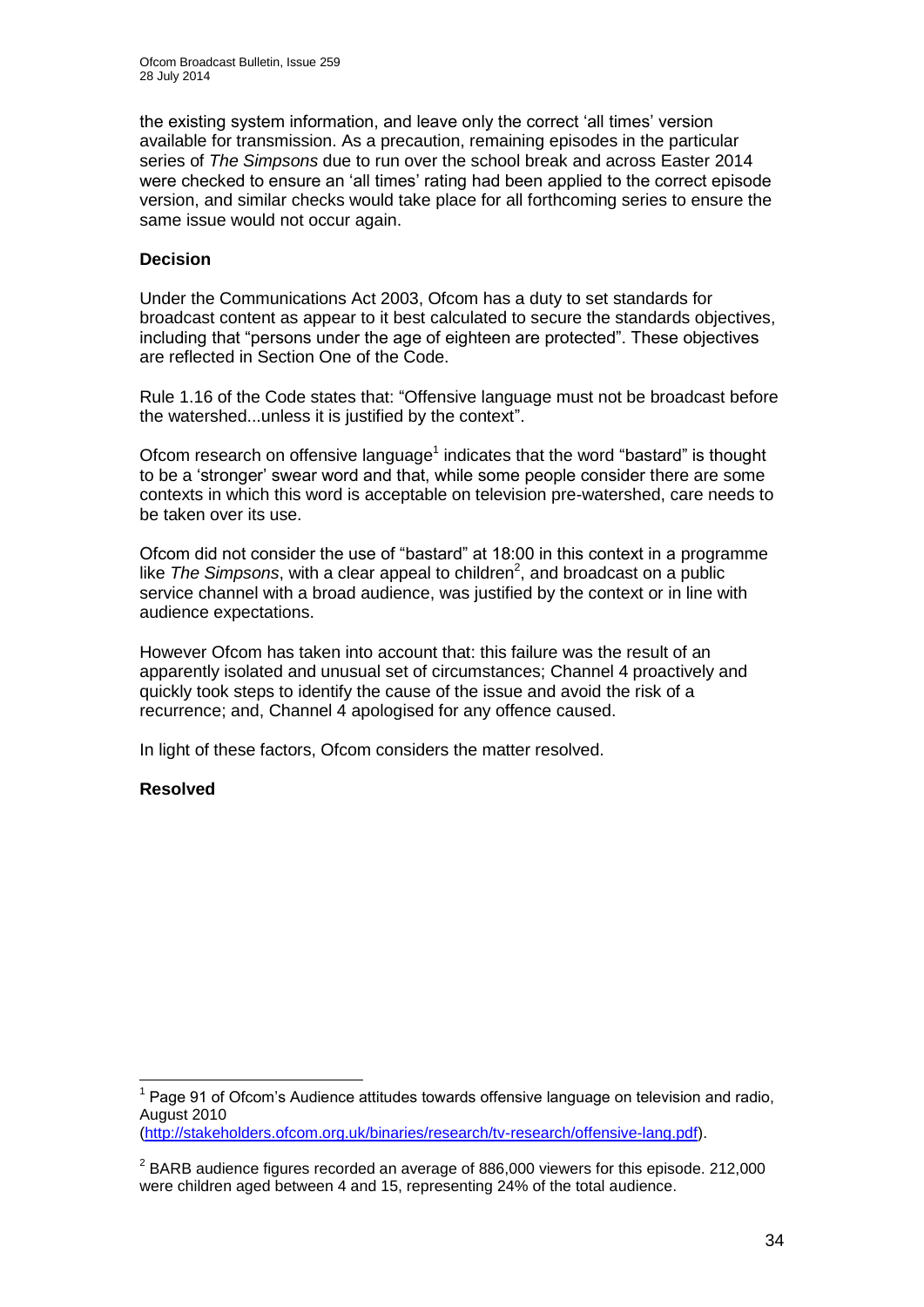# **Advertising Scheduling cases**

## **In Breach**

## **Gloria TV** *DM News Plus, 7 March 2014, 15:00 to 16:00*

#### **Introduction**

DM News Plus is a free-to-air news and general entertainment channel, available on the Sky platform, which broadcasts in Urdu, Punjabi, Pothohari and English to the UK Asian community. The licence for the channel is held by DM Global Media Limited ("DM Global" or "the Licensee").

*Gloria TV* was a studio discussion programme conducted in various languages, including French. The host and his guest discussed the history of various African countries, predominantly The Democratic Republic of the Congo.

Throughout the programme scrolling text ran along the bottom of the screen superimposed on the programme. The text was in French. As translated the text said:

*"To sponsor this programme call* [telephone number]*…email* [email address]*"*.

The definition of television advertising given in our Code on the Scheduling of Television Advertising ("COSTA") is as follows:

"'television advertising' means any form of announcement broadcast whether in return for payment or for similar consideration or broadcast for self-promotional purposes by a public or private undertaking or natural person in connection with a trade, business, craft or profession in order to promote the supply of goods and services, including immovable property, rights and obligations, in return for payment."

Because the on-screen message contained information about programme sponsorship opportunities offered by the broadcaster, we considered this content met the definition of advertising set out above. It was therefore subject to the COSTA rules.

Ofcom therefore considered the programme to warrant investigation under the following COSTA rules:

- Rule 11: "Broadcasters must ensure that television advertising and teleshopping is readily recognisable and distinguishable from editorial content and kept distinct from other parts of the programme service. This shall be done by optical (including spatial) means; acoustic signals may also be used as well."
- Rule 4: "…time devoted to television advertising and teleshopping spots on any channel in any one hour must not exceed 12 minutes…".

We asked DM Global for its comments as to how the content complied with these rules.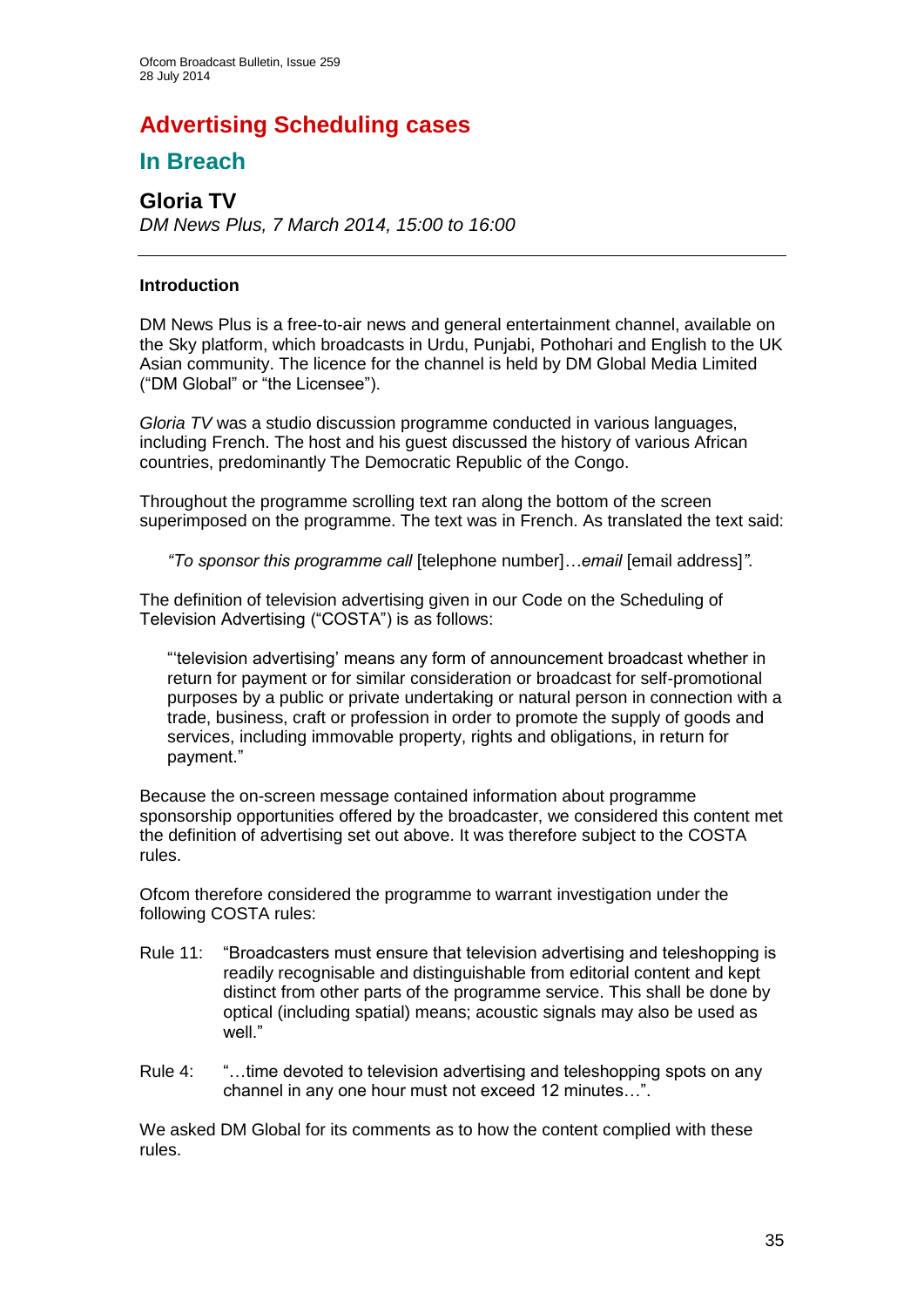#### **Response**

DM Global did not respond to Ofcom's enquires.

#### **Decision**

Under the Communications Act 2003, Ofcom has a statutory duty to set standards for broadcast content as appear to it best calculated to secure the standards objectives, one of which is that "the international obligations of the United Kingdom with respect to advertising included in television and radio services are complied with". These obligations include ensuring compliance with the Audiovisual Media Services ("AVMS") Directive.

Among other things, the AVMS Directive limits the amount of advertising a broadcaster can transmit and requires that advertising is kept distinct from other parts of the programme service. These requirements are reflected in COSTA.

In the absence of any submissions from the Licensee, Ofcom moved to reach a view on the facts available to it from the evidence of the programme alone.

We noted that the advertising text inviting potential programme sponsors to contact the Licensee scrolled continually over the editorial material. We also noted that the text was not separated from the programme's picture – for example by displaying it against a solid and discrete background – or otherwise made distinct from it. Because the advertising text was presented as part of the programme, we concluded it was in breach of COSTA Rule 11.

Further, because the advertising text was visible on-screen throughout the hour-long programme, far exceeding the advertising allowance specified in COSTA, the Licensee was in breach of COSTA Rule 4.

#### **Breaches of Rules 4 and 11 of COSTA**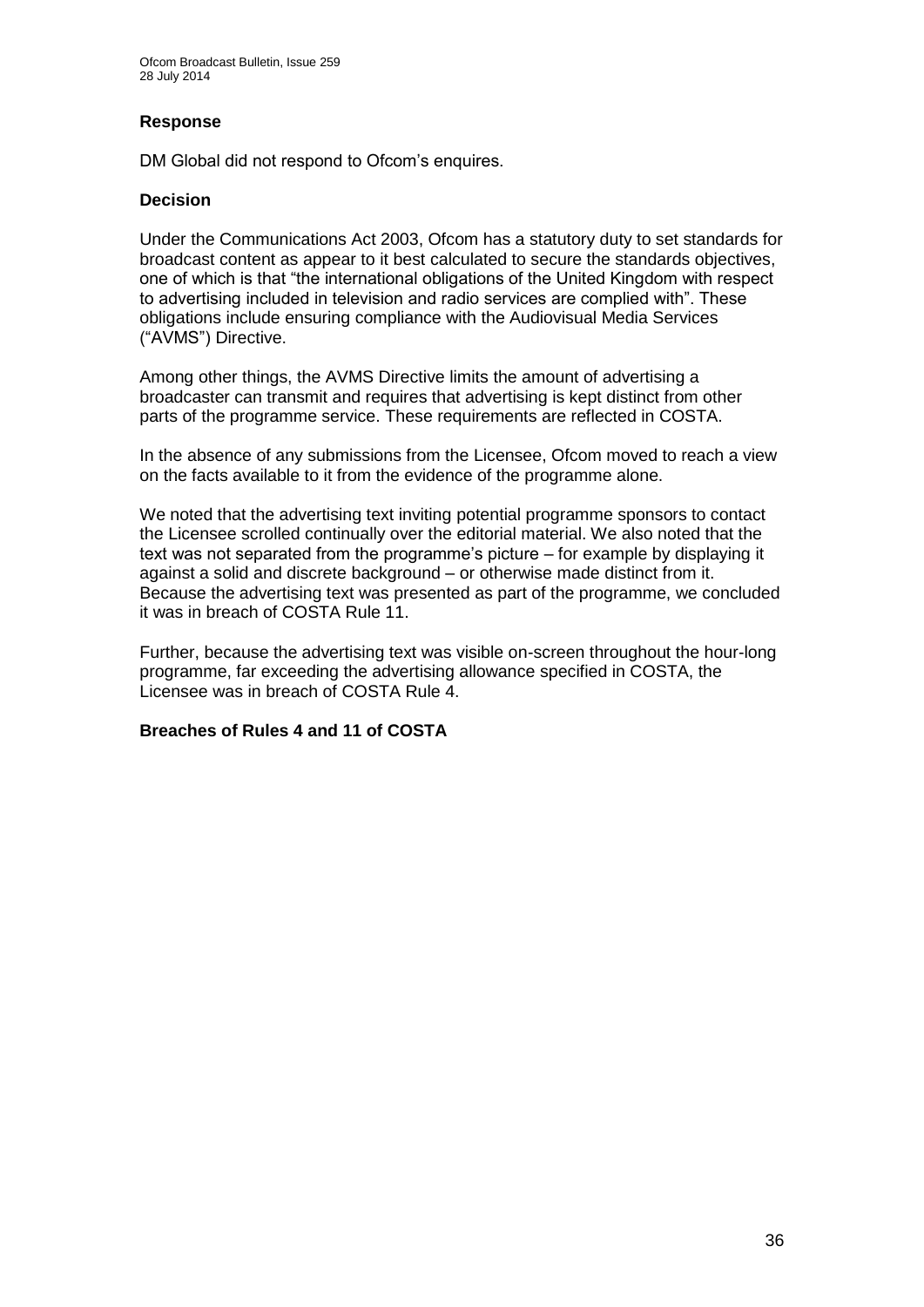# **Broadcast Licence Conditions cases**

## **In Breach**

## **Retention and production of recordings**

*Castle FM (Leith), 29, 30, 31 May 2014*

#### **Introduction**

1

Castle FM is a community radio station licensed to provide a service for the residents of Leith in Scotland. The licence is held by Leith Community Media Works Ltd ("LCMWL" or "the Licensee").

In issue 254 of Ofcom's Broadcast Bulletin<sup>1</sup>, three breaches were recorded against the Licensee. Two breaches related to the non-retention and production of recordings. One of those cases significantly affected Ofcom's ability to assess the station's compliance with the Code, and the other meant that we could not assess the Licensee's compliance with its Key Commitments<sup>2</sup>.

We stated in the Findings that these were significant breaches of LCMWL's licence, and the Licensee was put on notice that we would monitor its provision of the licensed service, along with its arrangements to retain and provide recordings to Ofcom, in due course.

Ofcom therefore requested recordings of three days of output covering Thursday 29, Friday 30 and Saturday 31 May 2014. No audio was received by the deadline given.

Ofcom was contacted by the Licensee on the day of the deadline. The Licensee explained that it was unable to provide the recordings at the present time due to personal circumstances, but would be able to do so the following week. In light of the particular circumstances, Ofcom agreed to extend the deadline.

After the revised deadline had passed, the recordings had still not been received by Ofcom. We contacted the Licensee and asked it to send them as soon as possible.

A few days later we wrote to the Licensee stating that the recordings had still not been received. The Licensee responded that: "I will attend to this upon my return. It will be sent special delivery. I was at Glastonbury this weekend."

The audio was received some time later. We therefore considered that the matter raised issues warranting investigation under Condition 8(2)(b) of LCMWL's licence, which requires the Licensee to:

"(b) at the request of Ofcom forthwith produce to Ofcom any...recording for examination or reproduction;...".

Ofcom therefore asked the Licensee for its formal comments on its compliance with this licence condition.

<sup>1</sup> [http://stakeholders.ofcom.org.uk/binaries/enforcement/broadcast](http://stakeholders.ofcom.org.uk/binaries/enforcement/broadcast-bulletins/obb254/obb254.pdf)[bulletins/obb254/obb254.pdf](http://stakeholders.ofcom.org.uk/binaries/enforcement/broadcast-bulletins/obb254/obb254.pdf)

 $2$  Key Commitments for Castle FM: <http://www.ofcom.org.uk/static/radiolicensing/Community/commitments/cr000080.pdf>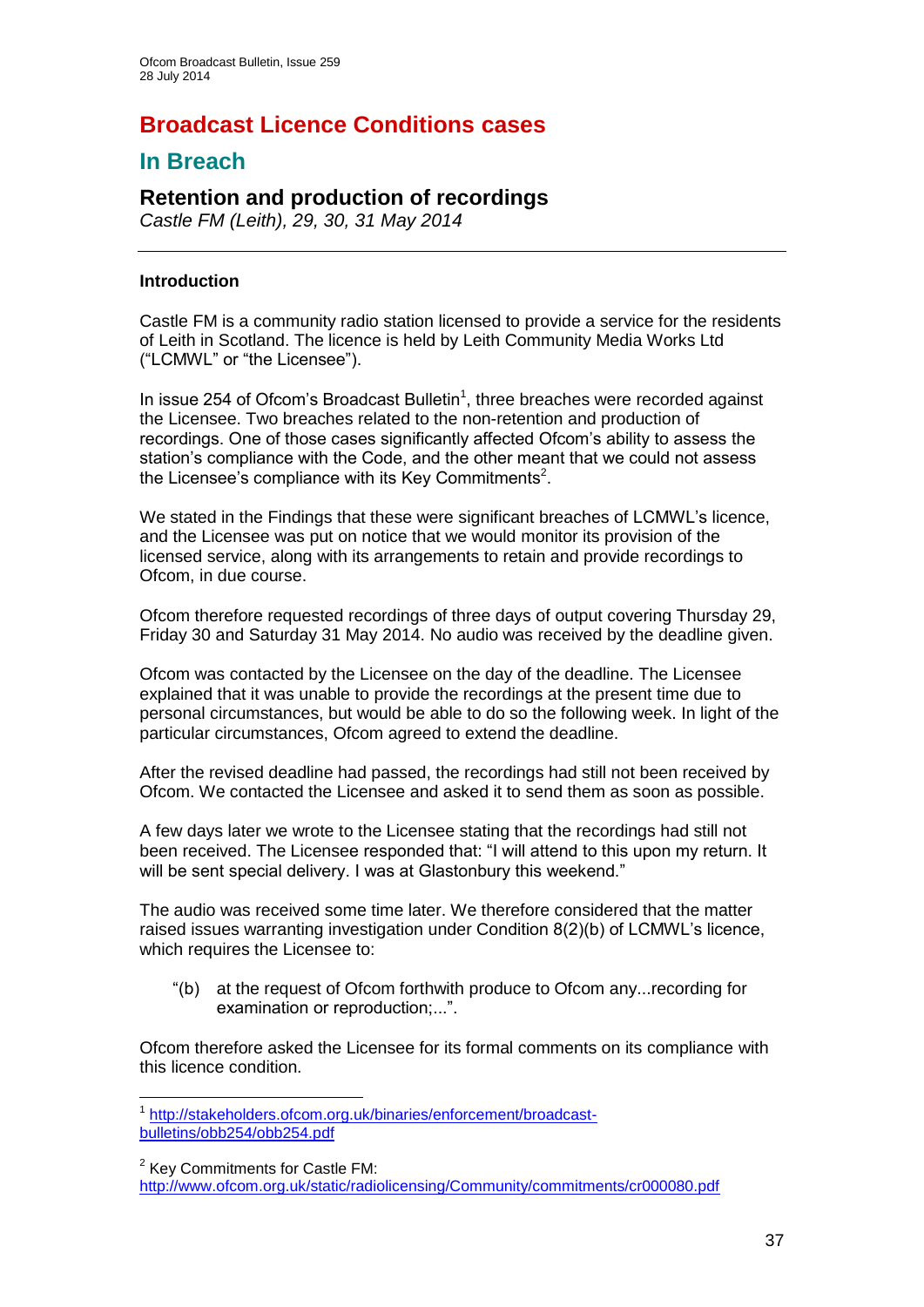#### **Response**

The Licensee stated that it had implemented new procedures and policies to avoid this issue happening again. It said: "We will ensure that all requests from Ofcom going forward are submitted and received by yourselves before any deadline expires." The Licensee explained that only one person had had the ability to log on to its recording system previously and this had caused the delay in Ofcom receiving the requested recordings. It said that arrangements had now been put in place to ensure that an additional person can access the recording equipment to ensure a timely response to any recording request from Ofcom.

#### **Decision**

Under the Communications Act 2003, Ofcom has a duty to ensure that in each broadcaster's licence there are conditions requiring the licensee to retain recordings of each programme broadcast, in a specified form and for a specific period after broadcast, and to comply with any request to produce such recordings issued by Ofcom. Community Radio licences enshrine these obligations in Licence Condition 8.

Licence Condition 8(2)(b) requires licensees to produce such recordings to Ofcom forthwith upon request.

In this case, the Licensee failed to provide Ofcom with the recordings when requested, and only provided them some time later. We had given the Licensee an extension to provide the requested recordings. That revised deadline was also missed by the station. We also noted that the Licensee sought to explain its delay in providing the recordings as being due to its attendance at Glastonbury music festival. Ofcom has made it clear in its previous Findings on the Licensee's failure to provide recordings that this is an important obligation with which licensees must comply. We did not consider the Licensee's attendance at a music festival to be in any way a satisfactory or acceptable explanation for its failure to comply with this requirement of its licence. This is a significant breach of LCMWL's licence, which, in this particular case, significantly affected Ofcom's ability to assess Castle FM's ongoing compliance with its Key Commitments.

We noted that the Licensee had taken steps to prevent the issue from recurring. Nevertheless, as this is the third consecutive occasion on which the Licensee has either failed altogether to provide audio to Ofcom or failed to provide it within the specified timeframe, **Ofcom is putting the Licensee on notice that it will consider these breaches for the imposition of a statutory sanction**.

**Breach of Licence Condition 8(2)(b) in Part 2 of the Schedule to the community radio licence held by Leith Community Media Works Ltd (licence number CR000080BA)**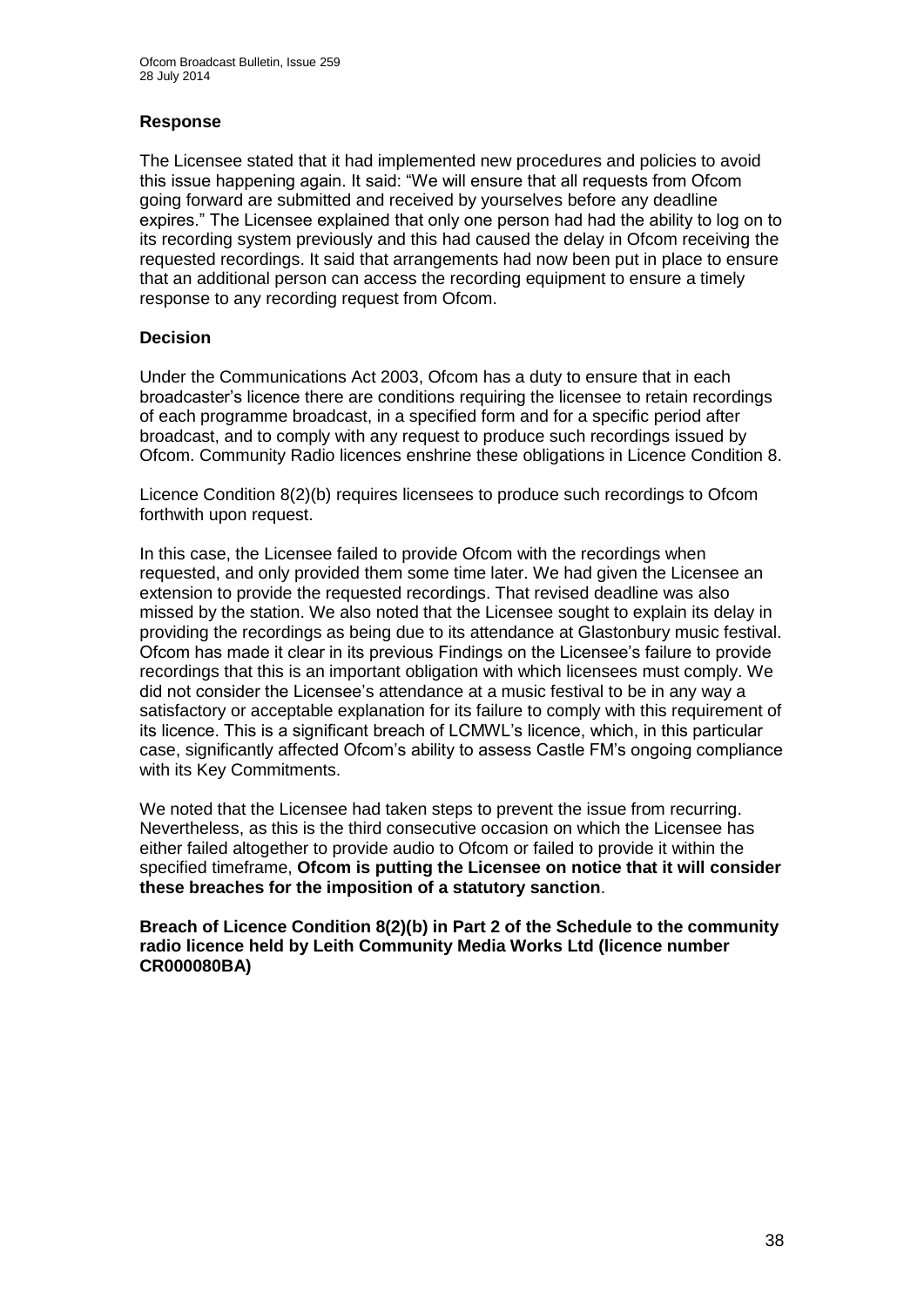# **Resolved**

## **Provision of service**

*Radio 1458 and Radio 1035, 6 to 9 June 2014*

#### **Introduction**

Radio 1458 and Radio 1035 are local AM commercial radio stations licensed to provide local sound broadcast services for the Asian population in London under Part III of the Broadcasting Act 1990 (as amended) ("the Licence"). In both cases, the Licence is held by Lyca Media II Ltd ("the Licensee").

During the week commencing 9 June 2014, it came to Ofcom's attention that both Radio 1458 and Radio 1035 had ceased broadcasting their licensed services the previous weekend.

Ofcom considered that this raised issues warranting investigation under Condition 2(1) contained in Part 2 of the Schedule to Lyca Media II Ltd's licences, which states that:

"The Licensee shall provide the Licensed Service specified in the Annex for the licence period and shall secure that the Licensed Service serves so much of the licensed area as is for the time being reasonably practicable." (Section 106(2) of the Broadcasting Act 1990).

We therefore sought formal comments from the Licensee on its compliance with this licence condition.

#### **Response**

A representative of the Licensee subsequently confirmed to Ofcom that Radio 1458 and Radio 1035 had ceased broadcasting on the evening of Friday 6 June 2014. He stated that the transmitters had been switched off by the Licensee's transmission provider, due to an unpaid bill. The Licensee confirmed that both services resumed broadcasting normally on the morning of Monday 9 June 2014, following settlement by the Licensee of the outstanding transmission fees. The Licensee explained that the situation had arisen because, following the recent transfer of the two licences to Lyca II Media Ltd, the newly-formed company had experienced teething problems with its internal systems for the payment of invoices. It added that these difficulties had now been resolved, and it did not anticipate similar problems arising in future.

In addition, the Licensee's representative stated: "This came from an administrative lapse caused by the complex launch of our two new radio stations. We have reviewed our operational processes to eradicate any future situations like this."

#### **Decision**

Ofcom has a range of duties in relation to radio broadcasting, including securing a range and diversity of local radio services which are calculated to appeal to a variety of tastes and interests, and the optimal use of the radio spectrum.

Provision by a Licensee of its licensed service on the frequency assigned to it is the fundamental purpose for which a commercial radio licence is granted. This is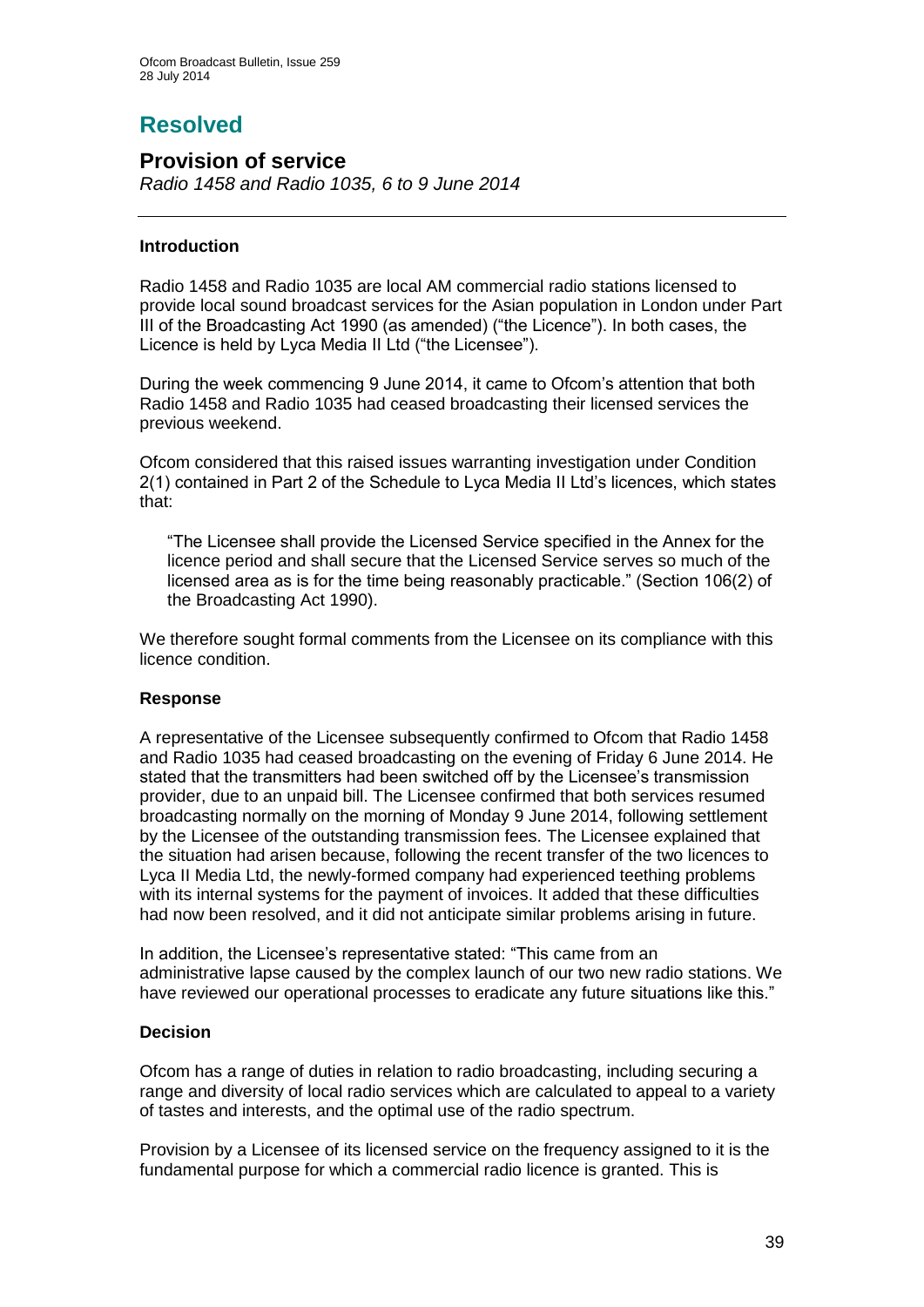reflected in the licence condition requiring the provision of the specified licensed service. Where a licensed service is not being provided in accordance with the licence, none of the required commercial radio programme output is provided. In addition, choice for listeners is reduced.

In this case, the Licensee confirmed to us that the transmitters had been switched off between the evening of Friday 6 June and the morning of Monday 9 June due to an unpaid bill. Therefore, Lyca Media II Ltd failed to provide the specified licensed services during this period. However, we recognise that the Licensee took swift action to get the two services back on the air, and has since made changes to its payments process systems to ensure that similar problems do not arise in future.

In view of this, Ofcom considered the matter to be resolved.

#### **Resolved**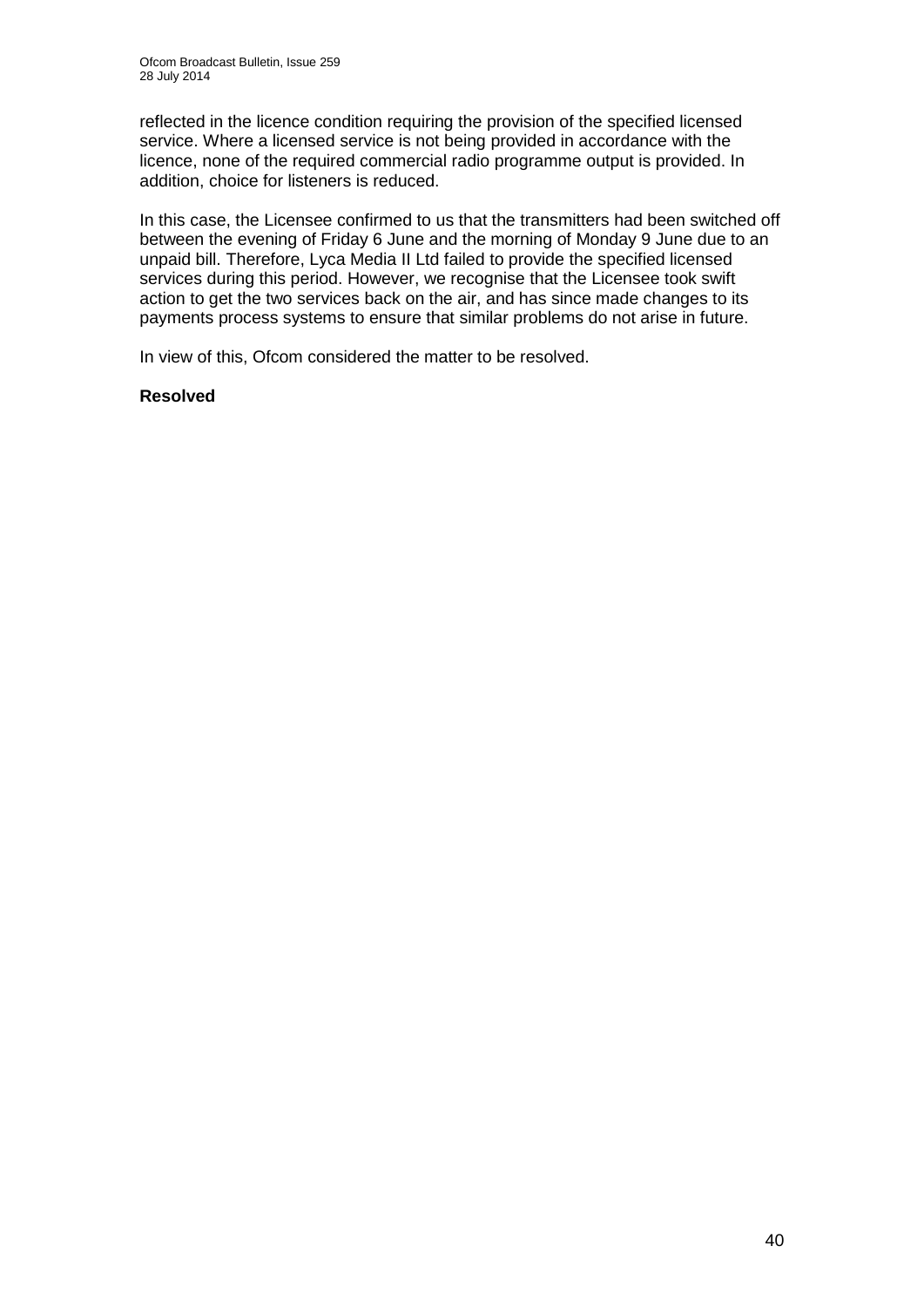# **Fairness and Privacy cases**

## **Not Upheld**

## **Complaint by Miss Jodie Musgrave**

*Police Interceptors, Channel 5, 23 September 2013 (repeated on 27 and 29 September 2013) Stop! Police Interceptors, Channel 5, 11 December 2013 (repeated on 17 December 2013)*

#### **Summary**

Ofcom has not upheld Miss Musgrave's complaint of unwarranted infringement of privacy in the two programmes as broadcast.

The programmes were part of a series that followed the work of police officers carrying out their public duties. These editions included footage of Miss Musgrave being questioned and breathalysed by the police at a police station following her involvement in two traffic incidents in which she was suspected of colliding with two other vehicles while under the influence of alcohol.

Ofcom found that, in the particular circumstances of this case, Miss Musgrave had a legitimate expectation of privacy, albeit limited. However, the public interest in filming and subsequently broadcasting footage showing the work of the police outweighed Miss Musgrave's expectation of privacy. Ofcom therefore considered that Miss Musgrave's privacy was not unwarrantably infringed in the programmes as broadcast.

#### **Introduction and programme summaries**

On 23 September 2013, Channel 5 broadcast an episode of *Police Interceptors*, a series which follows the country's high speed police interception units in carrying out their duties. This episode featured footage of Miss Musgrave. On 11 December 2013, an episode of *Stop! Police Interceptors* was broadcast. This is a series of programmes which consists of compilations of material shown previously in editions of *Police Interceptors*. The 11 December episode of *Stop! Police Interceptors* included virtually identical footage of Miss Musgrave which had been shown earlier in the 23 September programme.

In both programmes, Miss Musgrave was shown briefly in the opening title sequence and in the 'coming up next teaser' before the commercial break being abusive to police officers.

Longer footage of her was included in the final section of the programmes. This showed Miss Musgrave at a police station after she had been involved in two separate road traffic incidents and been arrested on suspicion of driving while under the influence of alcohol. While being processed by the custody sergeant at the police station, Miss Musgrave - referred to in both programmes by her first name, *"Jodie"* was asked by a police officer if she had anything of value in her purse and whether she had consumed any alcohol. She admitted to having consumed a bottle of wine. Footage of Miss Musgrave verbally abusing a police officer at the police station was shown and she was again referred to by her first name. Miss Musgrave was then shown being taken to be breathalysed and blowing into an *"Intox"* machine (which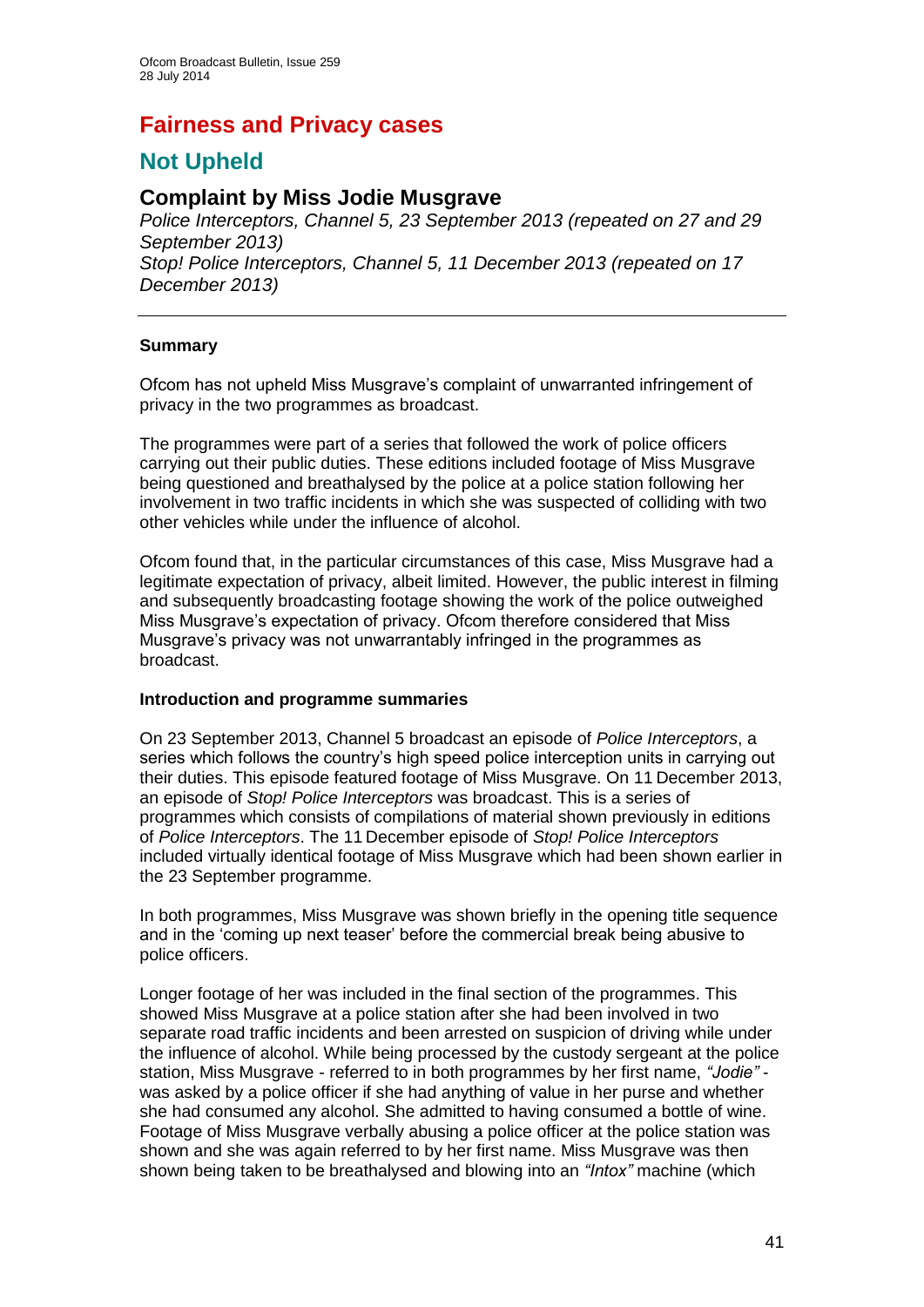1

analyses the level of alcohol in a person's breath). At the end of this part of the programme featuring Miss Musgrave, the narrator stated that:

"*The boozy blonde* [referring to Miss Musgrave] *was later convicted of driving with no insurance whilst over the limit and failing to stop at a collision. She was disqualified for over two years, ordered to pay costs, and given a community service order".* 

Miss Musgrave was referred to by her first name twice in the two programmes, her face was shown unobscured, and her voice was heard.

#### **Summary of the complaint and the broadcaster's response**

In summary, Miss Musgrave complained that her privacy was unwarrantably infringed in the programmes as broadcast because footage of her was included without her consent.

Miss Musgrave explained that despite the incident having happened almost a year ago, the two programmes in which she featured had been repeated on a number of occasions. As a result, Miss Musgrave said that she had been identified and mocked by various people about the incident.

In response, Channel 5 said that *Police Interceptors* was first broadcast on 23 September 2013 and repeated on 27 and 29 September 2013. At the time of Miss Musgrave's complaint to Ofcom, the programme had also been repeated on Channel 5's "5\*" channel. It added that the compilation programme *Stop! Police Interceptors* was first broadcast on 11 December 2013 and was repeated on 17 December 2013.

Channel 5 stated that whether Miss Musgrave's privacy was unwarrantably infringed in the programmes as broadcast should depend on the consideration of the material and not upon the number of occasions the programmes had been broadcast. Channel 5 noted that Miss Musgrave said in her complaint to Ofcom that she only expected the incident to be shown once and that the basis of her complaint was that the incident had been shown "far too many times". Channel 5 added that it therefore appeared that Miss Musgrave "accept[ed] that [the programme] broadcast on one occasion did not amount to an unwarranted infringement of privacy" and so, Channel 5 argued, that "if that was not an unwarranted infringement of privacy, then neither could the subsequent broadcasts have been". Therefore, Channel 5 did not consider that Miss Musgrave's privacy was unwarrantably infringed in the programmes as broadcast.

Channel 5 stated that the programme makers, with the knowledge and agreement of the police, were shadowing the police interceptors undertaking their public duties and that the programme makers were present at the second incident Miss Musgrave had apparently been involved in and also at the police station.

Channel 5 cited the decision in the European Court of Human Rights ("ECHR") *Axel Springer* case<sup>28</sup> and stated that: "Where a person has been negligent or intentionally

<sup>28</sup> Channel 5 referred to this paragraph in the ECHR judgment: *Axel Springer AG v Germany* (application no 39954/08; 7/02/2012) "In order for Article 8 [of the European Convention on Human Rights] to come into play, however, an attack on a person's reputation must attain a certain level of seriousness and in a manner causing prejudice to personal enjoyment of the right to respect for private life (see A v Norway). The Court has held, moreover, that Article 8 cannot be relied on in order to complain of a loss of reputation which is the foreseeable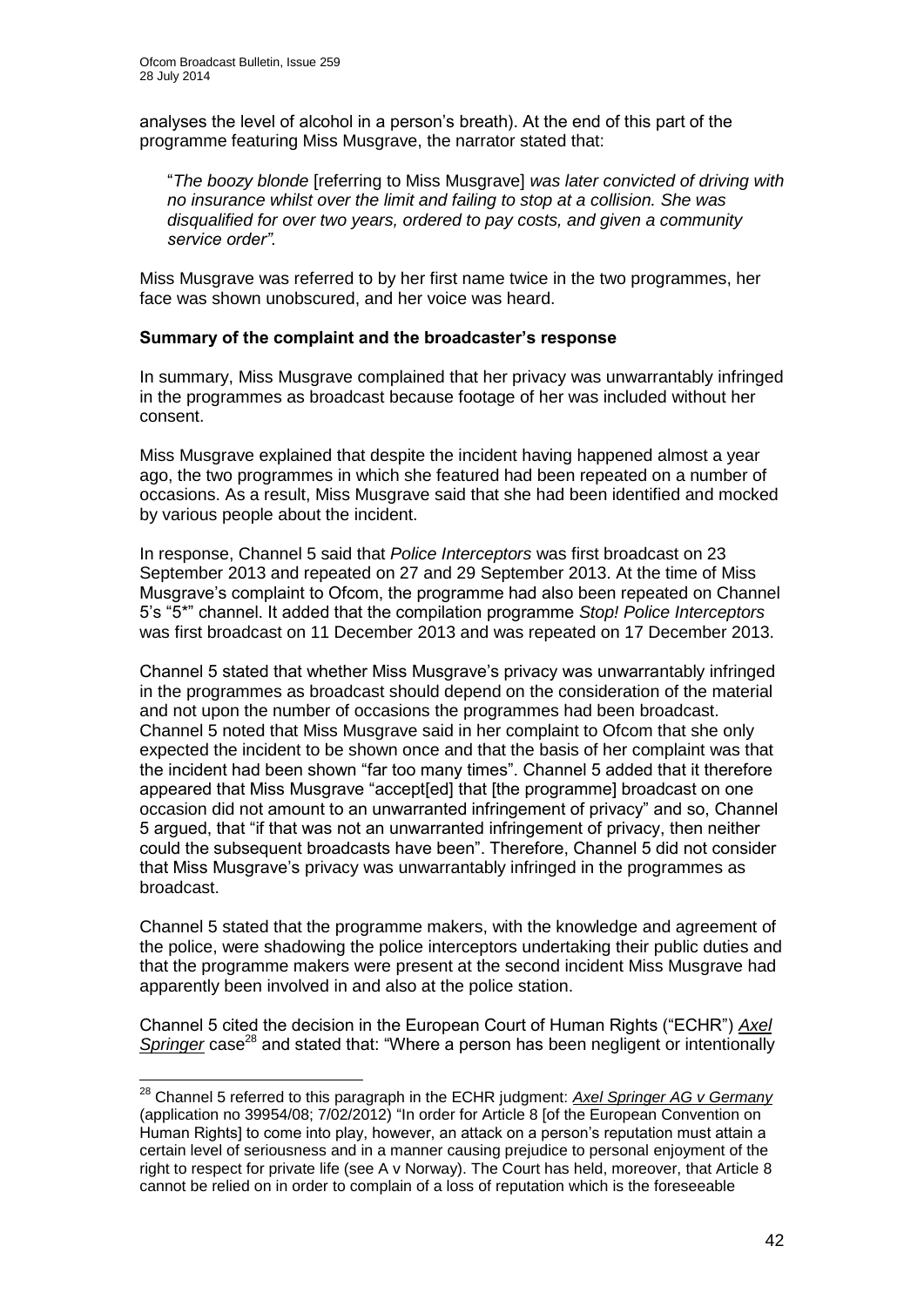broken the law, Article 8 cannot be used in aid to create a right to privacy in relation to their actions. The commission of a crime and the aftermath of the commission, including search, detainment and arrest, cannot be considered private matters."

Channel 5 said that it was not clear what information disclosed in the programme Miss Musgrave considered private. It said that the outcome of Miss Musgrave's prosecution could not legitimately be considered private, because this information was in the public domain. Further, the footage of Miss Musgrave at the police station disclosed no information which could be considered to be inherently private, such as disclosing a medical condition. Channel 5 said that it is not relevant to the test of privacy whether Miss Musgrave wished the information about her behaviour to remain private to her or whether Miss Musgrave might be embarrassed by the disclosure of that information.

Channel 5 stated that Miss Musgrave would have been informed at the police station that "anything she said could be used in evidence in open court" and therefore she could not have expected what happened at the police station to remain private. Channel 5 added that the filming of Miss Musgrave took place openly at the police station after she had been arrested for committing a crime and where she was breathalysed. She was aware that she was being filmed because she both looked directly at the camera and "appeared to intentionally knock into the camera...and later motioned towards the camera as if she was going to barge it again". Therefore, the broadcaster said that Miss Musgrave could have had no legitimate expectation of privacy in relation to the disclosure of her convictions and sentence, or her behaviour at the police station.

Channel 5 argued that, even if Ofcom concluded that Miss Musgrave had a limited legitimate expectation of privacy in the information disclosed in the programme, and that this information could be considered private, it considered that the broadcast of the footage was warranted. This was because of the public interest in exposing crime and serious wrongdoing, particularly in programmes like *Police Interceptors*, which showed the varied work of the police and demonstrated the obstacles, difficulties and dangers that the police interceptor units face in carrying out their duties. Channel 5 stated that the case involving Miss Musgrave underlined the difficulties police units encounter and the serious consequences that can occur as a result of drink driving. It also demonstrated the impact this can have on other members of the public, the police, and the lives of the individuals concerned.

Channel 5 said that the footage of Miss Musgrave and the information about her included in the programme was a necessary and effective part of the story of the work of the police officers in this case. It added that the broadcaster's right to freedom of expression, including the right to freely inform the public about matters of public interest, outweighed any interference with Miss Musgrave's private life.

#### **Ofcom's Preliminary View**

1

Ofcom prepared a Preliminary View in this case that the complaint of unwarranted infringement of privacy in the programme as broadcast should not be upheld. We provisionally concluded that Miss Musgrave did have a legitimate expectation of privacy, although limited, but that this expectation of privacy was outweighed by the significant public interest of showing the work of the police and the challenges they face when dealing with individuals who have been involved in incidents while under

consequence of one's own actions such as, for example, the commission of a criminal offence (see Sidabras and Dziautas v Lithuania)."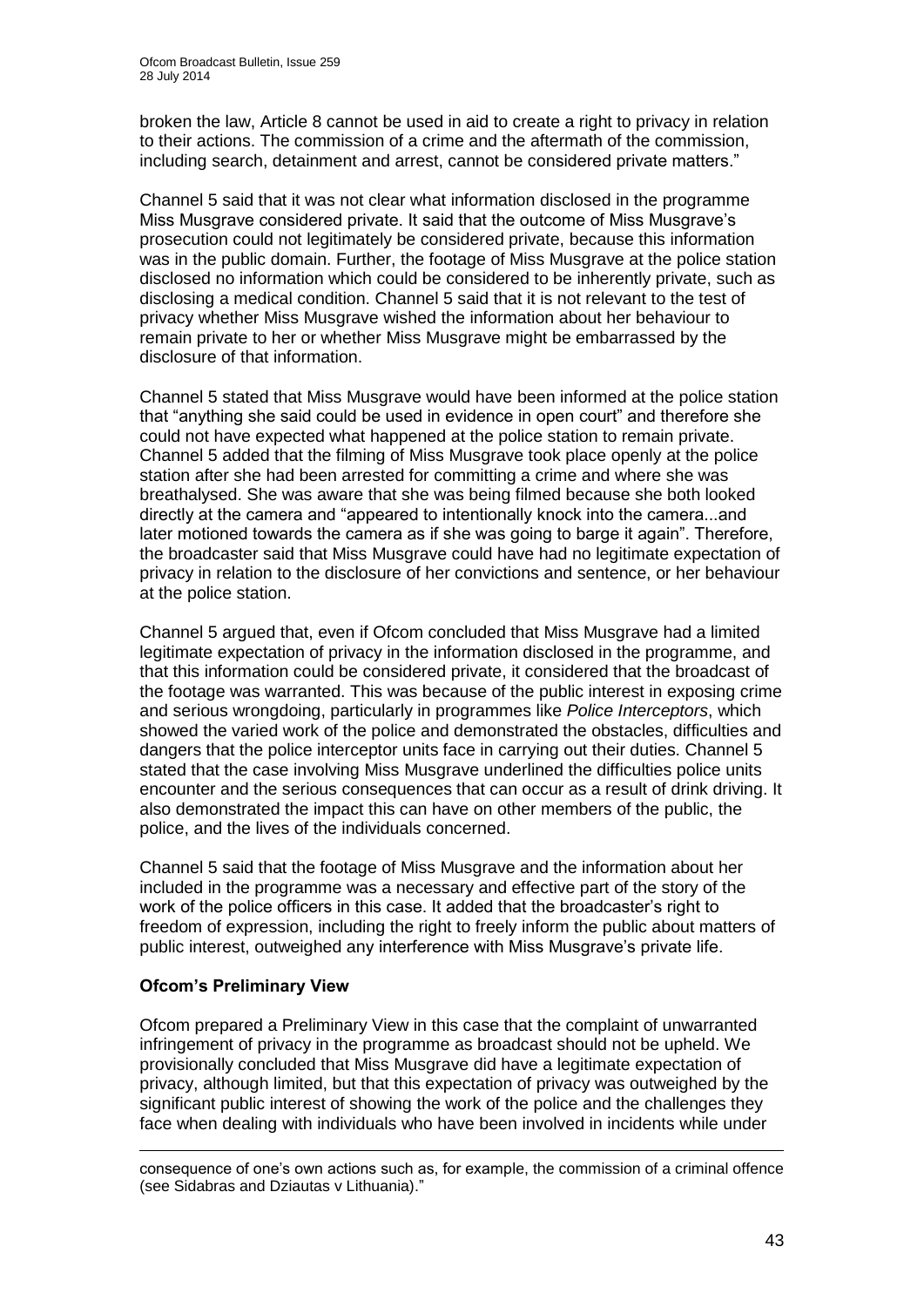the influence of alcohol, and of the serious consequences of drink driving for the individuals involved and for others who might be affected by their conduct.

Both parties were given the opportunity to comment on the Preliminary View. Miss Musgrave made no representations on Ofcom's Preliminary View. However, Channel 5 submitted the following relevant representations on the Preliminary View, which are summarised below.

#### *Channel 5's representations*

Channel 5 submitted that Ofcom's Preliminary View was contrary to the prevailing law in England and Wales. Channel 5 said that Article 8 of the ECHR "does not provide protection for public life or activities" and that this was recognised by the Courts. In support of its position, Channel 5 referred to the Supreme Court judgment in *Kinloch v HM Advocate* [2012] UKSC 62<sup>29</sup> and the Northern Ireland Queen's Bench judgment in *JR 38 for Judicial Review* [2013] NIQB 44<sup>30</sup> and submitted that where a person engages in criminal or anti-social activity in a public place, there is no need to establish whether or not a person might have a reasonable expectation of privacy as "nothing about the conduct concerns 'private and family life'". Further, Channel 5 argued that, as in the circumstances of this case, when "a crime is committed, the circumstances of the arrest and other consequences which occur in public do not engage Article 8 because they do not engage aspects of "'private or family life'.

Channel 5 said that it was not aware of any authority to support the proposition that Miss Musgrave, having admitted to drinking a bottle of wine, was "vulnerable to some extent". They also considered that the footage did not appear to show her "in any form of distress". The broadcaster said that it was not possible to determine from the footage how intoxicated Miss Musgrave was, but that her level of intoxication was a consequence of her own actions and that as a general rule: "the law does not permit a person to escape from the consequences of actions undertaken when intoxicated". Therefore it was difficult to understand why: "self-inflicted intoxication and subsequent actions in public places can amount to aspects of 'private and family life'".

Channel 5 also said that there was no basis for Ofcom's finding that Miss Musgrave was either vulnerable or in a state of distress and that the fact of arrest and subsequent processing in a police station does not automatically create any vulnerability. In any event, the broadcaster said that these matters were not relevant to the question of whether what occurred at the police station was a part of Miss Musgrave's "private or family life".

Channel 5 stated that Practice 8.8 suggested that consent would "normally" be required if a person was in a "sensitive situation". However, the broadcaster argued

<sup>1</sup>  $29$  Channel 5 in particular emphasised the following statement of Lord Hope in respect of whether a person subject to police surveillance in a public street had a legitimate expectation of privacy: "The criminal nature of what he was doing, if that was what it was found to be, was not an aspect of his private life that he was entitled to keep private."

 $30$  Channel 5 in particular referred to the following statements by Lord Justice Higgins: "In this case the applicant placed himself in public view among a crowd of other persons engaged, allegedly, in public disorder. He was open to public view by anyone who happened to be watching be they police or civilians… In my view a criminal act is far removed from the values which Article 8 was designed to protect, rather the contrary."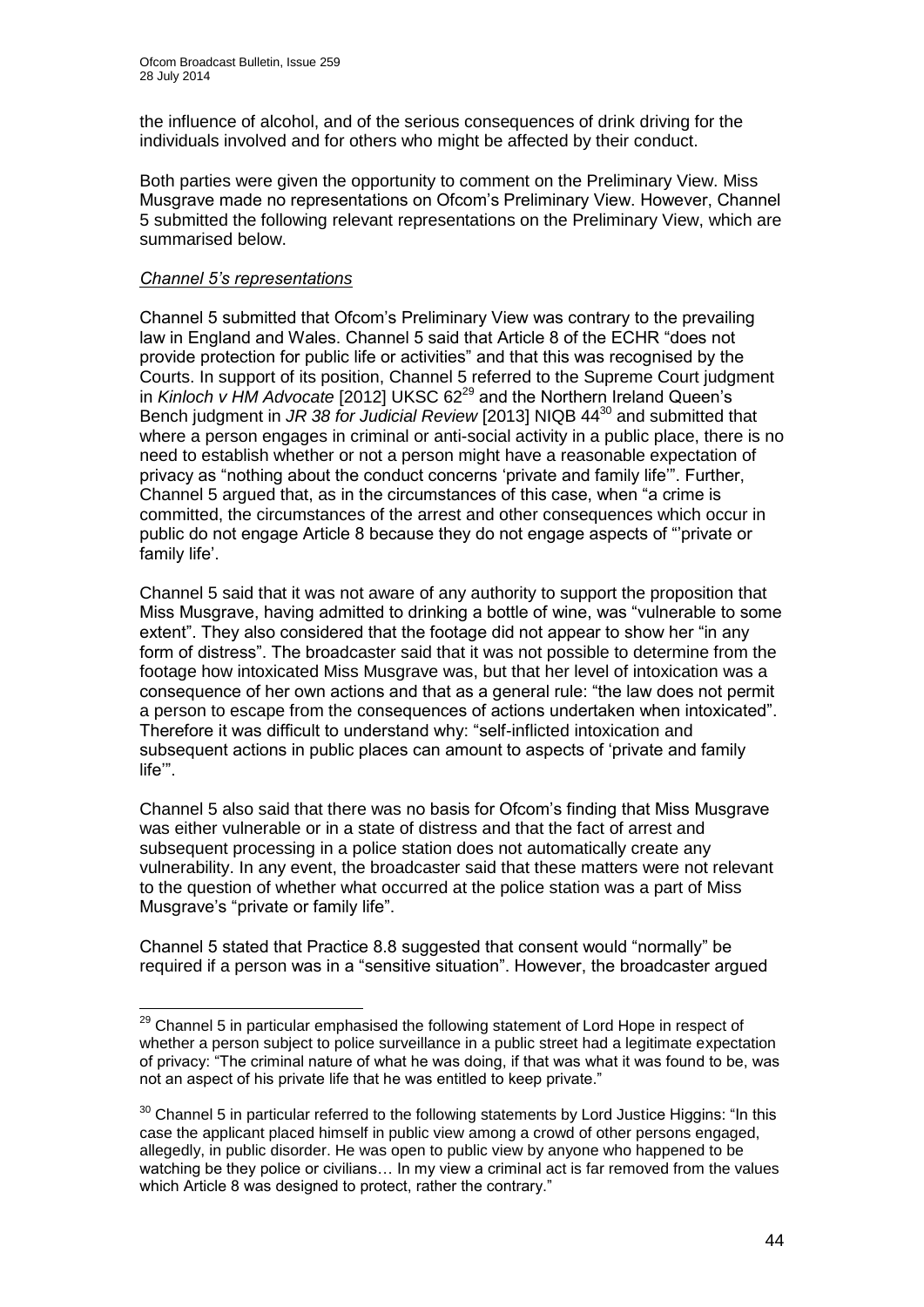that the fact something occurs at a police station does not make it sensitive, and the precise circumstances will determine whether or not it is a sensitive situation. The broadcaster said that the filming of Miss Musgrave occurred in public places of the police station in which any member of the public could have seen Miss Musgrave and her interaction with the police officers. Therefore, the broadcaster said that it was difficult to see why "anything which occurs in the public areas of a police station, at least when it comes to the behaviour of those arrested for criminal activity, can be rationally considered to be part of the 'private or family life' of that person". Channel 5 added that there was also nothing private about anything which happened at the police station in relation to Miss Musgrave. Channel 5 argued that the relevant question was whether a reasonable person in Miss Musgrave's position would think that they had a legitimate expectation of privacy in the relevant circumstances, and that no reasonable person would think that details of her/his arrest and subsequent processing at a police station were matters she/he was entitled to regard as legitimately private. Channel 5 did not consider it was enough for Ofcom to conclude that the processing of Miss Musgrave at the police station attracted an expectation of privacy.

Channel 5 stated that Miss Musgrave's activities before, during and after arrest and processing in the police station either did or did not attract a reasonable expectation of privacy. The broadcaster added that it was not aware of any authority recognised in law of a "limited" expectation of privacy. Channel 5 said that Miss Musgrave had "no reasonable expectation of privacy at the time of filming because nothing that was filmed was part of her 'private or family life'".

#### **Decision**

Ofcom's statutory duties include the application, in the case of all television and radio services, of standards which provide adequate protection to members of the public and all other persons from unjust or unfair treatment and unwarranted infringement of privacy in, or in connection with the obtaining of material included in, programmes in such services.

In carrying out its duties, Ofcom has regard to the need to secure that the application of these standards is in the manner that best guarantees an appropriate level of freedom of expression. Ofcom is also obliged to have regard, in all cases, to the principles under which regulatory activities should be transparent, accountable, proportionate and consistent and targeted only at cases in which action is needed.

In reaching this Decision, we carefully considered all the relevant material provided by both parties. This included a recording and a transcript of the programme as broadcast and both parties' written submissions. We also took account of the representations made by Channel 5 in response to Ofcom's Preliminary View on this complaint (which was not to uphold).

The individual's right to privacy has to be balanced against the competing rights of the broadcaster to freedom of expression. Neither right as such has precedence over the other and where there is a conflict between the two, it is necessary to intensely focus on the comparative importance of the specific rights. Any justification for interfering with or restricting each right must be taken into account and any interference or restriction must be proportionate. This is reflected in how Ofcom applies Rule 8.1 of Ofcom's Broadcasting Code ("the Code") which states that any infringement of privacy in programmes, or in connection with obtaining material included in programmes, must be warranted.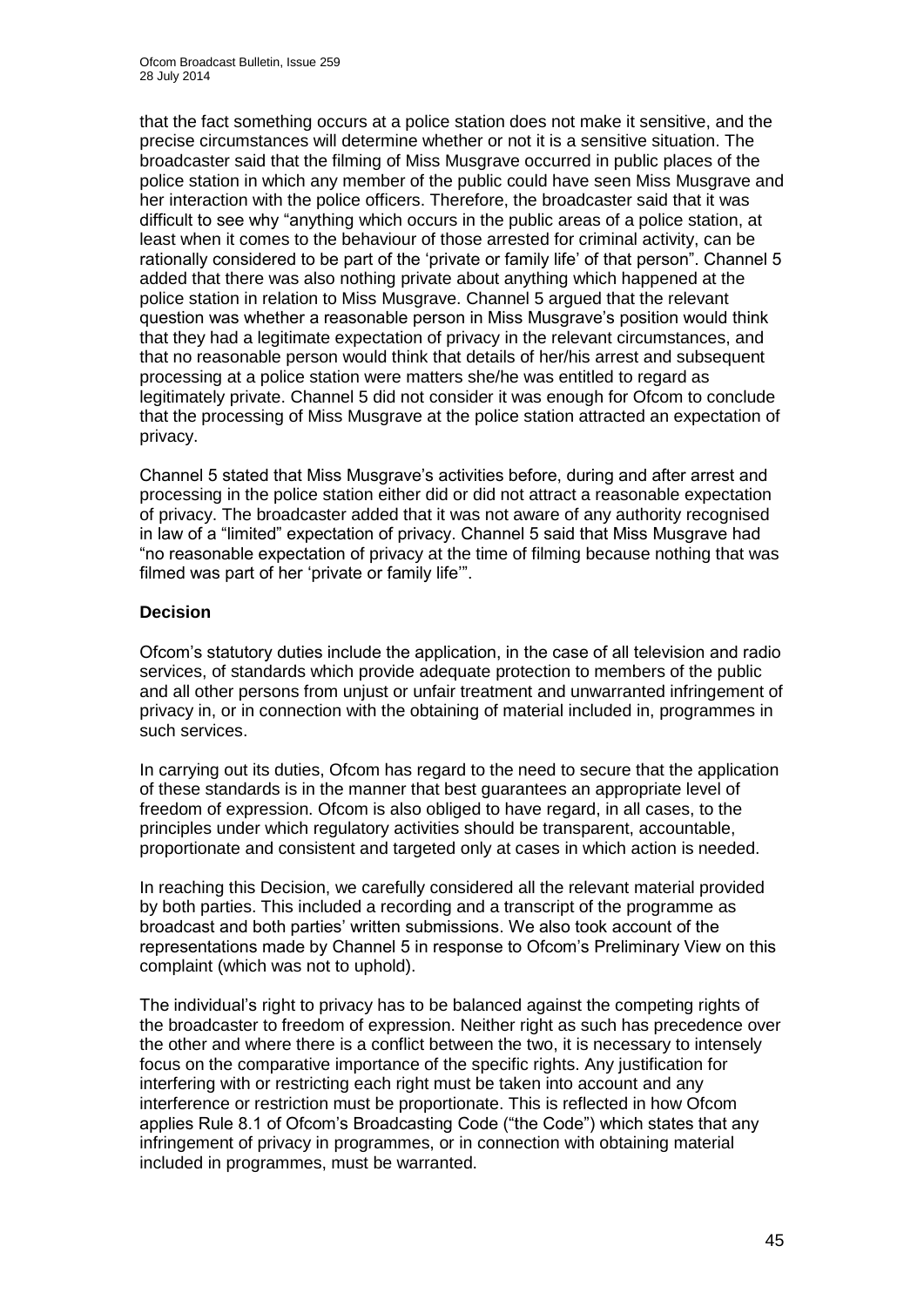In assessing Miss Musgrave's complaint that her privacy was unwarrantably infringed in the broadcast of the programmes because footage of her was shown without her consent, Ofcom had regard to Practice 8.6 of the Code. This states that, if the broadcast of a programme would infringe the privacy of a person, consent should be obtained before the relevant material is broadcast, unless the infringement of privacy is warranted. Ofcom also had regard to Practice 8.8 which states that, in potentially sensitive places, such as police stations, separate consent for broadcast should normally be obtained from those in sensitive situations (unless not obtaining consent is warranted).

In considering whether or not Miss Musgrave's privacy was unwarrantably infringed in the programmes as broadcast, Ofcom first assessed the extent to which she might have a legitimate expectation of privacy in relation to the footage of her as broadcast.

As already set out in the "Introduction and programme summary" section above, we noted where in the programmes Miss Musgrave appeared and the context in which she was shown, i.e. following arrest, being questioned at the police station and later being breathalysed.

Ofcom also considered Channel 5's submissions in relation to Miss Musgrave's complaint and in particular that no reasonable person would think that details of her/his arrest and subsequent processing at a police station were matters she/he was entitled to regard as legitimately private. As Ofcom noted in an earlier fairness and privacy decision<sup>31</sup>, Ofcom does not agree with Channel 5's interpretation of the *Axel Springer* case or the other UK case law cited which Channel 5 contends supports that interpretation. It is not correct that Article 8 rights can never be engaged in relation to the circumstances of a person's unlawful activity, for example, in relation to an arrest or its circumstances. The paragraph in the *Axel Springer* case which Channel 5 rely upon (set out in footnote 1) is set in the specific context of a discussion about the extent to which Article 8 can be invoked to remedy loss of reputation. Ofcom's view is consistent with the interpretation of the *Axel Springer* case in a recent judgment of the High Court, *Hannon v News Group Newspapers Ltd* [2014] EWHC 1580 (Ch). 32

We may consider that the broadcast of the *fact* of an individual's arrest and subsequent conviction, which is a matter of public record, is not information in relation to which that individual has a legitimate expectation of privacy in the circumstances. We do not agree however that it then follows that there can be no legitimate expectation of privacy in respect of the broadcast of the footage of that individual being arrested or processed at the police station and his/her interactions with police officers during those events.

The test as to whether a legitimate expectation of privacy arises is objective: it is fact sensitive and must always be judged in light of the circumstances in which the

<sup>1</sup> <sup>31</sup> See Complaint by Miss C, Criminals: Caught on Camera, Channel 5, 18 October 2013, <http://stakeholders.ofcom.org.uk/binaries/enforcement/broadcast-bulletins/obb252/obb252.pdf>

 $32$  Mr Justice Mann noted that Axel Springer: "does not support an absolute right of the press to have, and to publish, the fact of an arrest, and its circumstances. At most it supports a submission that, if the facts justify it, that right exists and the countervailing privacy rights do not. As with a large number of disputes under Convention rights, that is a question of fact and degree, and is highly fact sensitive" (paragraph 96).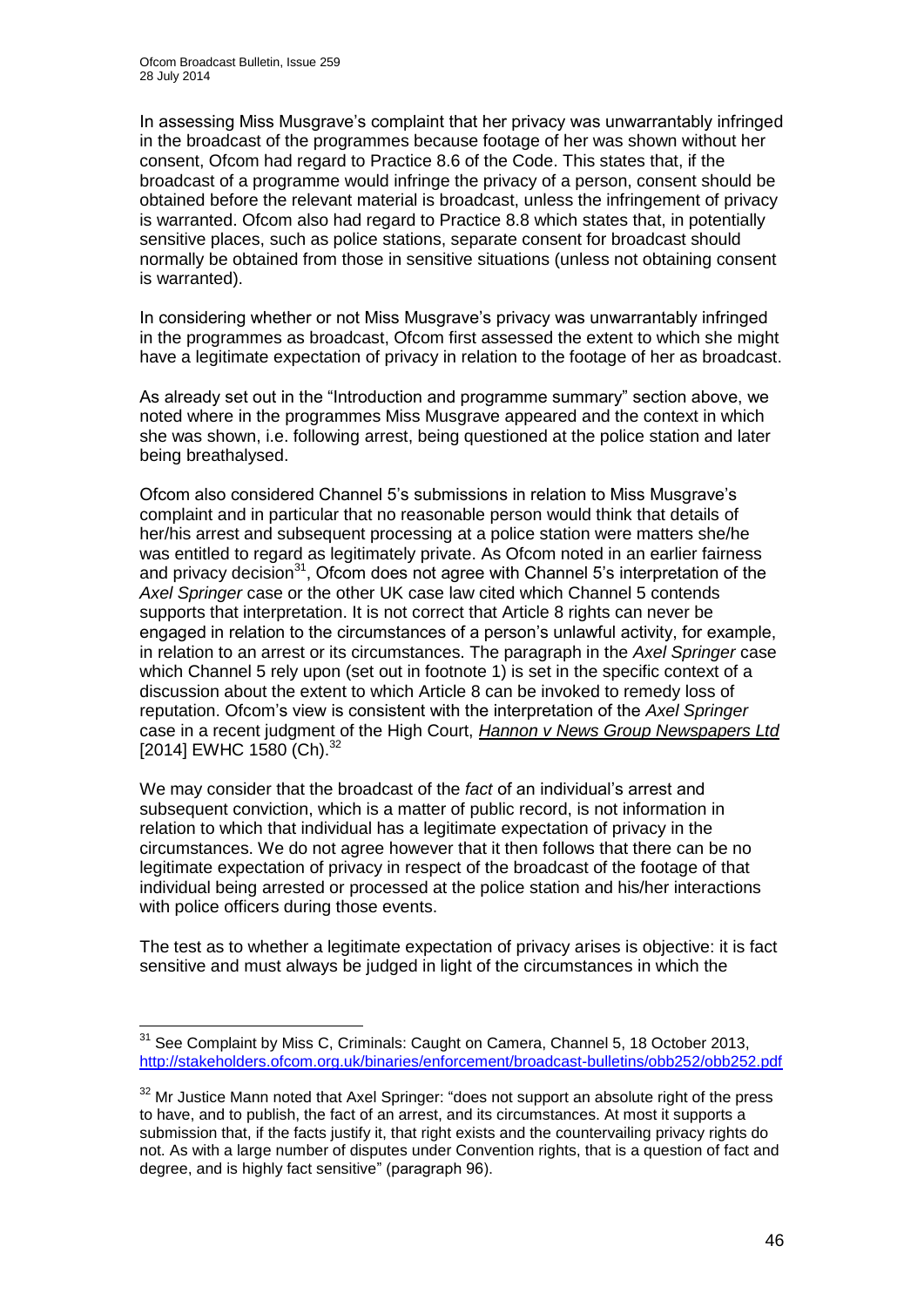1

individual concerned finds him or herself.<sup>33</sup> Ofcom will therefore continue to approach each case on its facts.

In our view, whether or not someone who has been filmed while being questioned by the police after arrest in relation to an incident has a legitimate expectation of privacy in the broadcast of that footage depends on all the relevant circumstances. These may include:

- whether the filming took place in a public place;
- whether the individual was vulnerable in any way (e.g. through the consumption of alcohol or drugs or because of an illness or disability);
- whether the person concerned was a minor;
- whether the footage depicted the individual doing something, or disclosed information about that individual, which was confidential, sensitive or personal;
- the time that had elapsed between the events depicted in the footage and its broadcast (or re-broadcast); and
- any change in factual circumstances between the events depicted and its broadcast which may affect the extent to which the material could be considered to be private or confidential (for example, whether since the incident filmed the individual concerned was charged and/or found guilty of any offences).

Ofcom noted from the programmes as broadcast that at the police station Miss Musgrave appeared to have been filmed openly and that she was aware of the presence of the cameras. We took into account too that she was not shown engaged in any conduct or action that could reasonably be regarded as particularly private, sensitive or confidential in nature, other than being processed in a police station on suspicion of committing a criminal offence. We had regard to the fact that the programme makers had obtained permission from the police to follow the work of the interceptor unit in carrying out all their public duties. Ofcom also noted that Miss Musgrave was, as a result of her conduct, subsequently convicted and disqualified from driving for two years for driving with no insurance whilst over the limit and failing to stop at the scene of a collision, and we took account of the fact that by the date of the broadcast, Miss Musgrave's conviction would have been information already in the public domain.

On the other hand, having admitted to the police officers that she had drunk a bottle of wine, it was clear that Miss Musgrave was under the influence of alcohol. We considered that she was shown in the footage to be vulnerable to some extent and in a state of distress. We also noted that Miss Musgrave explained in her complaint to us that the broadcast of footage of her at the police station had caused her embarrassment and concern. Further, we had regard to the fact that the filming took place while Miss Musgrave was being processed in the custody suite of a police station, and we considered that this was a sensitive situation, as recognised by Practice 8.8 of the Code with consequent restrictions on filming without specific consent.

 $33$  See for example, Anthony Clarke MR in Murray v Big Pictures (2009) "the question whether there is a reasonable expectation of privacy is a broad one, which takes account of all the circumstances of the case. They include the attributes of the claimant, the nature of the activity in which the claimant was engaged, the place at which it was happening, the nature and purpose of the intrusion, the absence of consent and whether it was known or could be inferred, the effect on the claimant and the circumstances in which and the purposes for which the information came in the hands of the publisher". See also Hannon (quoted above) at paragraph 96.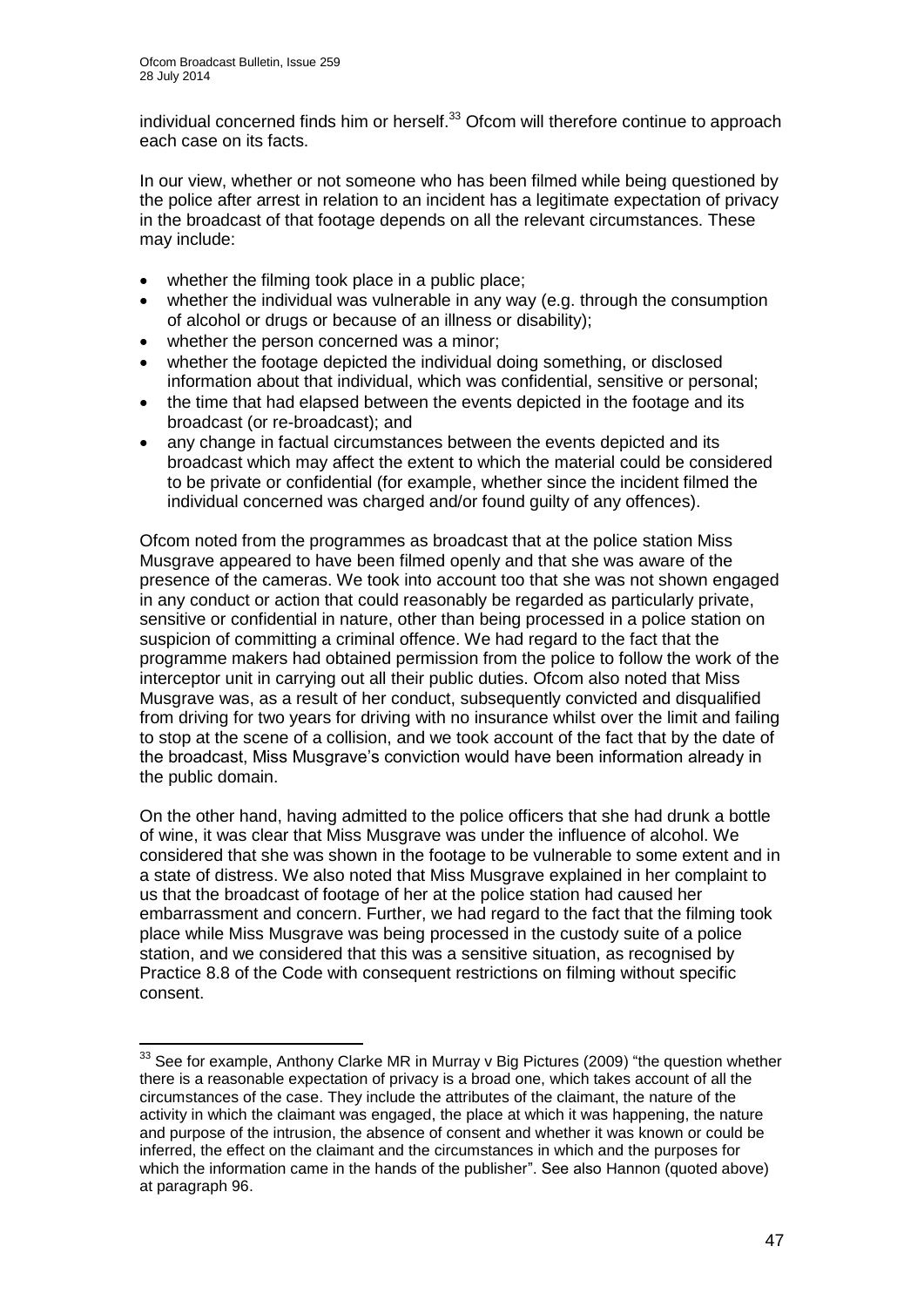Ofcom also considered whether Miss Musgrave was identifiable in the programmes as broadcast. Miss Musgrave's face was shown unobscured, her voice was heard and she was referred twice by her first name "Jodie" in the programmes as broadcast. We therefore considered that Miss Musgrave was clearly identifiable from the footage included in the programmes.

We noted that Channel 5 had argued that there was no authority to support the proposition that an expectation of privacy may be "limited". We do not agree with Channel 5 that an expectation of privacy may not be "limited" in the circumstances of a particular case. As noted above, we consider that the question of whether an individual's Article 8 rights are engaged is fact sensitive, depending on the circumstances. In some cases, although we may consider that the circumstances are such that an individual may have a legitimate expectation of privacy in the relevant footage as broadcast, it may be to a lesser degree, which we would take into account when deciding where the balance lies when considering whether an intrusion into the individual's right to privacy was warranted.

Taking all the above factors into consideration, we considered that, Miss Musgrave did have a legitimate expectation of privacy in relation to the broadcast of unobscured footage of her at the police station without her consent, however this expectation was limited because by the date of broadcast Miss Musgrave had been convicted, as a result of her own conduct, of a criminal offence in relation to the events depicted in the programmes, which was a matter of public record.

We then assessed whether her consent had been secured before the footage was broadcast in accordance with Practices 8.6 and 8.8. Channel 5 did not indicate in their submissions whether or not Miss Musgrave's specific consent had been sought by the programme makers. However Miss Musgrave said that she had not given permission for the footage of her to be broadcast. We therefore took the view on the evidence available to us that the programme makers did not obtain individual consent from Miss Musgrave for the footage of her to be included in the programmes.

Given that Miss Musgrave had, in our view, a limited legitimate expectation of privacy in relation to the footage of her broadcast in the programmes, we next assessed the competing right to freedom of expression of the broadcaster and audience, against Miss Musgrave's right to privacy. In particular, we considered whether there was a sufficient public interest or other sufficient reasons to justify the infringement of Miss Musgrave's privacy in the broadcast of the unobscured footage of her in the 'teasers' and in the longer footage of her at the police station. As outlined above, while Ofcom took into account that being processed in a police station is a sensitive situation for the individual concerned, we considered that there is a genuine public interest in broadcasting programmes of this nature, specifically those which examine the work of the police in responding to the varied and often difficult incidents they experience in their work. In our view, showing such material in programmes plays an important role in informing the public about the challenging work the police face when dealing with individuals who have been involved in incidents while under the influence of alcohol, and of the serious consequences of drink driving for the individuals involved and for others who might be affected by their dangerous conduct. We also considered the footage of Miss Musgrave shown in the 'teasers', and took into account the fact that this footage of Miss Musgrave was not placed in context in the same way as the later footage of her. Nevertheless, we considered that the footage included was very brief (lasting only a few seconds) and was justified in accordance with Channel 5's editorial freedom and their right to promote the upcoming content of the programme to the audience and inform viewers about that content.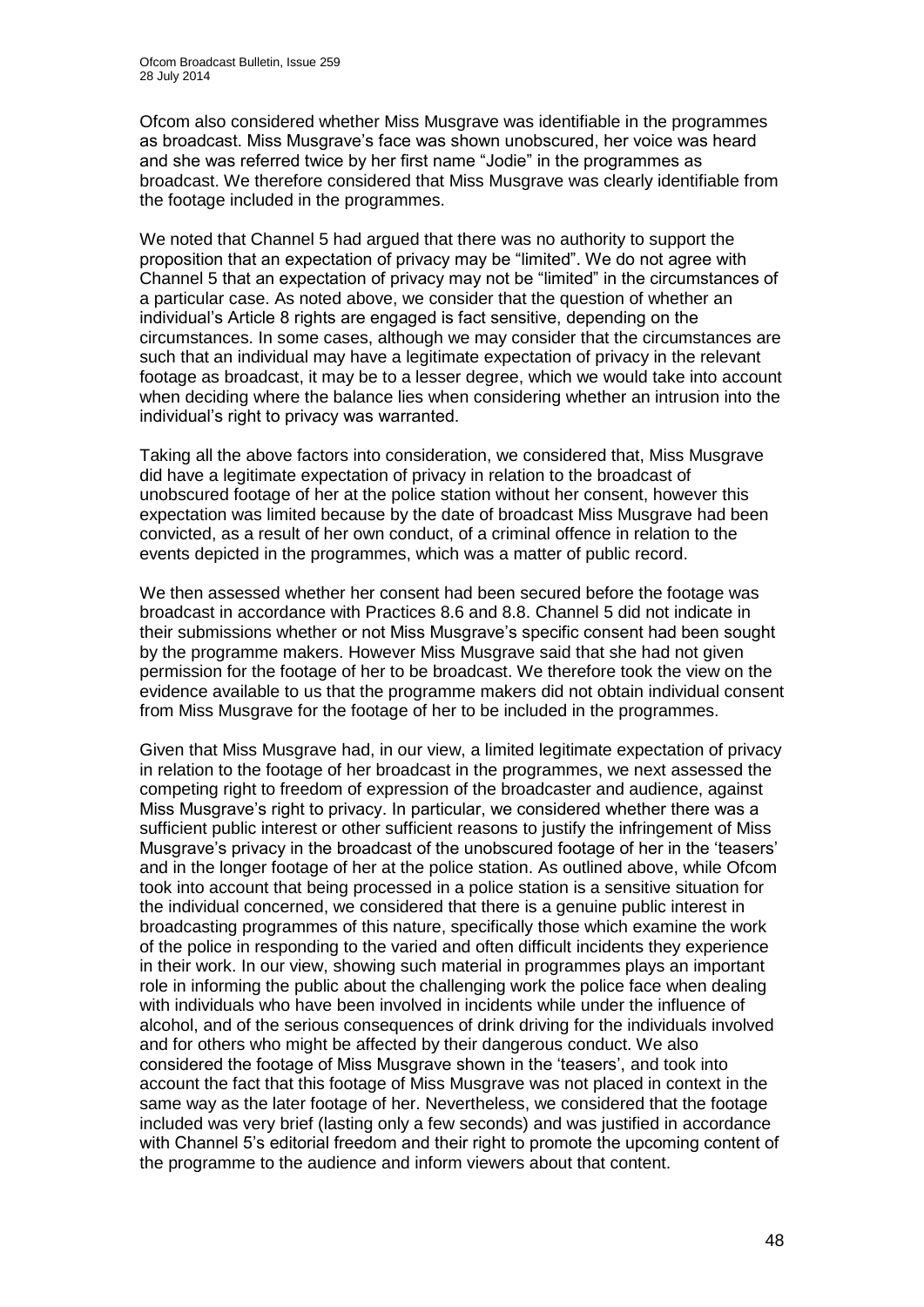As already stated, Ofcom recognises that there is a genuine public interest in broadcasting programmes of this nature. However, it should not be assumed by broadcasters that a public interest justification will exist in all circumstances for all broadcasts of a particular programme of this type. Broadcasters must have regard to when a programme is broadcast and should periodically review repeat broadcasts of programmes such as *Police Interceptors* and *Stop! Police Interceptors* in this light. For instance, where at the time of the original broadcast or broadcasts, the public interest in revealing the identity, conviction and sentence of an individual may have outweighed the individual's expectation of privacy, the balancing exercise may produce a different result when undertaken some time later taking into account all the relevant circumstances when the programme is repeated.

Ofcom considered that the first broadcasts of *Police Interceptors* and *Stop! Police Interceptors* were justified for the reasons set out above. As regards to the repeats of the two programmes, Ofcom was of the view that the circumstances had not changed materially between the first broadcasts of the unobscured footage of Miss Musgrave and of the repeats (which all occurred within three months of the original broadcasts). Therefore Ofcom considered that for the same reasons already stated, Miss Musgrave's privacy was not infringed in these subsequent broadcasts. However, as already noted, if a broadcaster wishes to repeat at later dates a programme that at the original time of broadcast did not unwarrantably infringe someone's privacy, they should periodically review their justification for breaching the privacy of that individual or organisation as regards those later broadcasts.

Therefore, Ofcom considered that in the circumstances of this case, the broadcaster's right to freedom of expression and, the public interest outweighed Miss Musgrave's limited expectation of privacy in relation to the broadcast of footage of her in the two programmes.

**Ofcom has not upheld Miss Musgrave's complaint of unwarranted infringement of privacy in the programmes as broadcast.**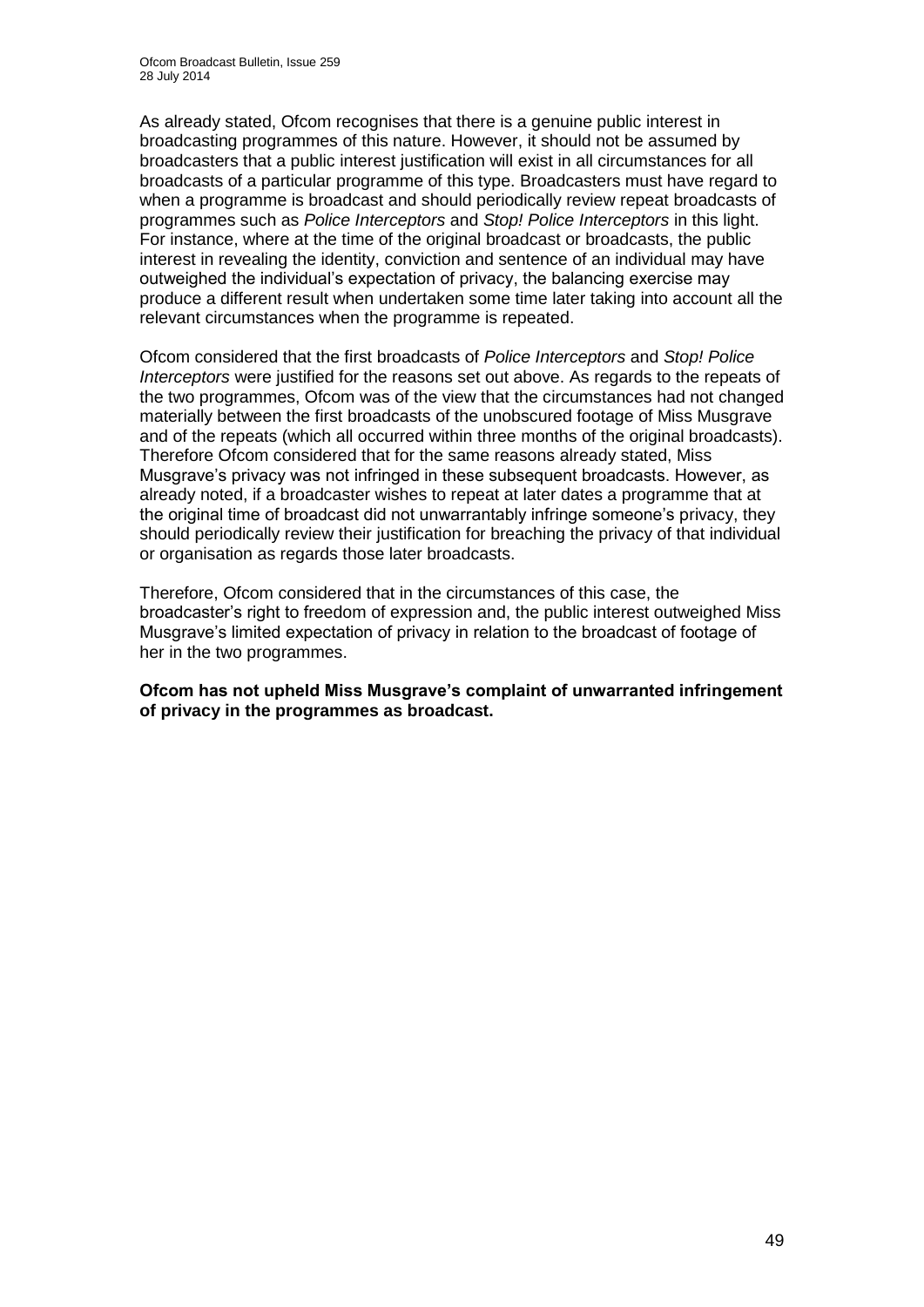## **Investigations Not in Breach**

Here are alphabetical lists of investigations that Ofcom has completed between 1 and 14 July 2014 and decided that the broadcaster did not breach Ofcom's codes, licence conditions or other regulatory requirements.

#### **Investigations conducted under the Procedures for investigating breaches of content standards for television and radio**

| Programme            | <b>Broadcaster</b> | Transmission<br>date | Categories                                |
|----------------------|--------------------|----------------------|-------------------------------------------|
| Law with N<br>Rahman | <b>CHSTV</b>       | 25/01/2014           | Advertising/editorial<br>distinction (tv) |

For more information about how Ofcom conducts investigations about content standards, go to: [http://stakeholders.ofcom.org.uk/broadcasting/guidance/complaints](http://stakeholders.ofcom.org.uk/broadcasting/guidance/complaints-sanctions/standards/)[sanctions/standards/.](http://stakeholders.ofcom.org.uk/broadcasting/guidance/complaints-sanctions/standards/)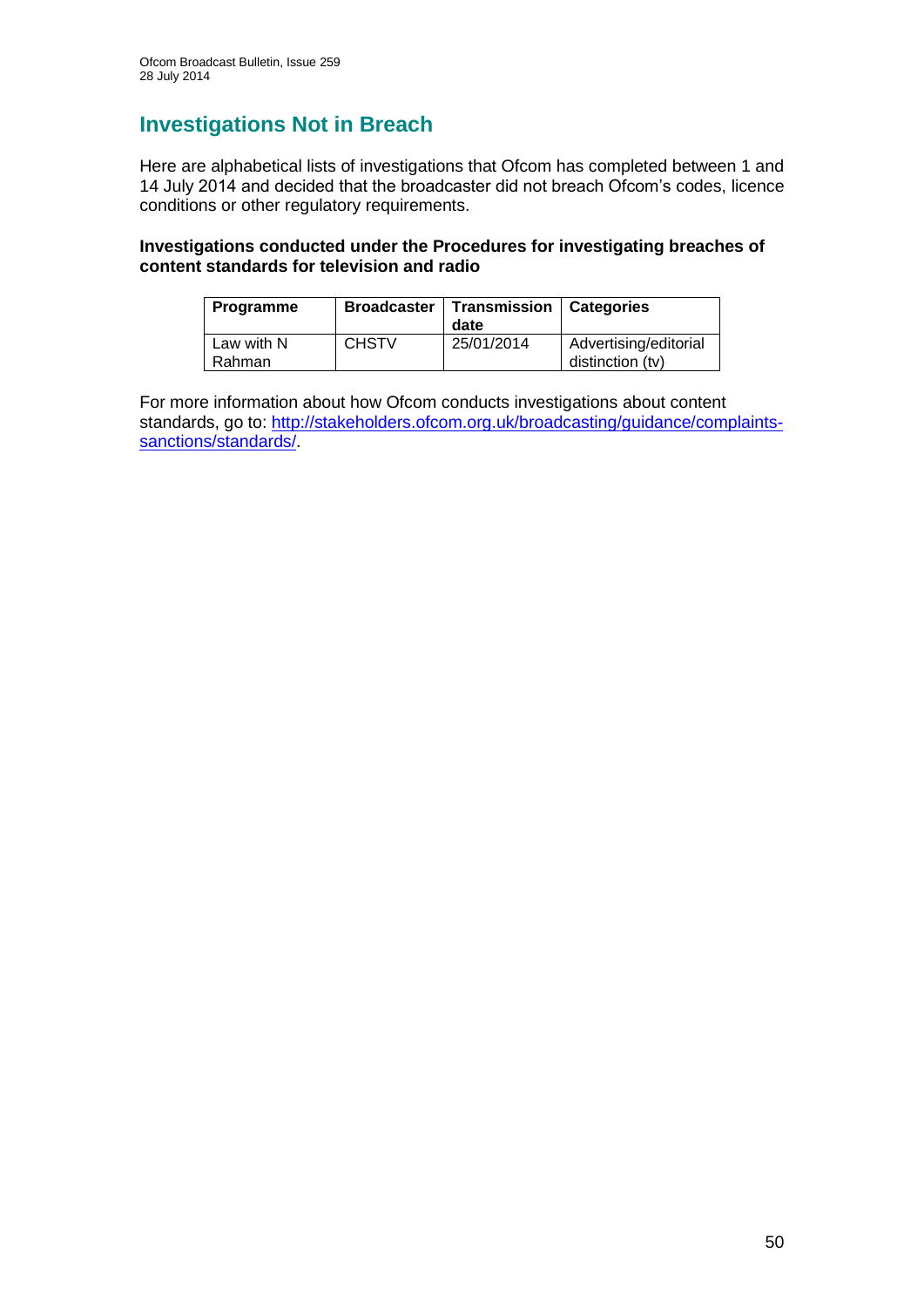## **Complaints Assessed, Not Investigated**

Here are alphabetical lists of complaints that, after careful assessment, Ofcom has decided not to pursue between 1 and 14 July 2014 because they did not raise issues warranting investigation.

#### **Complaints assessed under the Procedures for investigating breaches of content standards for television and radio**

For more information about how Ofcom assesses conducts investigations about content standards, go to: [http://stakeholders.ofcom.org.uk/broadcasting/guidance/complaints](http://stakeholders.ofcom.org.uk/broadcasting/guidance/complaints-sanctions/standards/)[sanctions/standards/.](http://stakeholders.ofcom.org.uk/broadcasting/guidance/complaints-sanctions/standards/)

| Programme                         | <b>Broadcaster</b>   | <b>Transmission Date</b> | <b>Categories</b>                        | <b>Number of</b><br>complaints |
|-----------------------------------|----------------------|--------------------------|------------------------------------------|--------------------------------|
| Programming                       | Al Jazeera           | n/a                      | Due impartiality/bias                    | 1                              |
| Programming                       | Apni Awaaz<br>87.7FM | 13/06/2014               | Commercial<br>communications on<br>radio | 1                              |
| Programming                       | Babestation          | 10/07/2014               | Outside of remit /<br>other              | $\mathbf{1}$                   |
| <b>BBC News</b>                   | BBC <sub>1</sub>     | 01/07/2014               | Outside of remit /<br>other              | 1                              |
| <b>BBC News</b>                   | BBC <sub>1</sub>     | 09/07/2014               | Outside of remit /<br>other              | $\mathbf{1}$                   |
| <b>BBC News</b>                   | BBC <sub>1</sub>     | n/a                      | Outside of remit /<br>other              | $\overline{1}$                 |
| <b>BBC News at One</b>            | BBC <sub>1</sub>     | 30/06/2014               | Outside of remit /<br>other              | $\mathbf{1}$                   |
| <b>BBC News at Ten</b>            | BBC <sub>1</sub>     | 08/07/2014               | Outside of remit /<br>other              | $\overline{1}$                 |
| <b>BBC News at Ten</b>            | BBC <sub>1</sub>     | 09/07/2014               | Outside of remit /<br>other              | $\overline{2}$                 |
| <b>BBC News at Ten</b>            | BBC <sub>1</sub>     | 11/07/2014               | Outside of remit /<br>other              | $\mathbf{1}$                   |
| <b>Breakfast</b>                  | BBC <sub>1</sub>     | 01/07/2014               | Outside of remit /<br>other              | $\mathbf{1}$                   |
| Common                            | BBC <sub>1</sub>     | 06/07/2014               | Violence and<br>dangerous behaviour      | $\mathbf{1}$                   |
| Countryfile                       | BBC <sub>1</sub>     | 06/06/2014               | Outside of remit /<br>other              | $\mathbf{1}$                   |
| David Beckham Into<br>the Unknown | BBC <sub>1</sub>     | 09/06/2014               | Surreptitious<br>advertising             | $\overline{1}$                 |
| EastEnders                        | BBC <sub>1</sub>     | 03/07/2014               | Drugs, smoking,<br>solvents or alcohol   | $\overline{1}$                 |
| EastEnders                        | BBC <sub>1</sub>     | 08/07/2014               | Generally accepted<br>standards          | $\overline{2}$                 |
| EastEnders                        | BBC <sub>1</sub>     | 10/07/2014               | Generally accepted<br>standards          | $\overline{2}$                 |
| EastEnders                        | BBC <sub>1</sub>     | 11/07/2014               | Generally accepted<br>standards          | $\overline{1}$                 |
| Match of the Day<br>Live          | BBC <sub>1</sub>     | 01/07/2014               | Gender<br>discrimination/offence         | 9                              |
| Match of the Day<br>Live          | BBC <sub>1</sub>     | 01/07/2014               | Outside of remit /<br>other              | $\overline{1}$                 |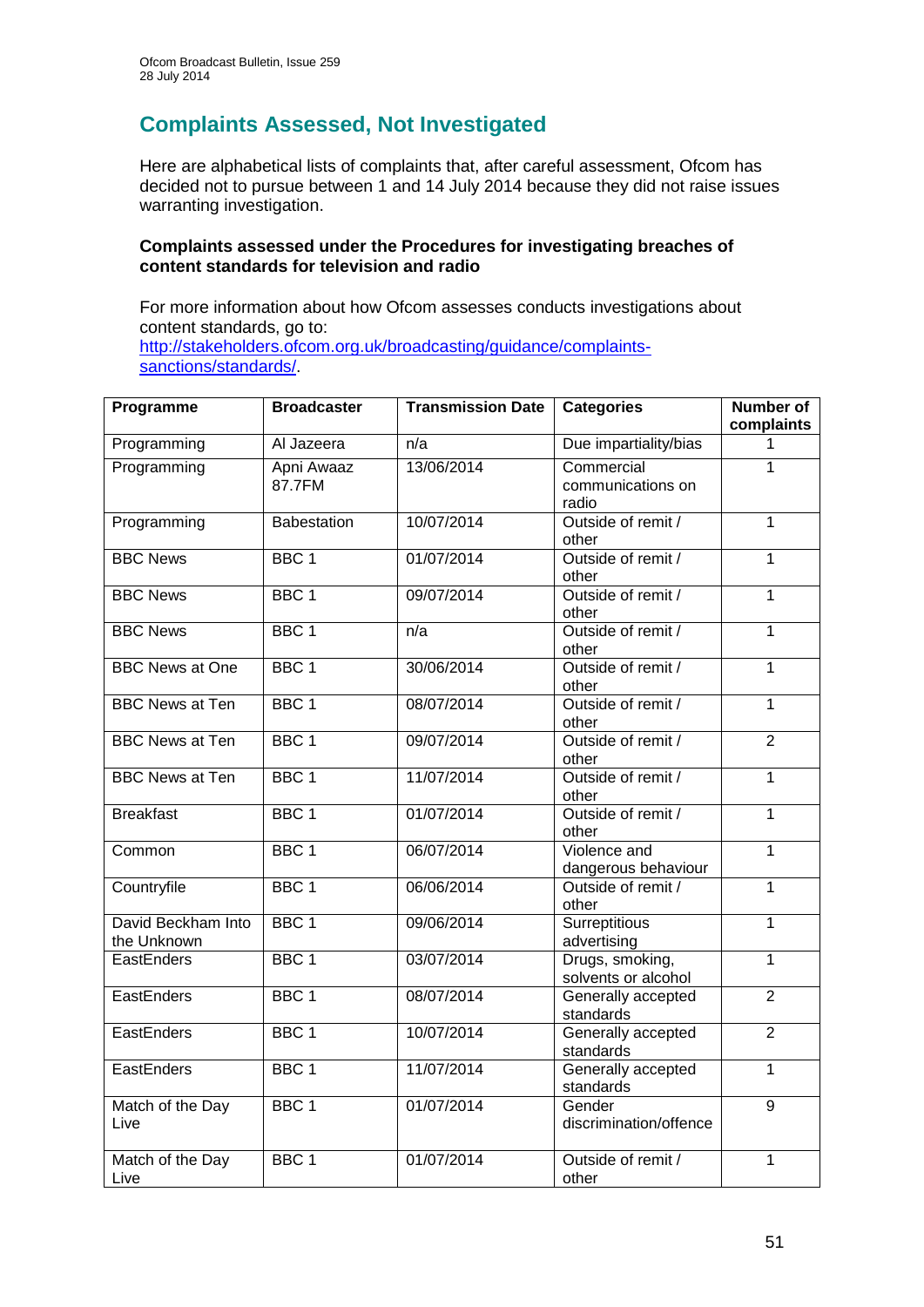| Match of the Day          | BBC <sub>1</sub>      | 05/07/2014 | Generally accepted          | 1              |
|---------------------------|-----------------------|------------|-----------------------------|----------------|
| Live                      |                       |            | standards                   |                |
| Match of the Day          | BBC <sub>1</sub>      | 05/07/2014 | Outside of remit /          | 1              |
| Live                      |                       |            | other                       |                |
| Match of the Day          | BBC <sub>1</sub>      | 08/07/2014 | Generally accepted          | $\overline{2}$ |
| Live                      |                       |            | standards                   |                |
| Match of the Day          | BBC <sub>1</sub>      | 08/07/2014 | Race                        | $\mathbf{1}$   |
| Live                      |                       |            | discrimination/offence      |                |
| Match of the Day          | BBC <sub>1</sub>      | 08/07/2014 | Religious/Beliefs           | $\mathbf{1}$   |
| Live                      |                       |            | discrimination/offence      |                |
| Match of the Day          | BBC <sub>1</sub>      | n/a        | Outside of remit /          | $\mathbf{1}$   |
| Live                      |                       |            | other                       |                |
| <b>Operation Hospital</b> | BBC <sub>1</sub>      | 08/07/2014 | Product placement           | $\mathbf{1}$   |
| Food with James           |                       |            |                             |                |
| Martin                    |                       |            |                             |                |
| Room 101                  | BBC <sub>1</sub>      | 03/07/2014 | Generally accepted          | $\mathbf{1}$   |
|                           |                       |            | standards                   |                |
| The One Show              | BBC <sub>1</sub>      | 23/06/2014 |                             | $\mathbf{1}$   |
|                           |                       |            | Offensive language          |                |
| The One Show              | BBC <sub>1</sub>      | 09/07/2014 | Gender                      | $\overline{1}$ |
|                           |                       |            | discrimination/offence      |                |
| Watchdog                  | BBC <sub>1</sub>      | 02/07/2014 | Crime                       | 1              |
| Wimbledon 2014            | BBC <sub>1</sub>      | 01/07/2014 | Outside of remit /          | $\overline{1}$ |
|                           |                       |            | other                       |                |
| Wimbledon 2014            | BBC <sub>1</sub>      | 06/07/2014 | Outside of remit /          | 1              |
|                           |                       |            | other                       |                |
| FIFA World Cup            | BBC 1 & ITV           | 13/07/2014 | Outside of remit /          | 1              |
| <b>Final 2014</b>         |                       |            | other                       |                |
| Match of the Day          | BBC <sub>2</sub>      | 09/07/2014 | Outside of remit /          | $\mathbf{1}$   |
|                           |                       |            | other                       |                |
| Mock the Week             | BBC <sub>2</sub>      | 13/06/2013 | Outside of remit /          | 1              |
|                           |                       |            | other                       |                |
| Newsnight                 | BBC <sub>2</sub>      | 08/07/2014 | Generally accepted          | 1              |
|                           |                       |            | standards                   |                |
| Newsnight                 | BBC <sub>2</sub>      | 10/07/2014 | Outside of remit /          | 1              |
|                           |                       |            | other                       |                |
| The Honourable            | BBC <sub>2</sub>      | 03/07/2014 | Generally accepted          | $\mathbf{1}$   |
| Woman                     |                       |            | standards                   |                |
| The Silent War            | BBC <sub>2</sub>      | 12/12/2013 | Television Access           | $\mathbf{1}$   |
|                           |                       |            | Services                    |                |
| Today at Wimbledon        | BBC <sub>2</sub>      | 02/07/2014 | Outside of remit /          | 1              |
|                           |                       |            | other                       |                |
| <b>Top Gear Polar</b>     | BBC <sub>2</sub>      | 25/07/2007 | Outside of remit /          | 1              |
| Special                   |                       |            | other                       |                |
| Scotland 2014             | <b>BBC 2 Scotland</b> | 01/07/2014 | Outside of remit /          | $\mathbf{1}$   |
|                           |                       |            | other                       |                |
| <b>Family Guy</b>         | BBC <sub>3</sub>      | 12/07/2014 | Generally accepted          | $\mathbf{1}$   |
|                           |                       |            | standards                   |                |
| <b>Slum Survivors</b>     | BBC <sub>3</sub>      | 08/07/2014 | Generally accepted          | $\mathbf{1}$   |
|                           |                       |            | standards                   |                |
|                           | BBC <sub>3</sub>      | 03/07/2014 | Race                        | $\mathbf{1}$   |
| Snog, Marry, Avoid?       |                       |            | discrimination/offence      |                |
|                           |                       |            |                             | $\mathbf{1}$   |
| Programming               | BBC <sub>4</sub>      | n/a        | <b>Television Access</b>    |                |
|                           |                       |            | Services                    |                |
| <b>BBC News</b>           | <b>BBC News</b>       | 01/07/2014 | Outside of remit /          | $\mathbf{1}$   |
|                           | Channel               |            | other                       |                |
|                           | <b>BBC News</b>       |            |                             | $\mathbf{1}$   |
| <b>BBC News</b>           | Channel               | 02/07/2014 | Outside of remit /<br>other |                |
|                           |                       |            |                             |                |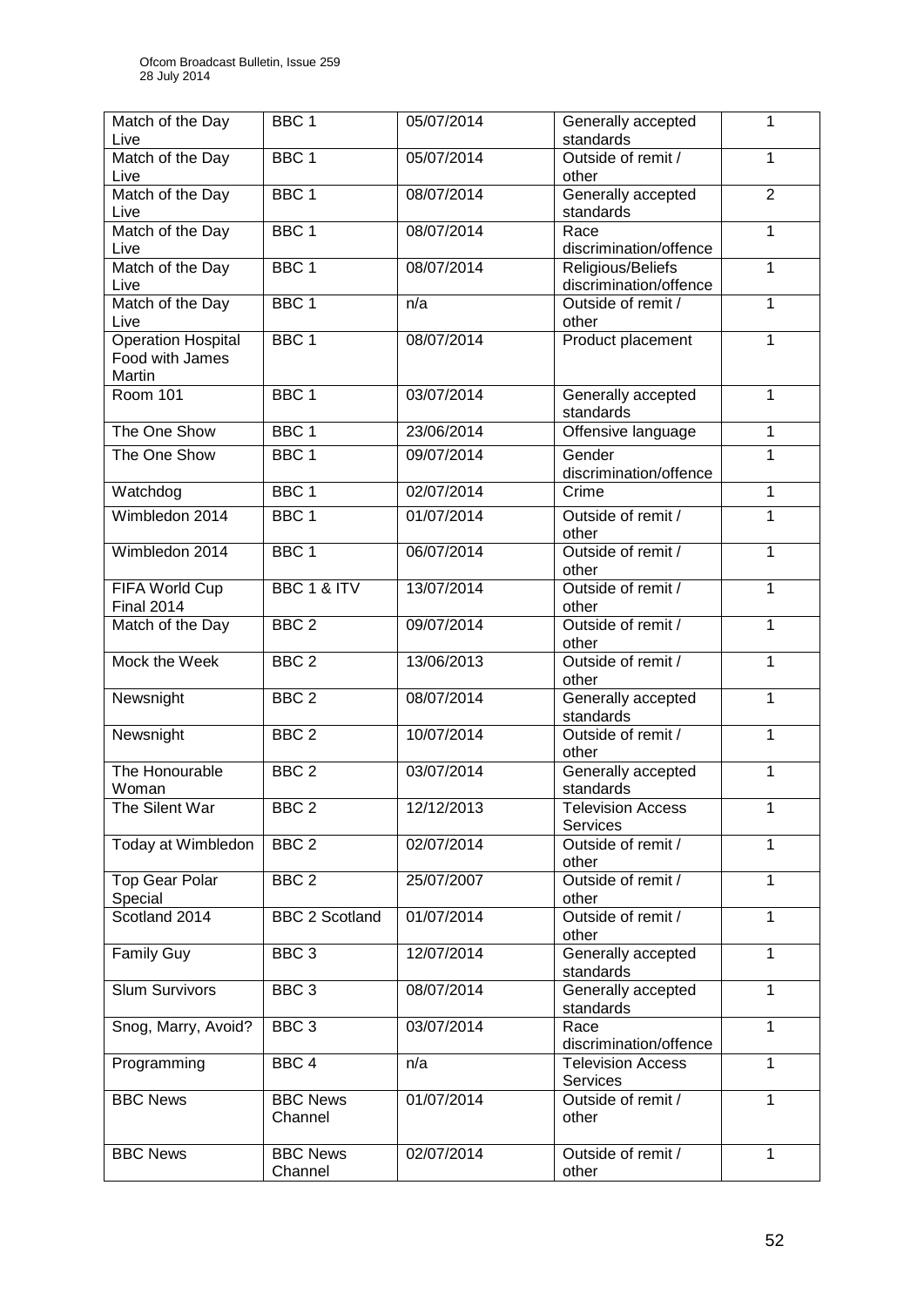| <b>BBC News</b>                              | <b>BBC News</b>            | 03/07/2014 | Generally accepted                          | 1              |
|----------------------------------------------|----------------------------|------------|---------------------------------------------|----------------|
|                                              | Channel                    |            | standards                                   |                |
| <b>BBC News</b>                              | <b>BBC News</b><br>Channel | 03/07/2014 | Religious/Beliefs<br>discrimination/offence | $\mathbf{1}$   |
| <b>BBC News</b>                              | <b>BBC News</b>            | 13/07/2014 | Animal welfare                              | 1              |
|                                              | Channel                    |            |                                             |                |
| The Old Plane and                            | <b>BBC News</b>            | 29/06/2014 | Generally accepted                          | 1              |
| The Sea                                      | Channel                    |            | standards                                   |                |
| Steve Wright's<br>Sunday Love Songs          | <b>BBC Radio 2</b>         | 13/07/2014 | Generally accepted<br>standards             | $\mathbf{1}$   |
| <b>BBC News</b>                              | <b>BBC Radio 4</b>         | 04/07/2014 | Outside of remit /                          | $\mathbf{1}$   |
|                                              |                            |            | other                                       |                |
| <b>BBC News</b>                              | <b>BBC Radio 4</b>         | 14/07/2014 | Outside of remit /                          | 1              |
| Programming                                  | <b>BBC Scotland</b>        | n/a        | other<br>Materially misleading              | $\mathbf{1}$   |
| Sister's Hour                                | <b>British Muslim</b>      |            |                                             |                |
|                                              | TV                         | 03/07/2014 | Generally accepted<br>standards             | 1              |
| <b>Breakfast with</b>                        | <b>Capital FM</b>          | 04/07/2014 | Scheduling                                  | $\mathbf{1}$   |
| Gillies and Emily                            | South Coast                |            |                                             |                |
| Programming                                  | <b>Castle FM</b>           | 05/06/2014 | Scheduling                                  | 1              |
| Programming                                  | Castle FM                  | 21/06/2014 | Scheduling                                  | $\overline{1}$ |
| Advertising                                  | Channel 4                  | 13/07/2014 | Outside of remit /<br>other                 | 1              |
| <b>Channel 4 News</b>                        | Channel 4                  | 25/06/2014 | Outside of remit /                          | $\mathbf{1}$   |
|                                              |                            |            | other                                       |                |
| Come Dine with Me                            | Channel 4                  | 02/07/2014 | Generally accepted<br>standards             | $\mathbf{1}$   |
| Couples Come Dine<br>with Me                 | Channel 4                  | 09/07/2014 | Race<br>discrimination/offence              | 1              |
| <b>Couples Come Dine</b>                     | Channel 4                  | 04/07/2014 | Generally accepted                          | $\mathbf 1$    |
| with Me (trailer)                            |                            |            | standards                                   |                |
| Dispatches                                   | Channel 4                  | 23/06/2014 | Due accuracy                                | 1              |
| <b>Hollyoaks</b>                             | Channel 4                  | 02/07/2014 | Suicide and self harm                       | $\overline{1}$ |
| Hollyoaks                                    | Channel 4                  | 03/07/2014 | Scheduling                                  | $\overline{2}$ |
| Kirstie's Fill Your                          | Channel 4                  | 08/07/2014 | Gender                                      | 1              |
| House for Free                               |                            |            | discrimination/offence                      |                |
| Meet the Mormons                             | Channel 4                  | 26/06/2014 | Materially misleading                       | 3              |
| <b>Scottish Tourist</b>                      | Channel 4                  | 30/06/2014 | Political advertising                       | 1              |
| Board<br>Advertisement                       |                            |            |                                             |                |
| The Complainers                              | Channel 4                  | 10/06/2014 | Religious/Beliefs                           | $\mathbf{1}$   |
|                                              |                            |            | discrimination/offence                      |                |
| The Million Pound                            | Channel 4                  | 06/07/2014 | Materially misleading                       | 1              |
| Drop (trailer)<br>The World's Best           | Channel 4                  | 30/06/2014 | Generally accepted                          | $\mathbf{1}$   |
| Diet                                         |                            |            | standards                                   |                |
| Transformers:                                | Channel 4                  | 05/07/2014 | Offensive language                          | $\overline{2}$ |
| Revenge of the                               |                            |            |                                             |                |
| Fallen                                       |                            |            |                                             |                |
| 5 News Tonight                               | Channel 5                  | 04/07/2014 | Generally accepted<br>standards             | 1              |
| <b>Benefits Britain: Life</b>                | Channel 5                  | 16/06/2014 | Under 18s in                                | $\mathbf{1}$   |
| on the Dole                                  |                            |            | programmes                                  |                |
| <b>Benefits Britain: Life</b>                | Channel 5                  | 07/07/2014 | Generally accepted                          | $\overline{2}$ |
| on the Dole<br><b>Benefits Britain: Life</b> | Channel 5                  | 07/07/2014 | standards<br>Race                           | 1              |
| on the Dole                                  |                            |            | discrimination/offence                      |                |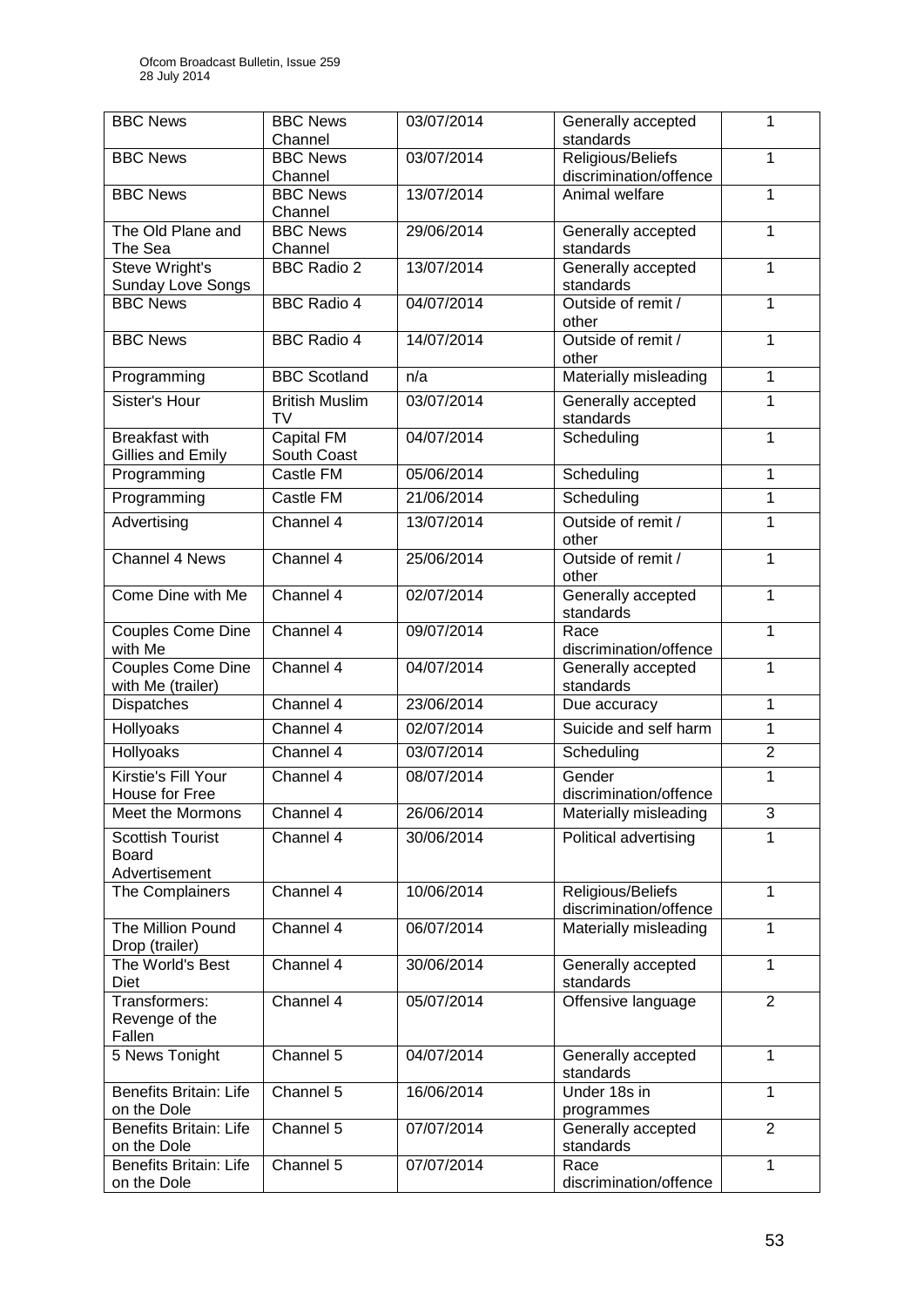| Can't Pay? We'll<br>Take it Away                             | Channel 5                       | 08/04/2014 | Scheduling                       | 1              |
|--------------------------------------------------------------|---------------------------------|------------|----------------------------------|----------------|
| Neighbours                                                   | Channel 5                       | 03/07/2014 | Outside of remit /<br>other      | 1              |
| <b>Rush Hour</b>                                             | Channel 5                       | 06/07/2014 | Offensive language               | $\mathbf{1}$   |
| <b>Almost Naked</b><br>Animals                               | <b>CITV</b>                     | 13/07/2014 | <b>Nudity</b>                    | 1              |
| <b>News</b>                                                  | Classic FM                      | 01/07/2014 | Due accuracy                     | 1              |
| Channel promotion                                            | <b>Comedy Central</b>           | n/a        | Surreptitious<br>advertising     | 1              |
| <b>Scottish Tourist</b><br><b>Board</b><br>Advertisement     | <b>Comedy Central</b>           | 09/07/2014 | Political advertising            | 1              |
| Channel promotion                                            | <b>Comedy Central</b><br>$+1$   | 28/06/2014 | Generally accepted<br>standards  | 1              |
| Maoam's<br>sponsorship of Big<br><b>Bang Theory</b>          | E <sub>4</sub>                  | 02/07/2014 | Sponsorship                      | 1              |
| Make Room For<br>Daddy                                       | FilmOn.tv                       | 06/05/2014 | Sponsorship                      | 1              |
| Advertising                                                  | <b>Free Radio</b><br>Birmingham | n/a        | Outside of remit /<br>other      | 1              |
| Channel promotion<br>referring to ARY<br><b>News Network</b> | <b>Geo News</b>                 | 20/05/2014 | Generally accepted<br>standards  | $\mathbf{1}$   |
| The Ideal Youth                                              | Inspire FM                      | 23/06/2012 | Due accuracy                     | 1              |
| 118118.com's<br>sponsorship of<br>movies on ITV              | <b>ITV</b>                      | n/a        | Sponsorship credits              | 1              |
| Advertising                                                  | <b>ITV</b>                      | 09/07/2014 | Outside of remit /<br>other      | $\overline{7}$ |
| All Star Mr & Mrs                                            | <b>ITV</b>                      | 02/07/2014 | Generally accepted<br>standards  | 1              |
| Benidorm                                                     | <b>ITV</b>                      | 01/07/2014 | Generally accepted<br>standards  | 12             |
| <b>Coronation Street</b>                                     | $\overline{ITV}$                | 30/06/2014 | Generally accepted<br>standards  | $\overline{1}$ |
| <b>Coronation Street</b>                                     | <b>ITV</b>                      | 30/06/2014 | Scheduling                       | 1              |
| <b>Coronation Street</b>                                     | <b>ITV</b>                      | 02/07/2014 | Materially misleading            | 1              |
| <b>Coronation Street</b>                                     | $\overline{IV}$                 | 07/07/2014 | Generally accepted<br>standards  | 3              |
| <b>Coronation Street</b>                                     | <b>ITV</b>                      | n/a        | Generally accepted<br>standards  | $\mathbf{1}$   |
| Dickinson's Real<br>Deal                                     | <b>ITV</b>                      | 04/07/2014 | Generally accepted<br>standards  | $\overline{2}$ |
| FIFA World Cup<br><b>Live 2014</b>                           | $\overline{IV}$                 | 26/06/2014 | Outside of remit /<br>other      | $\mathbf{1}$   |
| FIFA World Cup<br><b>Live 2014</b>                           | <b>ITV</b>                      | 30/06/2014 | Generally accepted<br>standards  | 1              |
| FIFA World Cup<br><b>Live 2014</b>                           | <b>ITV</b>                      | 30/06/2014 | Outside of remit /<br>other      | $\mathbf{1}$   |
| FIFA World Cup<br><b>Live 2014</b>                           | ITV                             | 12/07/2014 | Outside of remit /<br>other      | $\mathbf{1}$   |
| FIFA World Cup<br><b>Live 2014</b>                           | <b>ITV</b>                      | 13/07/2014 | Gender<br>discrimination/offence | 3              |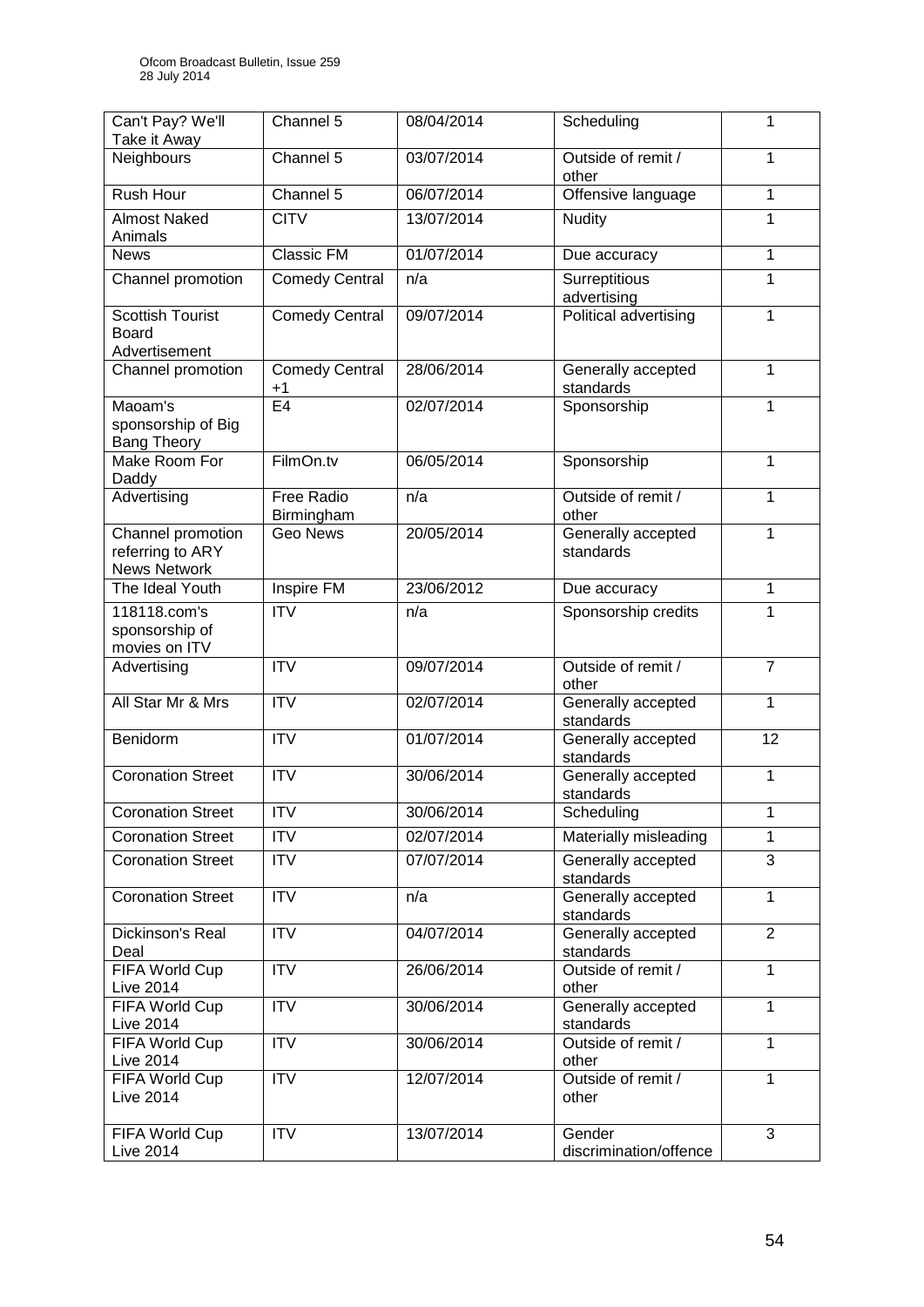| Good Morning<br><b>Britain</b>                          | <b>ITV</b>             | 30/06/2014 | Due accuracy                                | 1              |
|---------------------------------------------------------|------------------------|------------|---------------------------------------------|----------------|
| <b>ITV News</b>                                         | <b>ITV</b>             | 04/07/2014 | Crime                                       | 3              |
| <b>ITV News</b>                                         | $\overline{IV}$        | 04/07/2014 | Due impartiality/bias                       | $\overline{1}$ |
| <b>ITV News</b>                                         | $\overline{ITV}$       | 05/07/2014 | Violence and<br>dangerous behaviour         | $\mathbf{1}$   |
| <b>ITV News</b>                                         | $\overline{\text{IV}}$ | 07/07/2014 | Generally accepted<br>standards             | $\overline{1}$ |
| <b>ITV News at Ten</b><br>and Weather                   | <b>ITV</b>             | 02/07/2014 | Due impartiality/bias                       | $\mathbf{1}$   |
| Loose Women                                             | <b>ITV</b>             | 01/07/2014 | Generally accepted<br>standards             | $\overline{2}$ |
| Peter Andre's 60<br>Minute Makeover                     | $\overline{IV}$        | 16/06/2014 | Animal welfare                              | $\mathbf{1}$   |
| The Jeremy Kyle<br>Show                                 | <b>ITV</b>             | 07/07/2014 | Generally accepted<br>standards             | $\mathbf{1}$   |
| The Jeremy Kyle<br>Show                                 | $\overline{ITV}$       | 11/07/2014 | Offensive language                          | 1              |
| <b>This Morning</b>                                     | $\overline{IV}$        | 01/07/2014 | Generally accepted<br>standards             | $\overline{1}$ |
| <b>This Morning</b>                                     | <b>ITV</b>             | 01/07/2014 | Scheduling                                  | 3              |
| <b>Tonight: Beating</b><br><b>Breast Cancer</b>         | $\overline{ITV}$       | 03/07/2014 | <b>Nudity</b>                               | $\overline{2}$ |
| Tonight: The Rise of<br><b>Discount</b><br>Supermarkets | $\overline{IV}$        | 23/05/2014 | Product placement                           | $\mathbf{1}$   |
| <b>Tour De France</b><br><b>2014 Live</b>               | $\overline{ITV}$       | 05/07/2014 | Generally accepted<br>standards             | $\mathbf{1}$   |
| <b>Tour De France</b><br><b>2014 Live</b>               | <b>ITV</b>             | 06/07/2014 | Due impartiality/bias                       | $\mathbf{1}$   |
| <b>Tour De France</b><br><b>2014 Live</b>               | <b>ITV</b>             | 06/07/2014 | Outside of remit /<br>other                 | 3              |
| <b>Tour De France</b><br><b>2014 Live</b>               | $\overline{ITV}$       | 06/07/2014 | Violence and<br>dangerous behaviour         | $\overline{1}$ |
| <b>Tour De France</b><br><b>2014 Live</b>               | $\overline{ITV}$       | 07/07/2014 | Advertising<br>scheduling                   | $\overline{5}$ |
| You've Been<br>Framed!                                  | <b>ITV</b>             | 07/07/2014 | Generally accepted<br>standards             | 3              |
| You've Been<br>Framed!                                  | <b>ITV</b>             | 09/07/2014 | Religious/Beliefs<br>discrimination/offence | 1              |
| Channel ident                                           | ITV2                   | 01/07/2014 | Violence and<br>dangerous behaviour         | 1              |
| Foxy Bingo's<br>Sponsorship of The<br>Jeremy Kyle Show  | ITV2                   | 08/07/2014 | Sponsorship                                 | $\mathbf{1}$   |
| The Magaluf<br>Weekender                                | ITV <sub>2</sub>       | 06/07/2014 | Gender<br>discrimination/offence            | $\mathbf{1}$   |
| <b>Tour De France</b><br><b>2014 Live</b>               | ITV4                   | 05/07/2014 | Outside of remit /<br>other                 | 1              |
| James O'Brien                                           | LBC 97.3 FM            | 01/07/2014 | Religious/Beliefs<br>discrimination/offence | 5              |
| Nick Ferrari                                            | LBC 97.3 FM            | 01/07/2014 | Scheduling                                  | $\mathbf{1}$   |
| Heure de Verite                                         | <b>MATV</b>            | 17/04/2014 | Crime                                       | $\mathbf 1$    |
| Heure de Verite                                         | <b>MATV</b>            | 23/04/2014 | Crime                                       | 1              |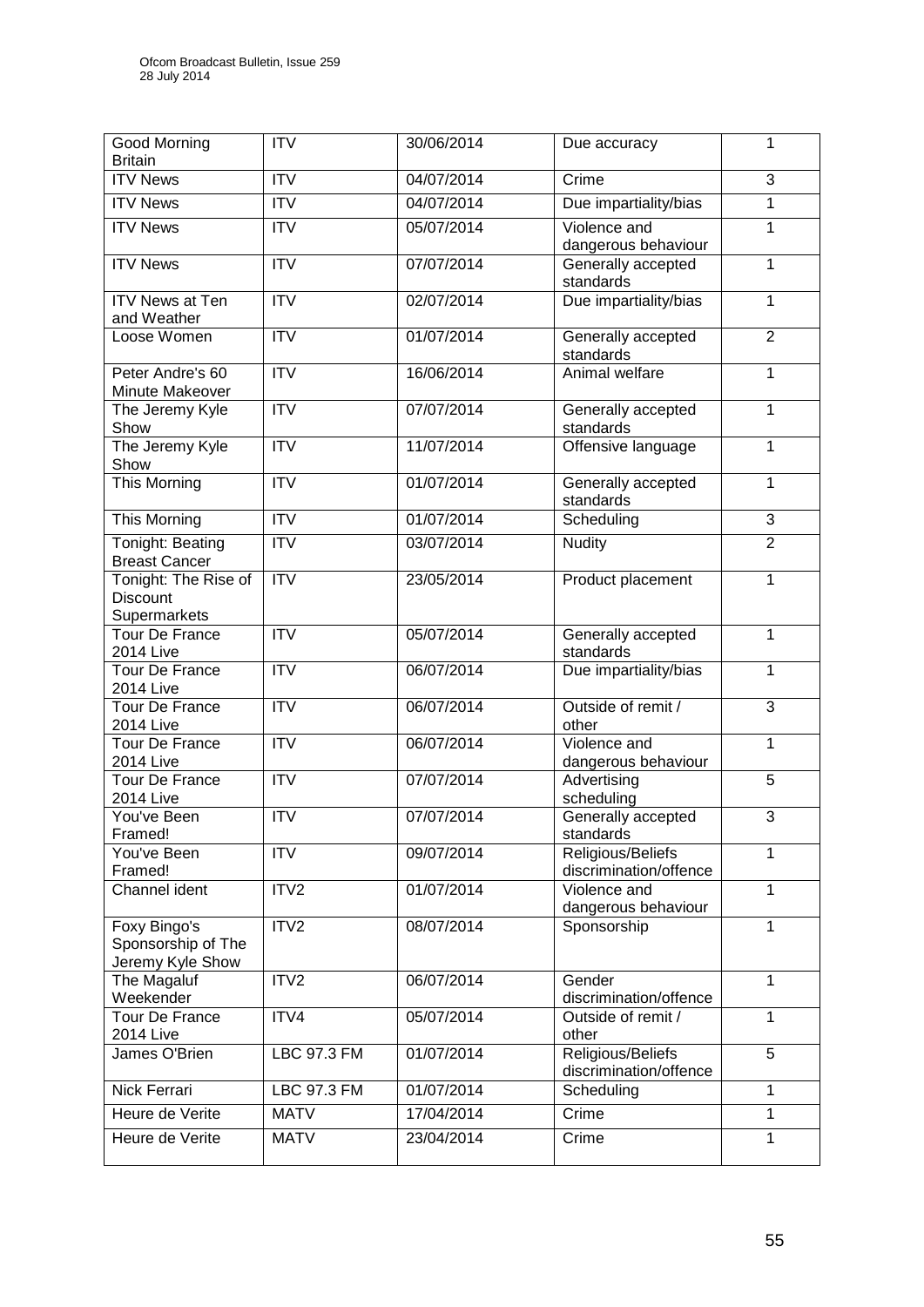| Welcome TV                                                          | <b>MATV</b>             | 18/04/2014 | Religious/Beliefs<br>discrimination/offence | 1              |
|---------------------------------------------------------------------|-------------------------|------------|---------------------------------------------|----------------|
| Welcome TV                                                          | <b>MATV</b>             | 19/04/2014 | Religious/Beliefs<br>discrimination/offence | 1              |
| Welcome TV                                                          | <b>MATV</b>             | 10/06/2014 | Race<br>discrimination/offence              | 1              |
| Car SOS                                                             | More4                   | 15/06/2014 | Generally accepted<br>standards             | 1              |
| Advertising                                                         | n/a                     | n/a        | Outside of remit /<br>other                 | $\mathbf{1}$   |
| The Backyardigans                                                   | Nick Jr                 | 06/06/2014 | <b>Disability</b><br>discrimination/offence | 1              |
| Ladyboys                                                            | Pick                    | 03/07/2014 | Transgender<br>discrimination/offence       | 1              |
| Laid Bare                                                           | Pick                    | 27/06/2014 | Generally accepted<br>standards             | 1              |
| Programming                                                         | Radio Asian<br>Fever    | 29/06/2014 | Generally accepted<br>standards             | $\mathbf{1}$   |
| Mitchell Glass'<br>sponsorship of<br>Cashphrase on<br>Radio Borders | Radio Borders           | n/a        | Commercial<br>communications on<br>radio    | 1              |
| <b>Bizarre ER</b>                                                   | Really                  | 13/07/2014 | Generally accepted<br>standards             | 1              |
| <b>Penny Dreadful</b>                                               | <b>Sky Atlantic</b>     | 17/06/2014 | Generally accepted<br>standards             | $\mathbf{1}$   |
| <b>Sky News</b>                                                     | <b>Sky News</b>         | 29/06/2014 | Due impartiality/bias                       | $\overline{4}$ |
| <b>Sky News</b>                                                     | <b>Sky News</b>         | 05/07/2014 | Due impartiality/bias                       | $\mathbf{1}$   |
| <b>Sky News with Kay</b><br><b>Burley</b>                           | <b>Sky News</b>         | 10/07/2014 | Due impartiality/bias                       | 1              |
| <b>Sky World News</b>                                               | <b>Sky News</b>         | 11/07/2014 | Due impartiality/bias                       | $\mathbf{1}$   |
| Programming                                                         | Sky on demand           | n/a        | <b>Television Access</b><br>Services        | $\overline{2}$ |
| <b>Riding The Dales:</b><br>The Yorkshire Tour<br>Challenge         | Sky <sub>2</sub>        | 07/07/2014 | Materially misleading                       | $\mathbf{1}$   |
| FIFA World Cup<br><b>Live 2014</b>                                  | $\overline{\text{STV}}$ | 04/07/2014 | Outside of remit /<br>other                 | 1              |
| Programming                                                         | <b>STV</b>              | n/a        | Outside of remit /<br>other                 | 1              |
| Alan Brazil Sports<br>Breakfast (trailer)                           | Talksport               | 10/07/2014 | Offensive language                          | 1              |
| <b>World Cup Drive</b>                                              | Talksport               | 03/07/2014 | Race<br>discrimination/offence              | 1              |
| Advertising                                                         | Various                 | 05/07/2014 | Outside of remit /<br>other                 | $\overline{1}$ |
| Omega Loans<br>advertisement                                        | Various                 | n/a        | Outside of remit /<br>other                 | $\mathbf{1}$   |
| Programming                                                         | Various                 | n/a        | <b>Television Access</b><br>Services        | 1              |
| <b>Scottish Tourist</b><br><b>Board</b><br>Advertisement            | Various                 | n/a        | Political advertising                       | $\mathbf{1}$   |
| <b>Scottish Tourist</b><br><b>Board</b><br>Advertisement            | Various                 | n/a        | Political advertising                       | 1              |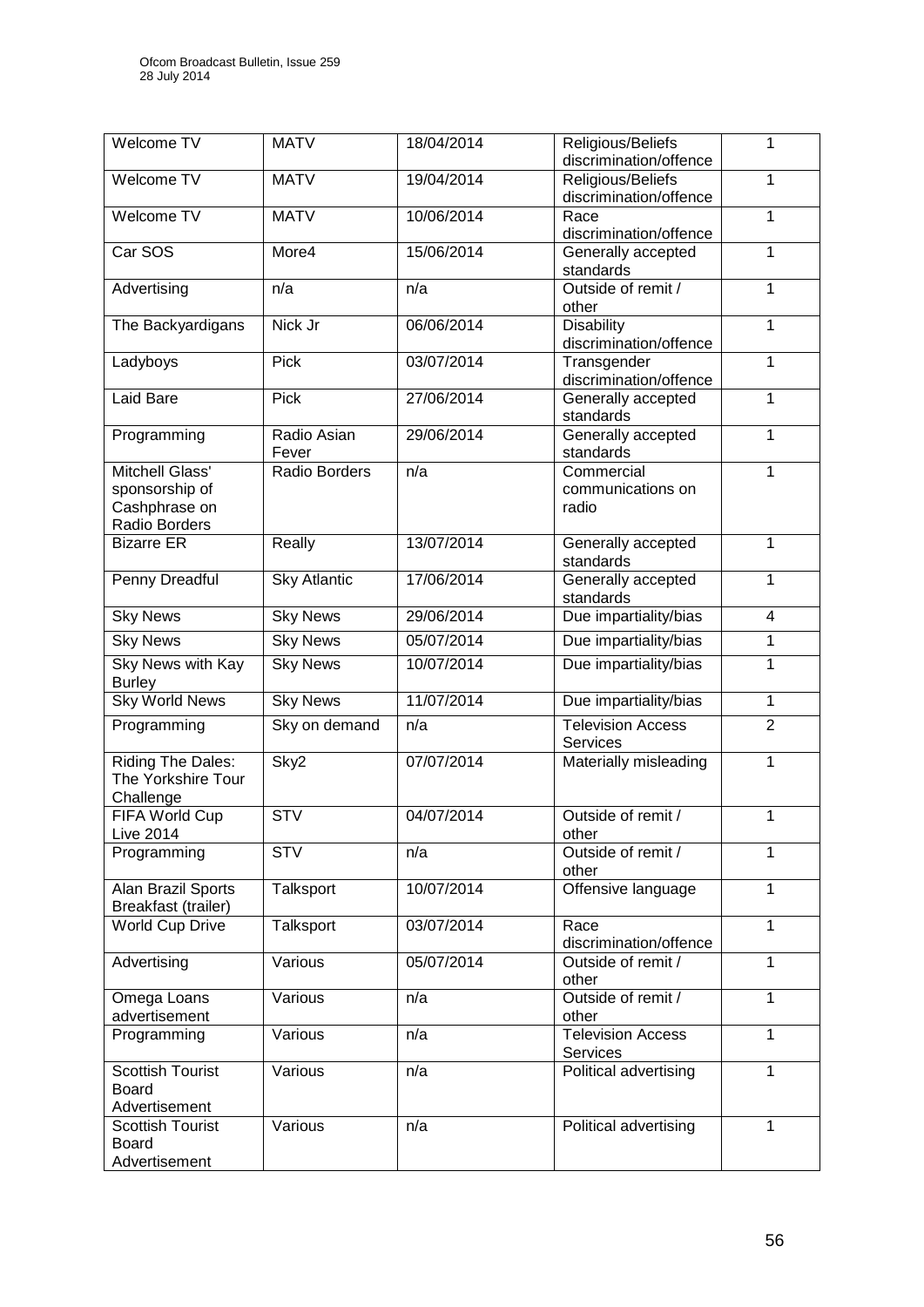| Motorway Cops:<br>Rush Hour                       | Watch     | 27/06/2014 | Race<br>discrimination/offence  |  |
|---------------------------------------------------|-----------|------------|---------------------------------|--|
| Auschwitz: The<br>Nazis and the Final<br>Solution | Yesterday | 03/07/2014 | Generally accepted<br>standards |  |

#### **Complaints assessed under the General Procedures for investigating breaches of broadcast licences**

For more information about how Ofcom conducts investigations about broadcast licences, go to: [http://stakeholders.ofcom.org.uk/broadcasting/guidance/complaints](http://stakeholders.ofcom.org.uk/broadcasting/guidance/complaints-sanctions/general-procedures/)[sanctions/general-procedures/.](http://stakeholders.ofcom.org.uk/broadcasting/guidance/complaints-sanctions/general-procedures/)

| Licensee             | <b>Categories</b>  |
|----------------------|--------------------|
| Radio Scilly Limited | Kev<br>Commitments |